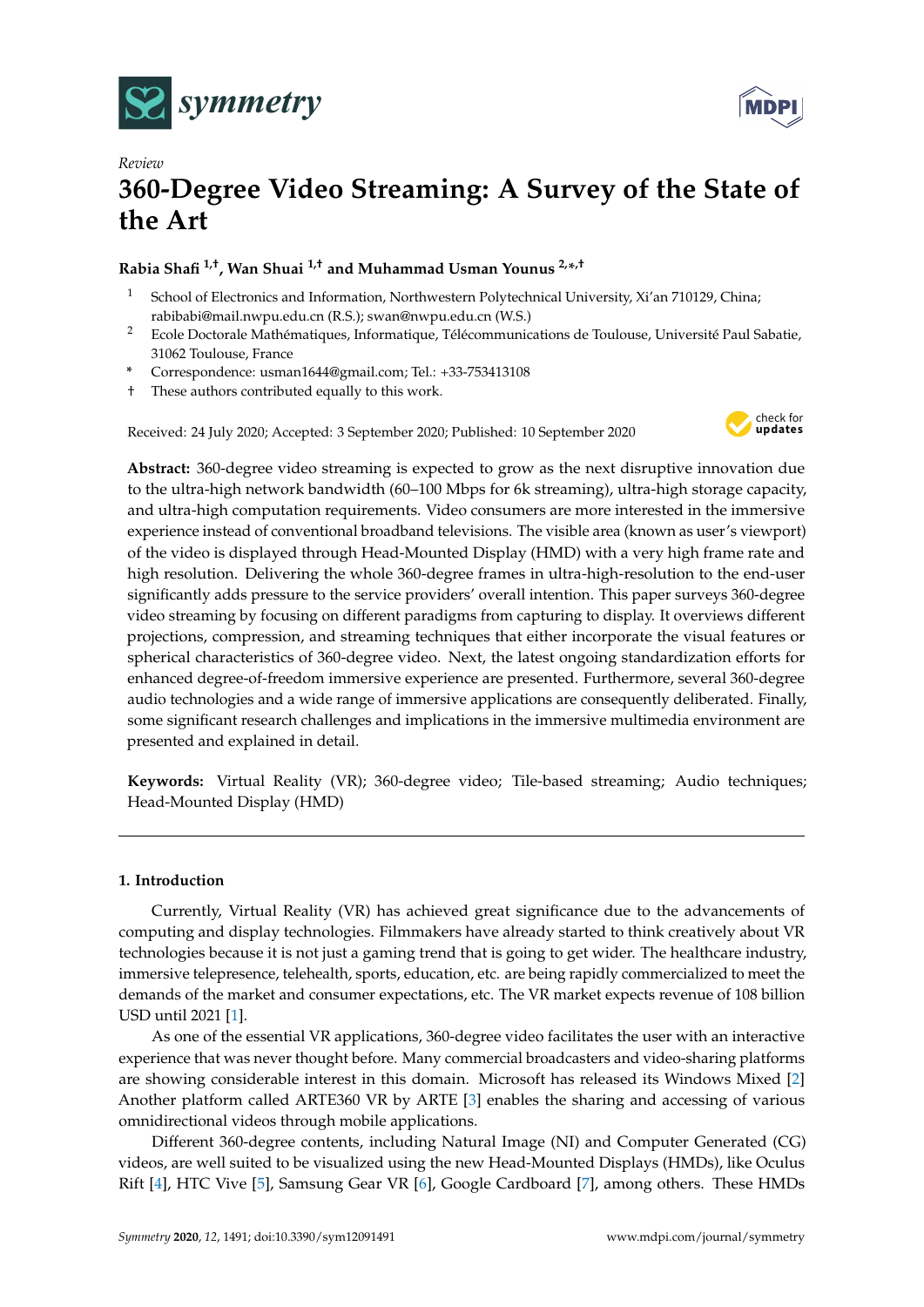equipped with multiple sensors are much more commonly used than conventional display devices to view 360-degree videos. 360-degree video lets the user control viewport via head movements within a spherical video coverage of  $360 \times 180$  degree [\[8\]](#page-22-7). 360-degree videos can also be experienced within the HTML5 environment. In this context, WebVR [\[9\]](#page-22-8) is a JavaScript API that uses the WebGL API to facilitate the web-based support to obtain a more relaxed VR experience. Within this framework, 360-degree videos need more optimization regarding camera settings, encryption, delivery, and rendering of immersive media content. The web-based 360-degree video rendering on the high-resolution desktop monitors provide no or very little sense of immersion. The latest HMDs, on the other hand, is the most demanding, fully immersive VR systems that offer a compelling experience of realism. Figure [1](#page-1-0) shows an equirectangular mapped 2K image where the yaw angle (−180 to 180 degrees) and pitch angle (−90 to +90 degrees) are mapped to the x-axis (0 to 1920 pixels) and y-axis (0 to 1080 pixels), respectively. Problems associated with 360-degree video streaming include huge storage requirements, limited Filed of View (FoV) related to the human visual system and display devices, interactivity, smooth user navigation, resource-intensive coding, etc. are considering high-resolution representations [\[10\]](#page-22-9). A high-resolution 360-degree video is usually four to five times larger than regular videos [\[11\]](#page-22-10). The popular HMDs have a limited FoV, i.e., 100 degrees for Google Cardboard and Samsung Gear VR and 110 degrees for Oculus Rift and HTC Vive, as shown in Figure [2.](#page-2-0)

The transmission of 360-degree video is rather challenging, especially over the current generation cellular networks because of the limited capacity and dynamic nature. Various 360-degree streaming solutions exist, while one common solution is to project and split an equirectangular frame into several rectangular regions known as tiles, to overcome the bandwidth issue [\[12](#page-22-11)[,13\]](#page-23-0). Among such solutions, some only stream a subset of tiles that cover the user's current viewing region of the user [\[14,](#page-23-1)[15\]](#page-23-2). Such schemes restrict the user to visualize only a limited part of the video in possible high quality. On the other hand, one may transmit all the tiles of a 360-degree frame in variable qualities [\[16,](#page-23-3)[17\]](#page-23-4) to compensate for the viewport prediction errors. The streaming of 360-degree video requires higher network bandwidth, as pixels are transmitted to users from every direction. Whether the user may unicast or multicast, the views depend on what type of application will be used. For VR/AR applications, the system uses the user information into an enhanced view (e.g., virtual reality classrooms [\[18\]](#page-23-5)).

<span id="page-1-0"></span>

**Figure 1.** FoV in full 360-degree video frame.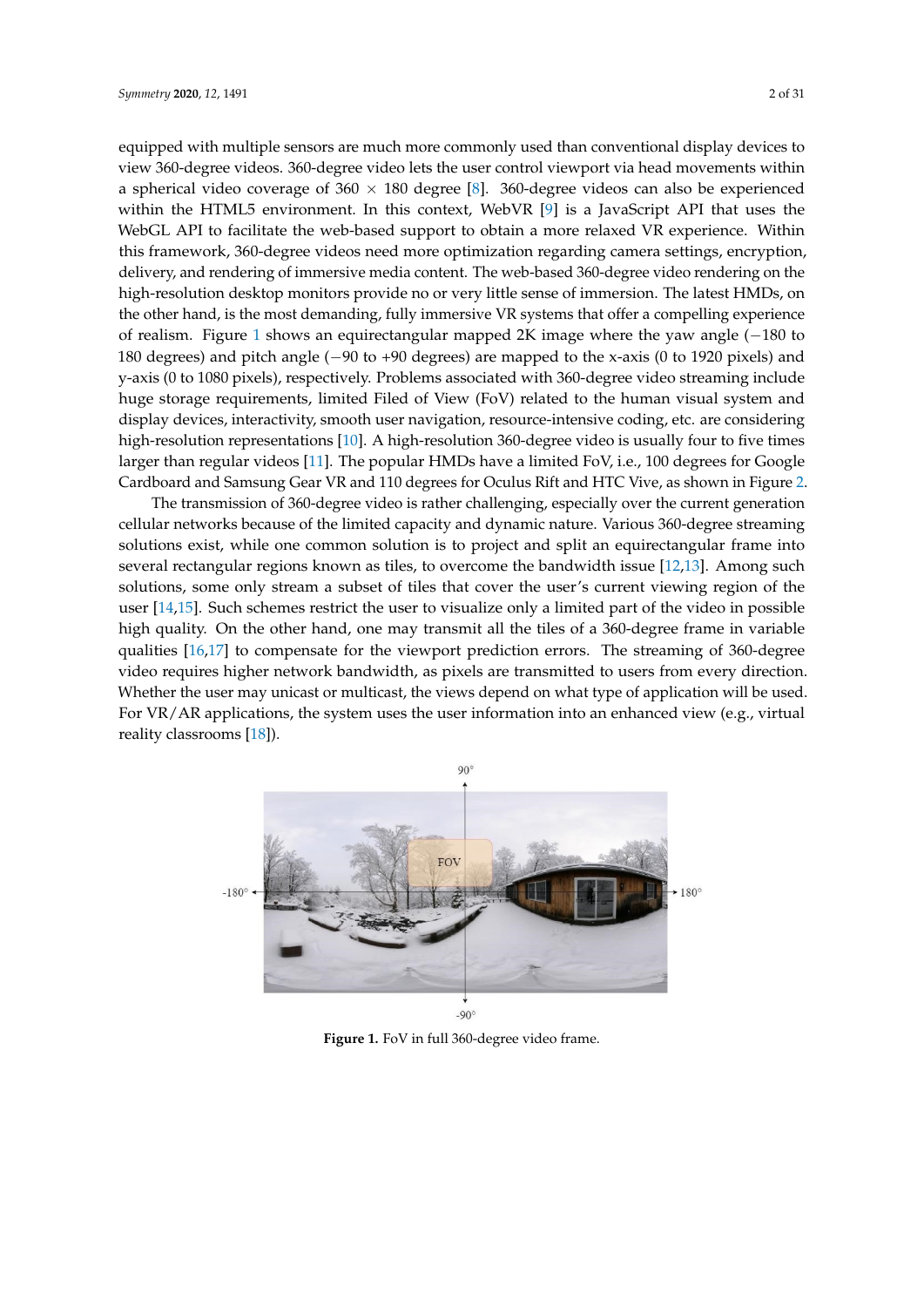<span id="page-2-0"></span>

Figure 2. Field of view associated with human eye [\[19\]](#page-23-6).

Multicast has a unique potential for reducing bandwidth consumption by 360-degree videos. In contrast, the unicast streaming of immersive content uses the network resources and cannot meet each user's demand to wear their HMD for watching the same content. On the other hand, multicast is considered a highly feasible solution because it introduces multiple challenges such as interactivity, ensuring fairness, ensuring smooth quality, etc. Multicast of the 360-degree video has gained importance in the literature so far. A multicast of virtual reality (MVR) [\[20\]](#page-23-7) has been proposed in LTE networks by considering the adaptive streaming of VR content. This algorithm divides the users by weight of tiles and finds the bitrate for each tile. Similarly, VRCast in [\[21\]](#page-23-8) was designed for cellular networks by supporting the multicast (e.g., LTE). It solves the complex live streaming issue, divides the 360-degree video into small tiles, maximizes the viewport's quality, and ensures fairness between users. As current works on streaming always transmit panorama pictures in a unicast manner. As a result, viewers only watch a small portion of the video, wasting the extra bits being transmitted. The partial 360-degree video frames are transmitted to a single viewer in [\[22\]](#page-23-9). Although an approach was proposed in [\[23\]](#page-23-10) for the optimization of network bandwidth through multicast that transmits the 360-degree video efficiently. The feasibility of partial multicast frames was presented by reducing the prediction errors that ensure the user quality of experience(QoE) [\[24\]](#page-23-11). It is also essential for a seamless experience for end-users. 360-degree videos are complex, requiring fast decoding instances and sophisticated projection schemes that may aid in high overhead. This paper presents and discusses key technologies related to support 360-degree video streaming to enable interactive and immersive experiences. Specifically, the general video streaming system, different streaming approaches, the immersive standardization/project efforts, the latest tools, open software, and the possible challenges and implications are discussed. The main contributions can be gathered into the following:

- 1. This paper addresses the architecture of 360-degree video streaming. The purpose is to stay as close as possible on 360-degree video principles by considering both low and high-level perspectives. The content pre-processing stages, e.g., content acquisition, stitching, projection, and encoding, are cogitated. Then the transmission and consumption of the 360-degree video are over-viewed.
- 2. The sophisticated streaming technologies for 360-degree video, including viewport-based, tile-based, and QoE enabled solutions, are presented and discussed in detail. It also describes how high-resolution content is transmitted to single or multiple users.
- 3. The audio-related technologies that support immersive experience are illustrated.
- 4. The technological efforts to enable the technologies for an extended degree of freedom in immersive multimedia consumption are explained.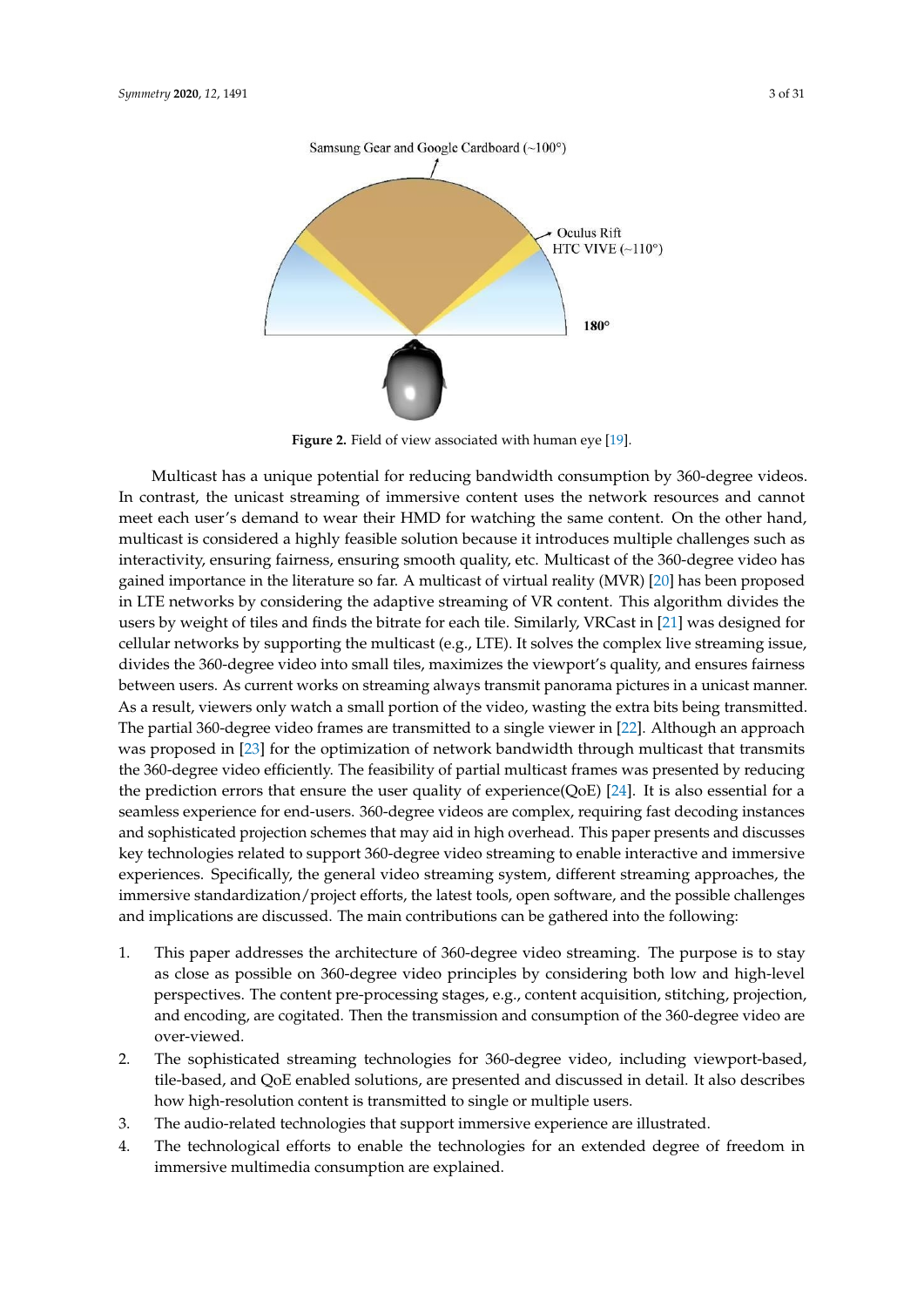- 5. Different technical and design-related challenges and implications are presented for the sake of an interactive, immersive, and engaging experience with 360-degree video.
- 6. The potential of 360-degree video and guidelines for readers approaching research on 360-degree video streaming are presented.

The paper's structure is as follows: Section [2](#page-3-0) provides an overview of a 360-degree video streaming system. Section [3](#page-8-0) outlines the major streaming approaches for 360-degree video. Section [4](#page-14-0) briefs some technical issues of spatial audio for 360 media. Section [5](#page-16-0) explains various technological efforts that aim to bring the virtual world close to the real world. Section 6 signifies the potential growth of 360-degree video based on applications. Section [7](#page-20-0) provides some technical challenges and implications to create an immersive, interactive, and engaging experience with 360-degree video. Lastly, Section [8](#page-21-0) presents the discussion and conclusion. The schematic map of the paper is shown in Figure [3.](#page-3-1)

<span id="page-3-1"></span>

**Figure 3.** Structure of the paper.

## <span id="page-3-0"></span>**2. 360-Degree Video Streaming System**

The concept of streaming media has gained significant attention because of its advancements in video compression technologies. The industry and academia are trying to come up with multimedia streaming solutions. However, supporting 360-degree video streaming in real life remains challenging. Such real-time demands are the key differentiators between multimedia and other data network traffic that need special attention. Figure [4](#page-3-2) describes an ecosystem for 360-degree video streaming principles. Each step from acquisition to consumption by the end-user is briefly described here.

<span id="page-3-2"></span>

**Figure 4.** 360-degree video streaming framework.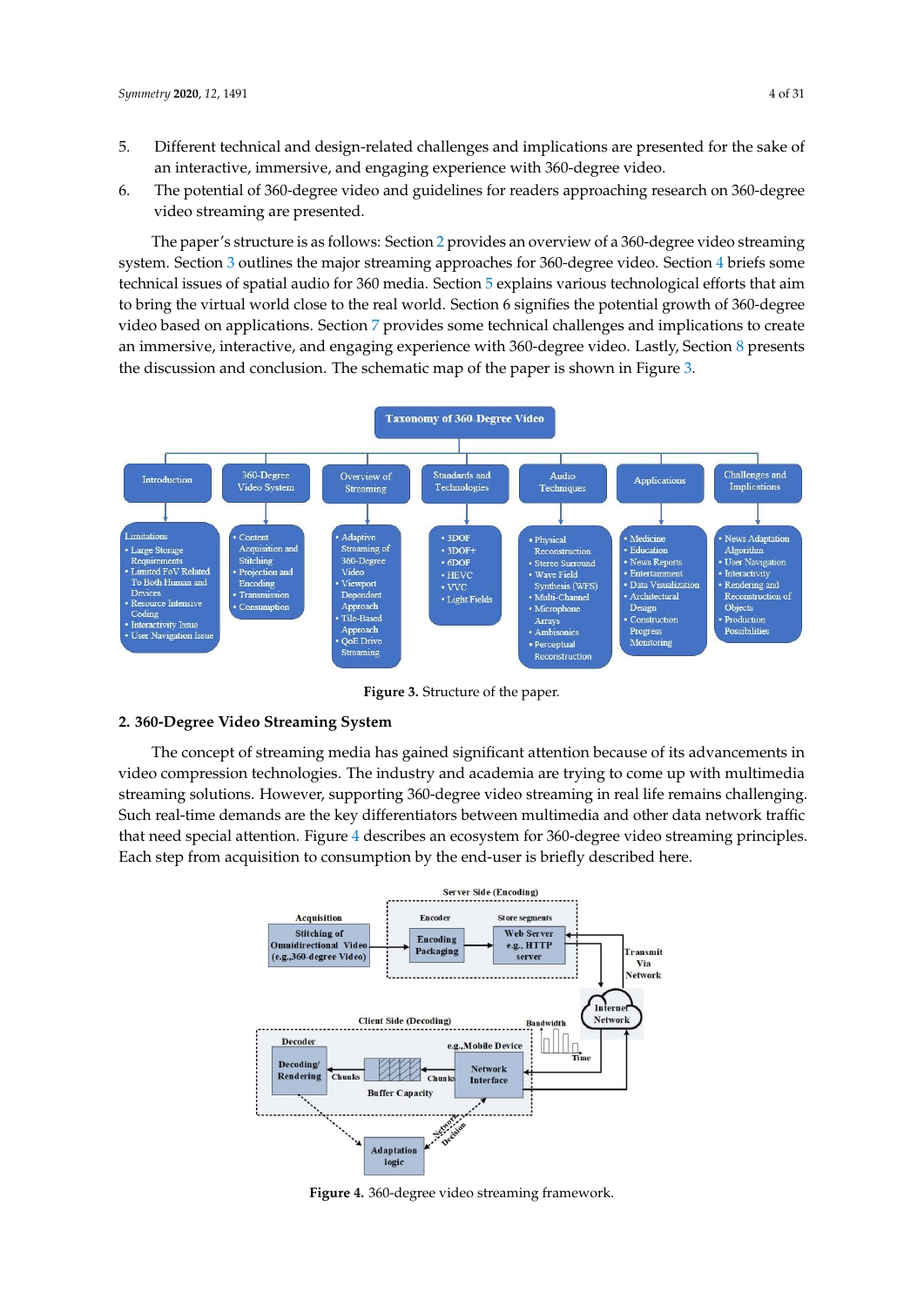## *2.1. Content Acquisition and Stitching*

Several omnidirectional cameras [\[25\]](#page-23-12), such as the Gear 360, the Ricoh Theta, and the Orah cameras, etc., are equipped with multiple sensors to capture a full 360-degree scene. Recently, some stereoscopic omnidirectional camera systems such as Jump [\[26\]](#page-23-13) and Facebook surrounds 360 capture the stereo views in all directions. However, stereoscopic omnidirectional cameras' capturing of dynamic scenes is very challenging to build a professional capturing system because of self-occlusion problems among the cameras. As in the automatic image stitching process, the different types of planar models (e.g., affine, cubic transformation models) are used to align the different views from the camera, thus blending and distorting the views to a surface of a sphere [\[27\]](#page-23-14). However, in video stitching, video stabilization, and video synchronization are essential for moving cameras and individual sensors, respectively [\[28\]](#page-23-15).

The stitching of video follows a seamless 360-degree representation (e.g., planar representation) either in real time or offline before mapping and encoding [\[29\]](#page-23-16). The reuse of the existing image and video content distribution is allowed for a planar representation and involves encoding, packaging, and transmission steps. The acquisition may add some serious visual distortions. As the lack of synchronization between the cameras can become a cause of motion discontinuities and automatically impacts the overall 360-degree video streaming framework. Moreover, the capturing of omnidirectional stereoscopic 3D content added up to its challenges [\[30](#page-23-17)[,31\]](#page-23-18). However, if the camera shares the same projection center, multiple views can be synchronized together using the planar transformation models. Moreover, the keystone (that is the result of a converging position of two cameras to slightly different planes) and cardboard effect (unnatural flattening of objects) can occur.

#### *2.2. Projection and Encoding*

After the content acquisition and stitching through advanced tools, the 360-degree sphere is projected to a 2D planar format for effective coding and transmission over bandwidth constraints networks. 360-degree video compression can take advantage of different projection approaches to determine the better compression and coding processes. A straightforward solution is provided by using equirectangular projection (ERP). Several 360-degree video streaming services use the ERP format, such as YouTube and Jaunt VR. The most common example of ERP is the world map. It can be defined as flattening a sphere on to a 2D surface around the viewer [\[32\]](#page-23-19). Nevertheless, ERP is not considered the most efficient representation of a sphere. One of its main drawbacks is that the significant network bandwidth is wasted due to the expensive encoding of less interesting regions. Alternatively, the other planar representations (e.g., cubemap (CMP), octahedron, etc.) are proposed to address the problems of ERP [\[33\]](#page-24-0). Among these, CMP is the most common and well-known in graphics frameworks (e.g., Open GL). In this projection, a combination of the cube's six faces is used to map the pixels on the sphere to corresponding pixels on a cube. VR gaming applications widely use it. This technique saves space and reduces the video file size by 25% compared to similar user-perceived quality in ERP format [\[34\]](#page-24-1). A significant disadvantage of the cubemap technique is that the rendering of a limited user's FoV is smaller than the encoded 360-degree image.

Based on CMP, a Modified Cubemap Projection (MCP), also known as Hybrid Equirectangular projection (HEC) [\[35\]](#page-24-2), was proposed to achieve the improvements in coding efficiency. It offers a highly efficient representation of 360-degree video by combining the mapping functions of the outerra spherical cubemap (OSC) [\[36\]](#page-24-3) and equi-angular cubemap (EAC) [\[36\]](#page-24-3). Other different projection formats such as Hybrid Cubemap Projection (HCP) [\[37\]](#page-24-4) and Hybrid angular cubemap projection (HAC) [\[38\]](#page-24-5) were proposed to improve the coding performance.

A pyramid projection projects a sphere onto a pyramid based on the user's current viewing area. It is proposed by Facebook to support variable quality mappings [\[39\]](#page-24-6). It mainly faces two issues, including; (1) the users rotate their heads by 120 degrees. Therefore, when they turn their heads to the back of the pyramid, the quality drops by the same amount, (2) it is not supported on GPUs and is not as effective as the cubemap for rendering. Offset cubemap projection is a regular cubemap, which provides a variable mapping while solving the pyramid projection problems.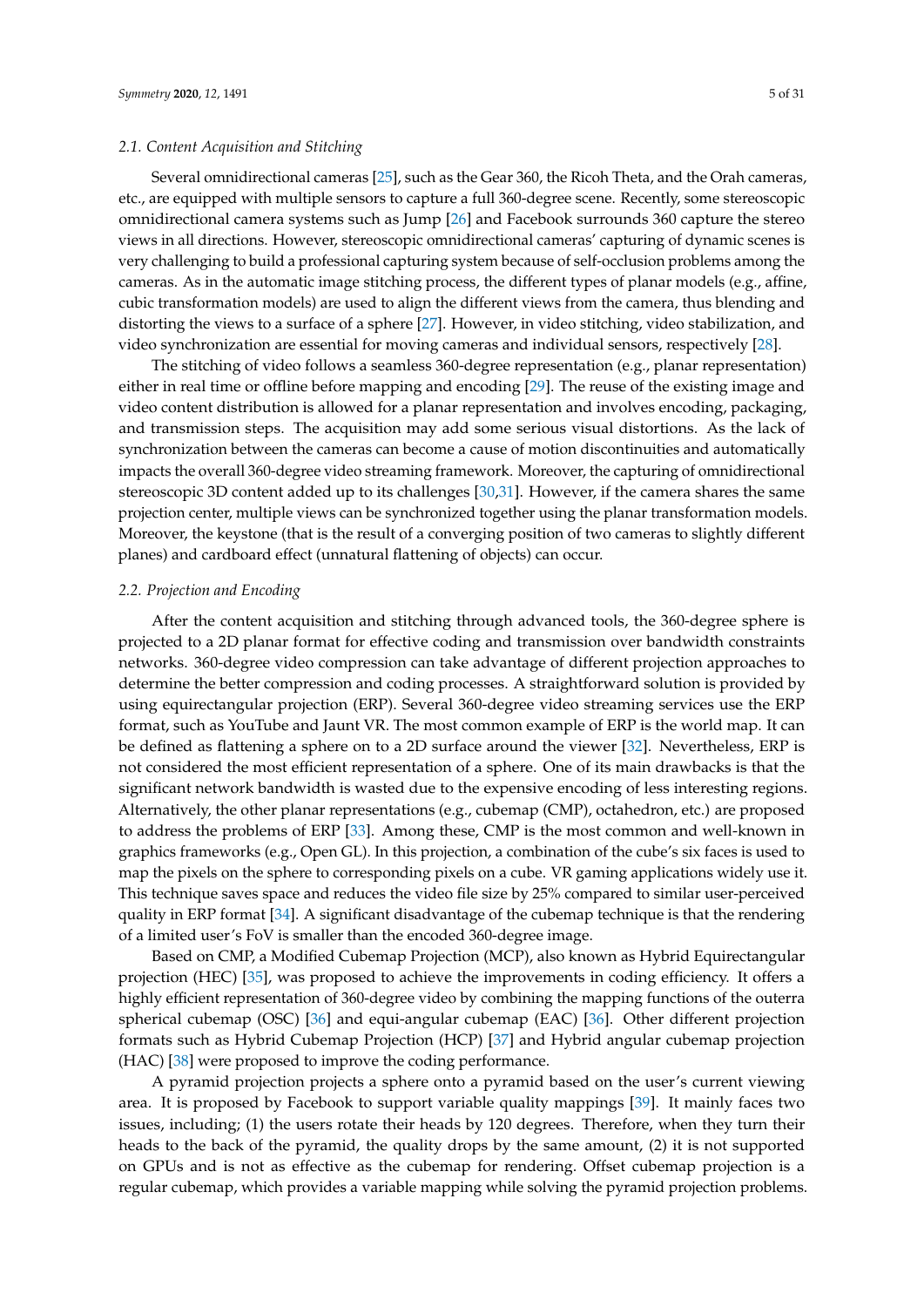It facilitates a smoother degradation of quality than pyramid projection. The main disadvantage of the offset cubemap projection is the expensive storage requirements. Figure [5](#page-7-0) depicts different projection approaches for 360-degree video, and Table [1](#page-6-0) represents a summary of different projection, coding, and streaming schemes for 360-degree video streaming.Coding efficiency is a significant factor in assessing video compression. There is still a need for more effective video compression techniques to stream panorama, ultra HD (UHD), and 360-degree video content. High-Efficiency Video Coding (HEVC) is currently the latest standard implemented worldwide, standardized by the Joint Collaborative Team on Video Coding (JCT-VC). ISO/IEC Moving Picture Expert Group (MPEG) and ITU-T Video Coding Experts Group (VCEG) have developed HEVC to explore future video coding  $(FVC)$  [\[40\]](#page-24-7) technologies.

The Joint Exploration Test Model integrates the most promising future technologies. MPEG has issued the needs for the functionalities of FVC in 2016. Moreover, many companies in parallel have developed their video coding formats (e.g., VP8 [\[41\]](#page-24-8), VP9 [\[42\]](#page-24-9), and VP10 [\[43\]](#page-24-10)). The novel Versatile Video Coding (VVC) [\[44\]](#page-24-11) standard is defined in MPEG-I Part3. It supports three types of videos called High Dynamic Range (HDR), 360-degree VR-oriented video, and Standard Dynamic Range (SDR). The target compression performance of VVC is 30-50 % better than HEVC at the same subjective video quality. Table [2](#page-6-1) provides a comparatives analysis of the HEVC and VVC video codecs. Although Alliance for Open Media [\[45\]](#page-24-12) was developed for next-generation media formats, the first version of the AOM video format, namely AV1, provides a substantial coding efficiency over the most advanced video codecs available today. Researchers have employed different content preparation schemes to achieve higher coding efficiency for 360-degree video. In [\[46\]](#page-24-13), a region-based adaptive smoothing scheme is proposed to improve the perceived quality with different encoding settings. It is applied to equirectangular mapping because we get a high number of pixels at the top and bottom in such 2D projected images. Another attempt [\[47\]](#page-24-14) to encode high-quality region-of-interest (ROI) is to use Scalable Video Coding (SVC). This approach mainly optimizes the user experience by using a layered-based streaming framework to minimize transmission delay, enhancing ROI quality, and evade rebuffering. The authors in [\[48\]](#page-24-15) present an in-network bitrate adaptation strategy for SVC video streaming over Long-term Evolution (LTE).

The spherical-to-plane projection [\[49\]](#page-24-16) may result in geometrical distortions and discontinuous regions and may also involve interpolations and resampling, leading to the aliasing and blurring distortions in the signal. Since the conventional 2D video compression schemes are used for the planar representation. It involves the same compressions issues as discussed in Table [3,](#page-7-1) because of the quantization errors [\[50\]](#page-24-17). Moreover, the planar representation of omnidirectional video content means that vectors cannot be predicted because the motion is no longer planar at some parts. Hence, the intra-prediction and motion model [\[51\]](#page-24-18) is not optimal in regions (e.g., ERP poles and CMP discontinuities), which can lead to bitrates and compression problems.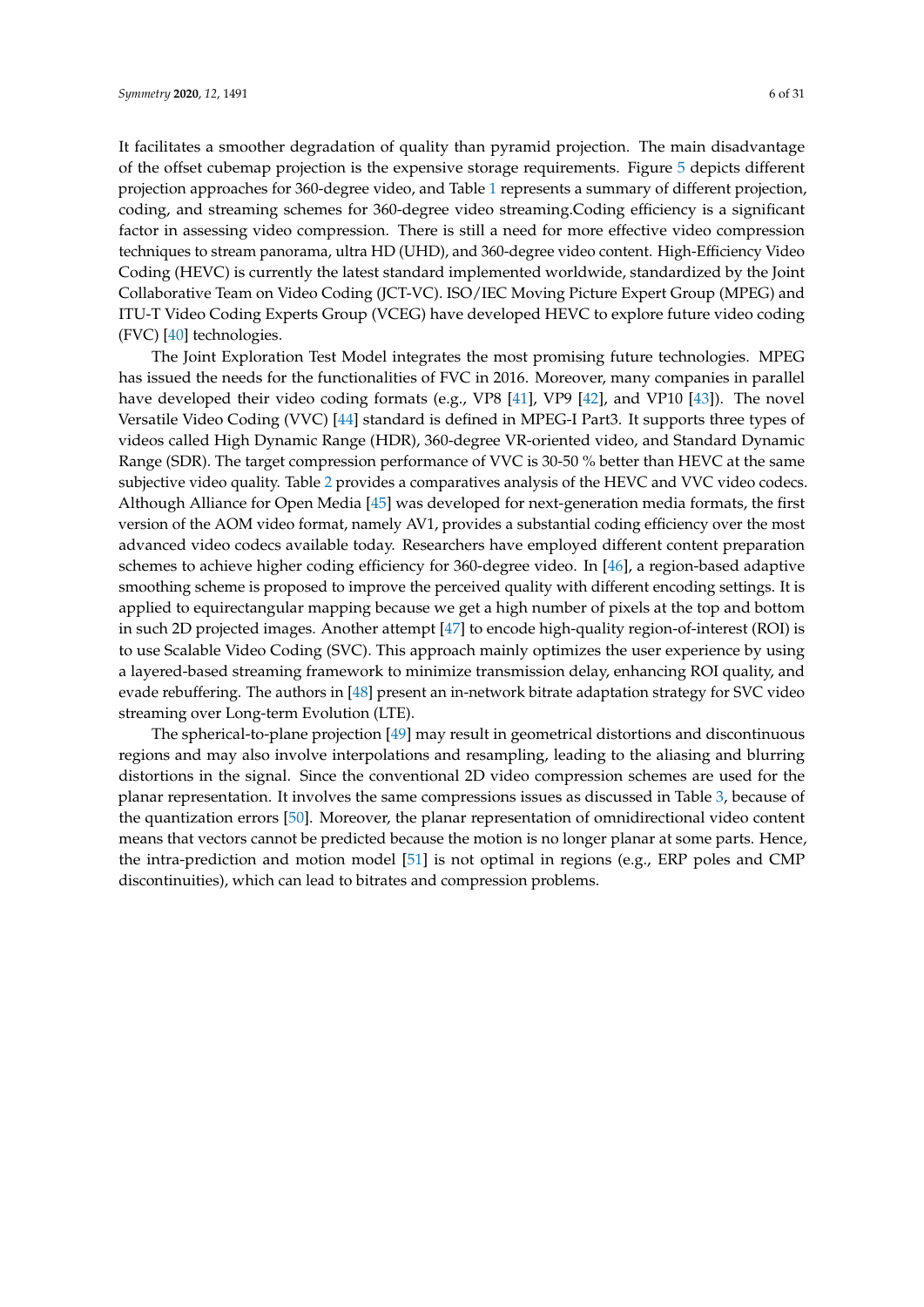<span id="page-6-0"></span>

| Reference | Year | Projection   | Description                                                                                                                                                                                                                        | Scheme                                                                     |
|-----------|------|--------------|------------------------------------------------------------------------------------------------------------------------------------------------------------------------------------------------------------------------------------|----------------------------------------------------------------------------|
| [52]      | 2017 | <b>CMP</b>   | It handles the irregular motion for the cubic map<br>projection of 360-degree video by projecting the<br>pixels in both reference and current picture from<br>unblocking cube back to the sphere.                                  | Projection-based<br>advanced motion<br>model                               |
| [53]      | 2018 | ERP          | It compresses the motion information of omnidire-<br>ctional content efficiently by applying a scaling<br>scheme based on the location of the video to facil-<br>itate a uniform motion behavior.                                  | Geometry-based<br>MV scaling method                                        |
| [54]      | 2019 | <b>EPR</b>   | It considers the motion of each coding block as 3D<br>translation in the spherical domain with 2D MV to<br>improve coding efficiency.                                                                                              | <b>Spherical Coordinates</b><br>Transform-based<br>motion model<br>(SCTMM) |
| [55]      | 2017 | <b>CMP</b>   | It performs spherical rotation of the input video<br>prior to HEVC/JEM encoding that improves the<br>coding efficiency.                                                                                                            | SR-HEVC/JEM<br>encoding                                                    |
| [56]      | 2018 | <b>CMP</b>   | It predicts the sphere rotation to yield the maximal<br>compression rate. A convolutional neural network<br>learns the association between the compressibility<br>at a different rotation of CMP and<br>its visual content.        | Learning-based<br>approach                                                 |
| [35]      | 2019 | <b>HEC</b>   | This scheme achieves more information sampling<br>and reduces the boundary artifacts by presenting<br>a hybrid equi-angular cubemap projection. It offers<br>better improvements in coding efficiency.                             | Hybrid Equi-angular<br>CMP scheme                                          |
| [38]      | 2018 | HAC          | The proposed coding scheme improves the coding<br>efficiency by keeping the sampling continuity<br>at borders. It achieves the significantly higher<br>coding the efficiency of 33.9% and 13.5% BD-rate<br>than JEM and HM.        | Hybrid angular<br>CMP projection                                           |
| $[57]$    | 2016 | Multiple     | This streaming approach transmits the front view-<br>port with high resolution while other parts are<br>transmitted with low resolution. It also offers an<br>HM-tracking algorithm to compress the real-time<br>360-degree video. | Viewport-adaptive<br>streaming system                                      |
| $[58]$    | 2019 | ERP          | It maximizes the rendered video quality while<br>keeping the streaming continuity against the<br>network bandwidth.                                                                                                                | Two-tier system<br>streaming system                                        |
| [59]      | 2017 | Offset-cubic | It performs a comparison between the quality level<br>adaptation and view orientation adaptation for<br>360-degree video. It saves the bitrate from<br>$5.6\%$ to $16.4\%$ .                                                       | Oculus HMD-based<br>viewport adaptive<br>streaming                         |
| $[1]$     | 2017 | Multiple     | This type of streaming has several advantages such<br>as; reduces the bitrate, highest quality display<br>in case user do not move, still better quality if the<br>user move.                                                      | Viewport-adaptive<br>streaming                                             |

**Table 2.** Comparison of HEVC and VVC.

<span id="page-6-1"></span>

| Category                       | High-Efficiency Video Coding (HEVC)                                              | Versatile Video Coding (VVC)                                                                 |
|--------------------------------|----------------------------------------------------------------------------------|----------------------------------------------------------------------------------------------|
| Deployment                     | 2014                                                                             | $2020+$                                                                                      |
| Partition                      | $8 \times 8$ to 64 $\times$ 64 (coding unit)                                     | Maximum size of $28 \times 128$ ,<br>Chroma Separate Tree (CST)                              |
| Licensing                      | Complex                                                                          | Not Defined                                                                                  |
| Live Deployment<br>Environment | Appliance SW cloud                                                               | Cloud                                                                                        |
| Reference Model                | <b>HM</b>                                                                        | <b>JEM</b>                                                                                   |
| Inter-Prediction               | Weighted Prediction                                                              | Affine Motion Compensation (AFF),<br>MV Prediction                                           |
| Intra-Prediction               | 35 Predictions                                                                   | 65 Directional Predictions                                                                   |
| Ouantization                   | Fixed Ouantization                                                               | Dependent Quantization (DQ)                                                                  |
| Filters                        | De-blocking Filters (DF),<br>Sample Adaptive Offset (SAO)                        | Adaptive Loop Filters (ALF), SAO, DF                                                         |
| <b>Transform Coding</b>        | Square IDCT from $32 \times 32$<br>to $4 \times 4 +$ DST luma Intra $4 \times 4$ | Square and multiple Transform (up to $64 \times 64$ )<br>size), Multiple Transform Set (MTS) |
| Supportive Media               | Full-HD mobile, UHD Broadcasting                                                 | VR 360, Point Cloud, Light Field, High Dyn-<br>amic Range                                    |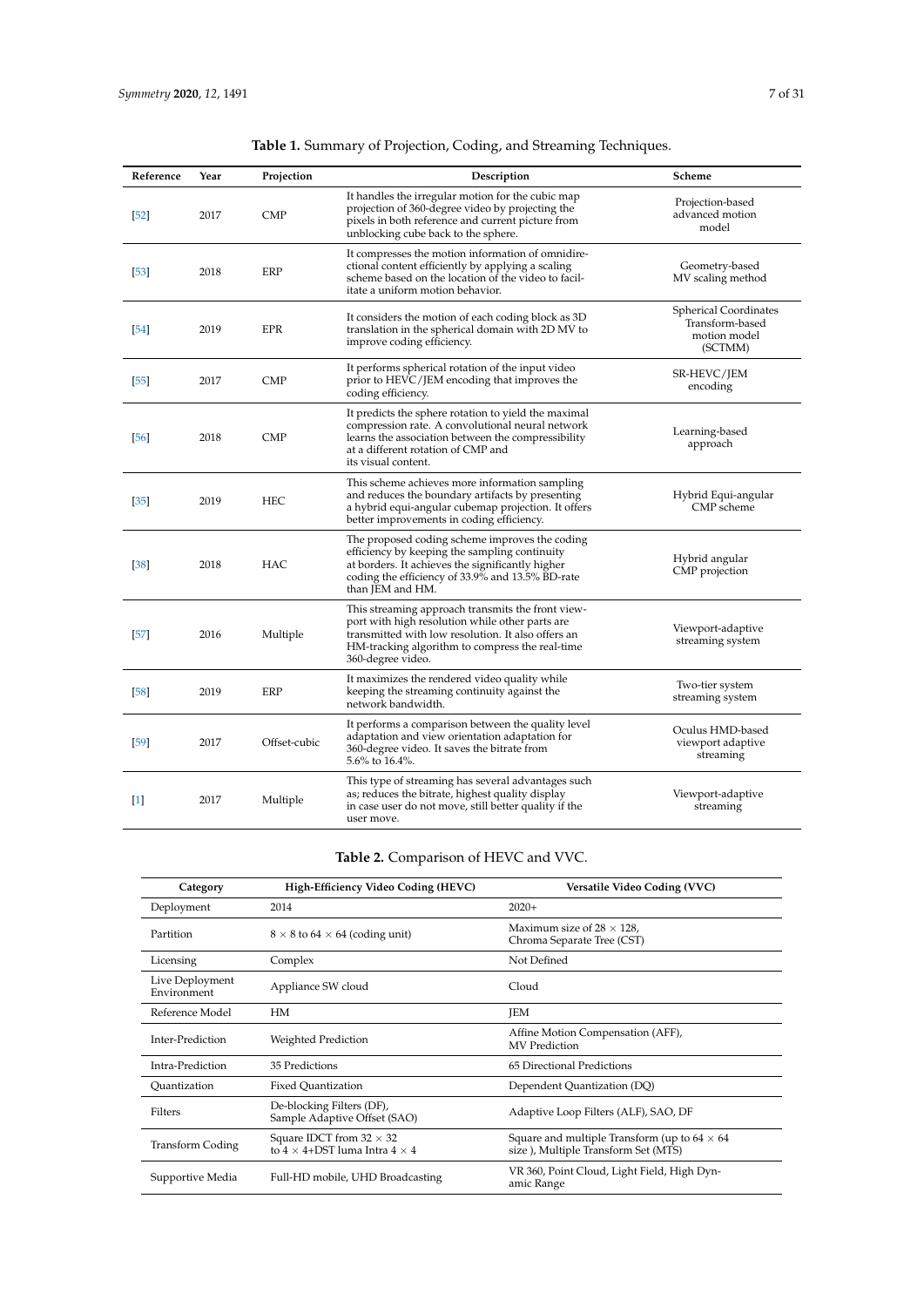<span id="page-7-1"></span>

| Artifact   | Properties                                                                                                                               |
|------------|------------------------------------------------------------------------------------------------------------------------------------------|
| Blocking   | It occurs by the coarse quantization of low-detail regions.                                                                              |
| Blurring   | It occurs because of the loss of spatial details when high-frequency components are<br>quantized to zero.                                |
| Ringing    | It seems as "halos" (ripple structure) around strong edges.                                                                              |
| Pattern    | The incapability of basic functions (horizontal/vertical) such as building blocking of DCT for<br>the representations of diagonal edges. |
| Flickering | It leads to frequent variations in luminance or chrominance with temporal dimensions.                                                    |
| Floating   | It appears because of illusion motion in certain regions with the background.                                                            |

**Table 3.** Compression characteristics and artifacts for the traditional video.

<span id="page-7-0"></span>

**Figure 5.** Video mapping approaches. (**a**) Fisheye Lens (**b**) Equirectangular (**c**) Cubemap (**d**) Offset-cubemap (**e**) Pyramid.

#### *2.3. Transmission*

Many technical challenges on content distribution are presented by 360-degree video because of low latency and high video rate requirements of omnidirectional signals [\[60\]](#page-25-6). The same traditional video frame transmission protocols are used for 360-degree delivery. In the packaging step, data is packaged using a state-of-the-art streaming framework such as Dynamic Adaptive Streaming over HTTP (DASH) to facilitate over-the-top (OTT) services. MPEG-DASH-based content delivery solution is the most prominent once for 360-degree videos [\[61–](#page-25-7)[64\]](#page-25-8), because it exploits the existing delivery architecture without many extensions. Table [4](#page-8-1) describes the resolution requirements of commercially deployed 360-degree video services. The major streaming technologies, such as viewport-based streaming [\[57\]](#page-25-3) and tile-based streaming [\[65\]](#page-25-9), use the DASH framework to manage the viewing region's quality according to the network conditions available. The adaptive streaming of omnidirectional content may suffer from transmission losses and can degrade the user experience. The typical DASH distortions (e.g., quality loss on fast head movements, spatial quality variance, buffering, delay, etc.)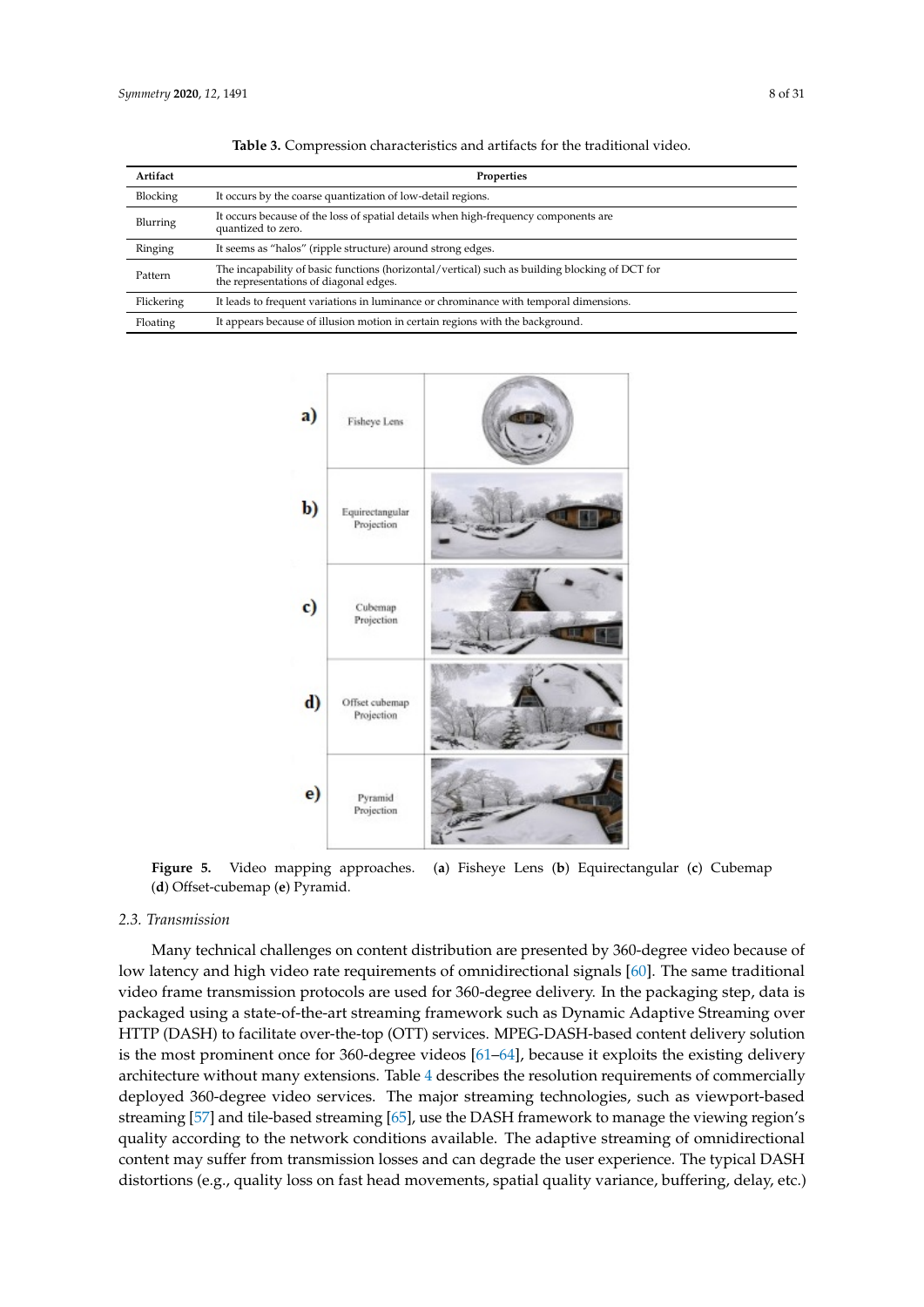can strongly lower the viewing experience in viewport-based streaming compared to viewport-agnostic streaming. They can impact the QoE of immersive applications and are still mainly overlooked when the compressed content is viewed by an HMD [\[57\]](#page-25-3).

#### *2.4. Rendering and Displaying*

The inverse steps (such as decoding, unpacking, converting to display geometry, and rendering) are performed before a user can interact with 360-degree content. The inverse mapping from a plane to sphere visualizes the rendered content typically implemented on HMD, monitor, tablet, or smartphone. The consumption of 360-degree content on the latest HMDs with advanced display features can still introduce new distortions (e.g., aliasing, blurring, etc.) that are needed to be resolved. Finally, the distortions related to stereoscopic displays are still present in HMD and can produce several issues such as misperception of the display, speed of objects, etc. Table [5](#page-8-2) defines the different types of capturing to displays issues and distortions in 360-degree video.

<span id="page-8-1"></span>

| <b>Function</b>                | <b>Resolution</b> | Assessment                                   |
|--------------------------------|-------------------|----------------------------------------------|
| Capturing, Stitching, Encoding | $4K \times 4K$    | Easy implementation                          |
| Storage and Delivery           | $4K \times 2K$    | High bitrate, not sensitive to network delay |
| Display                        | $1K \times 1K$    | Low video quality                            |

# **Table 5.** Different types of issues and distortions in 360-degree video.

<span id="page-8-2"></span>

| Content                       | <b>Issues and Distortions</b>                                                                                                                                                                                                                                                                                                                                                                                                                                                                |
|-------------------------------|----------------------------------------------------------------------------------------------------------------------------------------------------------------------------------------------------------------------------------------------------------------------------------------------------------------------------------------------------------------------------------------------------------------------------------------------------------------------------------------------|
| Capturing<br>and<br>Stitching | Omnidirectional recording systems consist of multiple cameras that subject to common optical<br>distortions (e.g., chromatic aberrations, noise, motion blur, etc.). Some issues may also occur due<br>to the inconsistencies between cameras. The stitching process also creates some spatial<br>distortions (e.g., blurred circle, and missing object parts), temporal distortions (e.g., blurred<br>motion, geometrical distortions, etc.), and stereoscopy (e.g., keystone) distortions. |
| Projection<br>and<br>Encoding | Projecting a sphere to a plane is a common problem in map projections and it adds some disco-<br>ntinuities and geometrical distortions that may result in aliasing, blurring, and ringing. Comp-<br>ression also becomes a cause of blocking, blurring, the spatial pattern changes, temporal chan-<br>ges (that includes floating, jerkiness, and flickering, etc.), and cardboard effect in stereoscopy.                                                                                  |
| Transmission                  | Transmission of rich media content over highly dynamic network channels can badly affect the<br>user experience levels due to the channel distortions (such as tiling artifacts and spatial quality<br>distortions) and temporal discontinuities (e.g., viewport deviation, stalling, and temporal qua-<br>lity variance, etc.).                                                                                                                                                             |
| Display                       | Traditional displays related artifacts (e.g., aliasing, motion blur, etc.) may also affect HMD disp-<br>lays. Some display limitations (such as crosstalk as inter-perspective aliasing and motion-to-ph-<br>oton delay) in stereoscopic and HMD are also included.                                                                                                                                                                                                                          |

#### <span id="page-8-0"></span>**3. Overview of Video Streaming**

Academic and industrial research growth has made a great deal of effort by concentrating on coming up with solutions to stream the multimedia. Real-time requirements are important changes, which need special attention, between multimedia and other data network traffic. A lot of standardization organizations and protocols were obtained to enable multimedia streaming, and Quality-of-Service (QoS)-based streaming. Some early protocols built on top of the Internet Protocol (IP) were Integrated Services (IntServ) [\[66\]](#page-25-10) and Differentiated Services (DiffServ) [\[67\]](#page-25-11) that will ensure QoS-aware streaming and multimedia streaming. Resources are specifically stored by executing a signaling protocol [\[68\]](#page-25-12) called Resource Reservation Protocol (RSVP) to satisfy the application specifications. This protocol is used by IntServ that defines the QoS requirements for an application's traffic. Real-time Transport Protocol (RTP) [\[69\]](#page-25-13) enables end-to-end multimedia streaming in real time by proposing a standardized packet format. Application-layer framing and integrated layer processing are two main concepts that are used to design RTP. A client-server-based connection is established by Real-time Streaming Protocol (RTSP) [\[70\]](#page-25-14) by controlling the multimedia servers before downloading the required video content. Some researchers in [\[71\]](#page-25-15) have shown that Transmission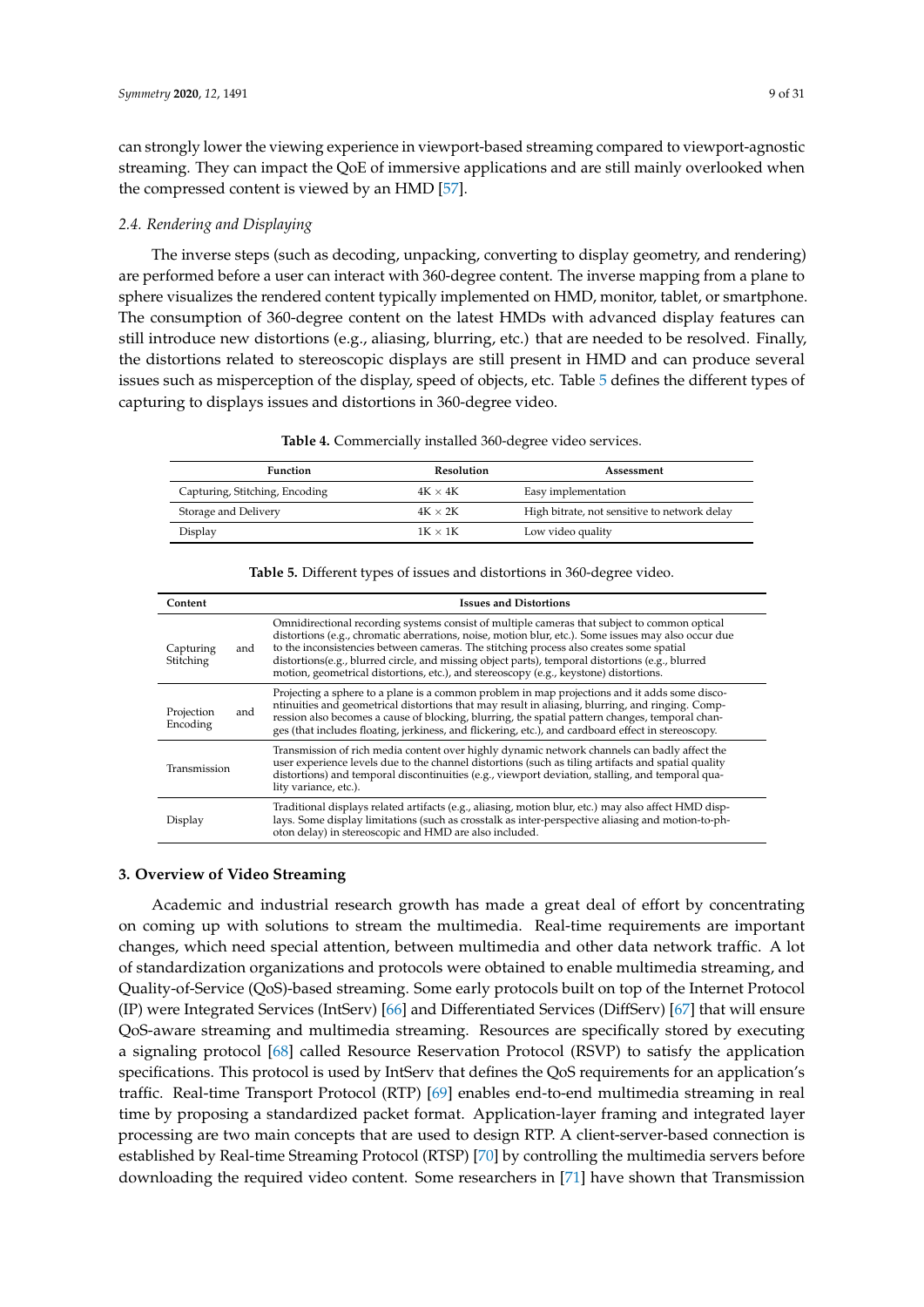Control Protocol (TCP) is beneficial for transmitting the delay-tolerant-based videos. In return for its reliability, it permits efficient data transmission but must suffer from unpredictable delays. HTTP's design over TCP ensures progressive downloading to download a video file of constant quality as quickly as TCP enables it. A major downside is that clients receive the same video content under different network conditions, which can lead to unnecessary stalls or rebuffering. This situation has led researchers to turn to the development of HTTP adaptive streams. 360-degree video streaming is different from traditional video streaming. This section presents a detailed overview of existing 360-degree video streaming solutions, followed by a summary of existing solutions.

# *3.1. Adaptive 360-Degree Video Streaming*

360-degree video streaming has gained vast importance in the multimedia world over the years. Implementing adaptive streaming in a VR environment for 360-degree video content is difficult because it needs smart streaming and encoding techniques to deal with present and future services as well as applications. The video compression standard exploits information theory that provides source coding and characteristics of the human visual system to minimize spatial-temporal redundancies. Three essential aspects of video coding, visual perception, and quality assessment have focused on the research of perceptual compression of 360-degree video. Furthermore, a user can randomly switch to neighboring views during 360-degree video playback. The actual challenge is to facilitate a smooth viewport switching by providing a certain level of resilience to errors to eliminate error propagation due to different encoding frames. Thus, mostly the viewport-based streaming strategies save resources while transmitting video streams.

#### *3.2. Viewport-Based Streaming*

Viewport-based adaptive streaming has gained attention in both industrial and academic communities. The end-users' corresponding viewport can be identified in viewport-dependent streaming based on the user's head movement. Therefore, such solutions are adaptive during the streaming of 360-degree videos, as they dynamically select regions and adjust the quality to minimize the transmitted bitrate. It provides several adaptation sets at the server-side because it is a viable option to smooth the viewport during abrupt head movements. Each adaptation set contains the associated video area with a given viewing orientation. In [\[57\]](#page-25-3), the authors proposed a differentiated quality approach where the front viewport is transmitted with relatively high resolution compared to the other parts. They compared ERP and CMP multi-resolution variants with the current pyramid projection variants. Similarly, a viewport-adaptive 360-degree video streaming in [\[1\]](#page-22-0) is suggested to reduce the bandwidth. The concept of quality-focused regions (QERs) was introduced, making a particular region of higher quality video than the rest of the video. However, streaming approaches do not involve quality adjustment based on head movement prediction errors. The authors in [\[72\]](#page-25-16) evaluated the impacts of response delay based on viewport-based adaptive streaming. The system provides a server-based quality adjustment and view transmission to reduce the response delay by estimating the throughput and viewport signals. Based on the client's response, network throughput is estimated by the proposed framework for the future viewing position. On the server-side, the necessary tiles are then streamed to satisfy the delay constraints. The viewport-dependent adaptive streaming is based primarily on small adaptation and buffering delays indicated in real-world experiments. The initial results illustrate this type of streaming is effective in case of short response delay. The nth interval of estimated viewport  $V^e(n)$  and the *nth* adaptation interval of estimated throughput  $T^e(n)$  is given below:

$$
V^e(n) = V_{fb} \tag{1}
$$

$$
T^e(n) = T_{fb} \tag{2}
$$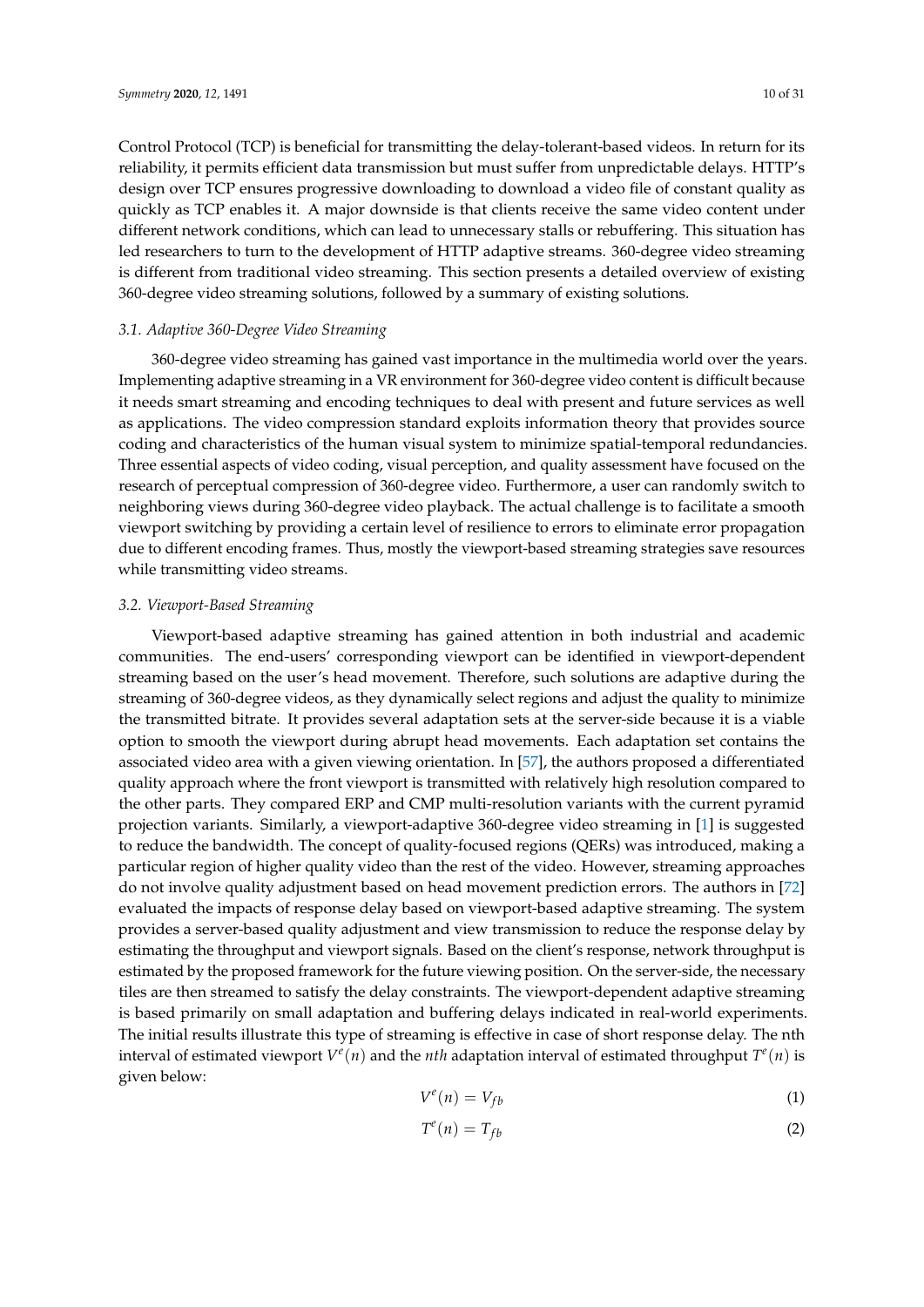where the  $V_{fb}$  and  $T_{fb}$  are the last reported viewport position and throughput, respectively. The bitrate computation  $R_{bits}$  based on  $T^e(n)$  is given as:

$$
R_{bits} = (1 - \beta)T^e(n) \tag{3}
$$

where *β* is the safety margin. In [\[73\]](#page-25-17), a joint adaptation was observed based on network and buffer delay. The proposed framework dynamically adjusts the viewport area to visualize the high likelihood of the scene at the time of rendering. It has shown that the proposed design provides flexible adaptation support to consume the available bandwidth efficiently. A navigation-aware optimization problem is studied in [\[74\]](#page-25-18) to reduce both view switching delay and navigation distortions. An optimal solution is provided to polynomial time complexity through a dynamic algorithm. The *kth* frame of quality objective  $VQ(k)$  is computed, such as:

<span id="page-10-0"></span>
$$
VQ(k) = \sum_{t=1}^{T_n} w_k(k) * D_t^n(v_t, k)
$$
\n(4)

The weight *w<sup>k</sup>* in Equation [\(4\)](#page-10-0) shows that at *kth* frame how much the tile *t* overlaps the viewport. The weight  $w_k$  is computed as:

$$
w_k = \frac{A(t,k)}{A_{vp}}\tag{5}
$$

where  $A(t, k)$  is the overlapped area of title *t* and  $A_{vp}$  is the total area of the viewport. The quality objective *VQ* is computed as follows:

$$
VQ = \frac{1}{L} \sum_{k=1}^{L} VQ(k)
$$
\n<sup>(6)</sup>

Oculus' viewport-based streaming implementation is performed in [\[59\]](#page-25-5), indicating that this implementation is inefficient: 20% of the bandwidth is lost downloading video segments that have never been used. The asymmetric viewport-based technique streams 360-degree content with different spatial resolutions to save bandwidth. During video playback, the client requests a version of the video based on the user's orientation. This approach's advantage is that even if the client incorrectly anticipates the user's orientation, the low-quality content can still be made in user viewport. However, such a scheme involves huge storage and processing overheads in most cases. Viewport-independent streaming is the straightforward way that streams the content of 360-degree video since the entire frame is transmitted in the same quality as conventional videos. Simplicity implementation has been an appealing gateway to viewport-independent streaming. Though, the coding efficiency is 30% lower than viewport-dependent streaming [\[75\]](#page-26-0). Additionally, invisible areas require a lot of bandwidth and decoding resources. This form of streaming [\[76](#page-26-1)[,77\]](#page-26-2) mainly applies to content streaming.

#### *3.3. Tile-Based Streaming*

In tile-based streaming, a video is divided temporally into segments as in traditional HTTP-based adaptive streaming. Moreover, these video segments are spatially divided into tiles, so that several spatial tiles compose each temporal segment. Since the client needs to store some amount of video to ensure continuous playback so it pre-fetches video segments based on viewport prediction. As an earlier work, [\[78\]](#page-26-3) performed tile-based coding that tries to adjust the resolution based on the user's viewport. The video tiles are encoded with two different levels of resolution. The frame reconstruction process integrates high and low-resolution tiles within and outside of the viewport, respectively. A study [\[79\]](#page-26-4) explore the various tiling features by investigating 360-degree video steaming where each tile can be projected for quality adaptation based on different viewing regions. Moreover, the full delivery of basic streaming can save about 65% compared to full and partial delivery strategies.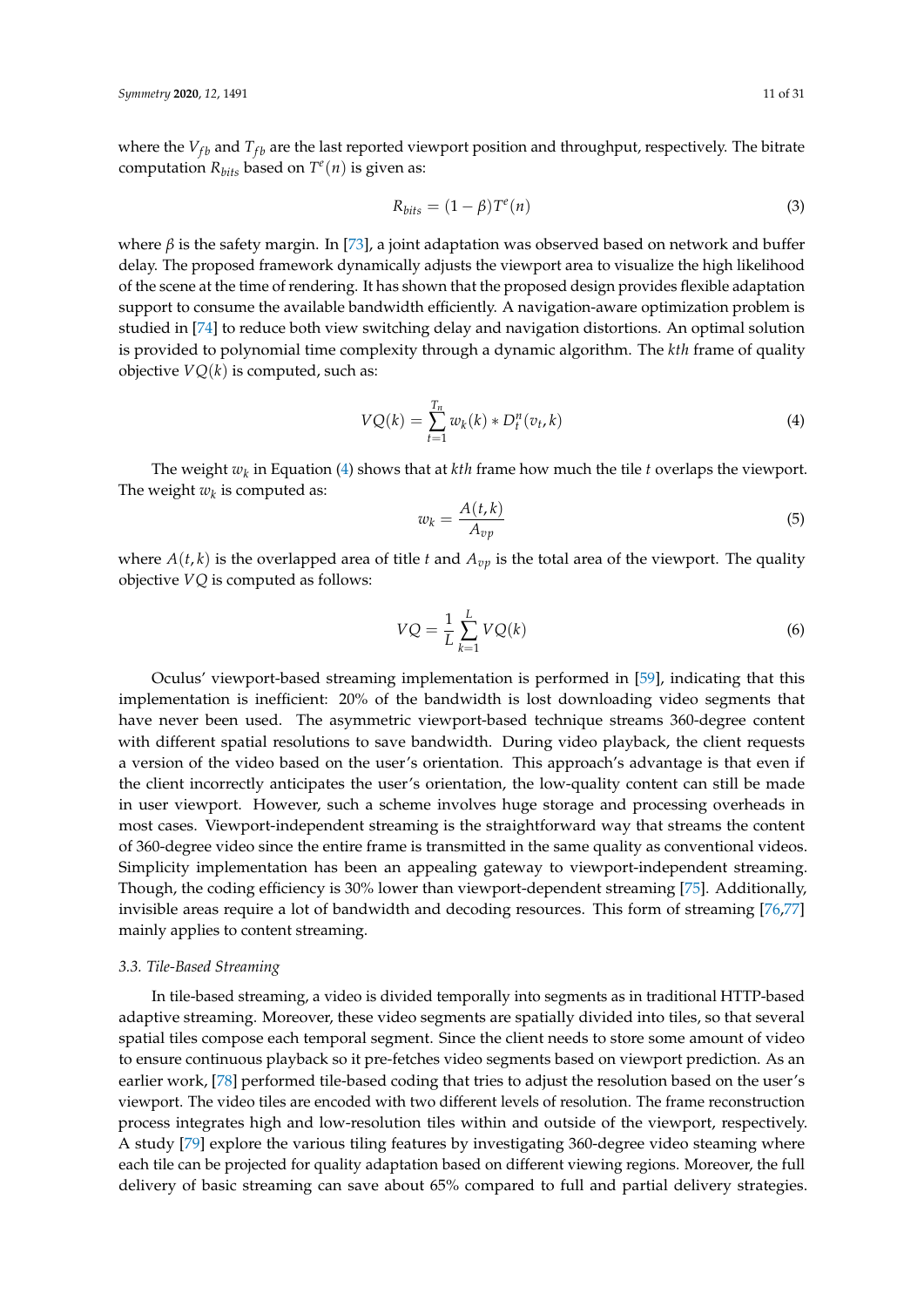An equirectangular video in [\[80\]](#page-26-5) is partitioned into many tiles where a sampling weight is assigned to each horizontal tiles based on its content. The bitrate allocation is optimized based on sampling weight and bandwidth budget. An overlapping margin with two neighboring tiles is added to overcome the probability of viewport missing by applying an alpha blending on overlapping tile margins. In recent approaches [\[81–](#page-26-6)[83\]](#page-26-7), each tile has multiple types of hierarchical representation to choose from, based on the user's viewport. As a result, smoother quality degradation can be obtained. By using SVC, they surmount the randomness of both the network channels and head movements. The authors in [\[81\]](#page-26-6) use the visual attention metric that calculates the tiling patterns by introducing an adaptive-based streaming framework. Based on this metric, tiles are generated in different sizes to retain the advantages of larger tiles and smaller tiles with high coding efficiency and streaming decisions, respectively. The bitrate allocation strategy is assigned to the tiles belonging to different regions for optimal streaming for each selected pattern. The authors in [\[84\]](#page-26-8) presented an optimization framework that tries to minimize the pre-fetched tiles error. It also ensures continuous playback within a small buffer and builds a probabilistic model that predicts the viewport. The SRD extension of DASH achieves a higher bitrate and thus we can stream the videos to users with the highest quality. In addition, the motion-constrained HEVC tiles in [\[85\]](#page-26-9) minimize the complexity and synchronization problems between tiles such that a single decoder can be used. The three types of heuristic strategies are also presented for 360-degree video streaming. The experimental results indicate that the better coding efficiency has achieved by streaming the viewport tiles at the original captured resolution. The authors in [\[65\]](#page-25-9) designed an end-to-end VR video streaming to transmit 8K 360-degree videos. The proposed methodology assigns higher bitrates to the viewport tiles and gradually lower quality to the tiles that are outside of the viewport. The bitrate assigned to the *kth* tile in the viewport is given as:

$$
R_{VP_k} = (\gamma BW_{curr})w_k, \text{ where } k \in V, \text{& } k \notin S^{out}
$$
 (7)

where *V* and *Sout* represent the viewport and a set of tiles outside of the viewport, respectively. *γ* is a constant that is defined by the client.  $BW_{curr}$  is the currently available bandwidth and  $w_k$  is the weight of the *kth* tile. The bitrate estimation for the *kth* tile in a set of tiles outside of the viewport  $R_{S_k^{out}}$  is *k* calculated as:

$$
R_{S_k^{out}} = K_k((1 - \gamma)BW_{curr}), where \, k \in S^{out}, \, \& k \notin V \tag{8}
$$

Finally, for each tile representation, the client requests a bitrate which is represented as:

$$
m \Leftarrow min |r_m - R_k|, where k \in (S_{in} \cup S_{out})
$$
\n
$$
(9)
$$

where  $S_{in}$  is a set of the tiles inside the viewport and  $m$  is the DASH representation ID. The researchers in [\[58\]](#page-25-4) considered fetching unviewed part of the video at the lowest quality based on user head movement prediction as well as to decide the video playback quality adaptively for the viewed part based on bandwidth prediction. A two-tier system for 360-degree video streaming has proposed in [\[86\]](#page-26-10), where the entire video content is delivered by base tier at a lower quality with a long buffer. In contrast, the enhancement tier facilitates the predicted viewport with a short buffer at a higher quality. Consequently, a tradeoff between reliability and efficiency is achieved for 360-degree video streaming.

In [\[86\]](#page-26-10), the authors predicted the head movement (HM) of the viewer from his/her previous HM data, considering both angular velocity and angular acceleration. According to the predicted HM, a different quantization parameter (QP) is allocated to each tile. The experimental evaluation showed that angular velocity and angular acceleration-based HM prediction significantly reduces the prediction error and introduced low delay and the associated loss in visual fidelity compared to baseline approaches. A very similar solution but with HTTP/2 feature is presented in [\[87\]](#page-26-11) to overcome the bandwidth and request overheads. HTTP/2's priority features enable priority transmission and stream termination features to enhance the user experience. Unlike the prosperity of above-mentioned viewport-based coding, the saliency-aware compression is still a challenge because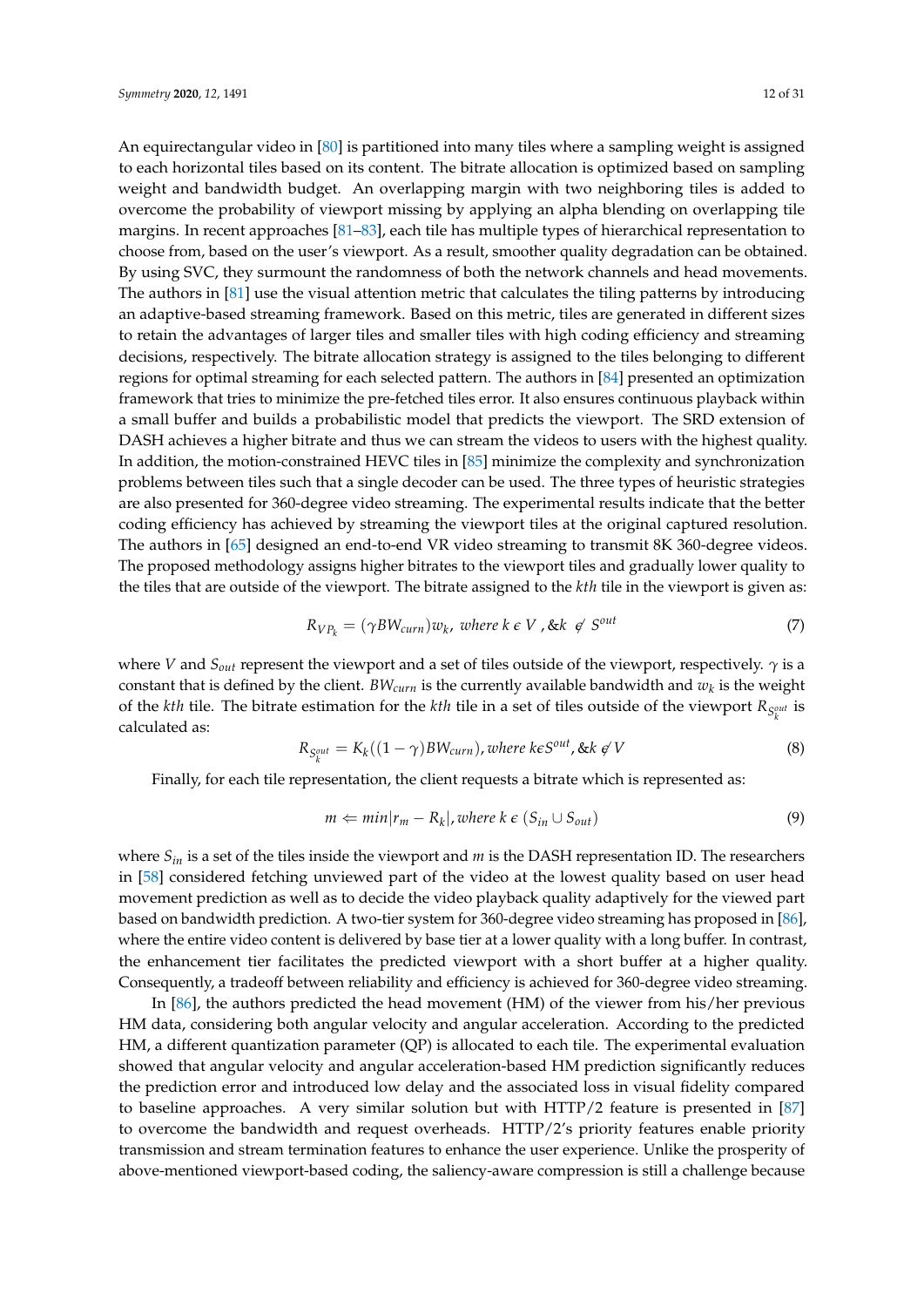the existing 2D saliency approaches are difficult to employ for 360-degree video. A work in [\[88\]](#page-26-12) proposes saliency-based sampling for a 360-degree video system, where low-resolution CMP is combined with unsampled salient regions. Spatial Relationship Description (SRD) feature extends the Media Presentation Description (MPD) that enables the DASH client to retrieve only certain user-relevant video streams at high resolution. The authors in [\[83](#page-26-7)[,89\]](#page-26-13) employed the MPEG-DASH SRD [\[90\]](#page-26-14) extensions to support tiled streaming and described a video as an exclusive collection of synchronized video. They also present several SRD use cases (e.g., zoomable) where the users are provided with a seamless experience. SRD facilitates the spatial positions of content, and thus DASH clients can determine which tiles have to request. The users always download low-resolution tiles to avoid rebuffering while the current view region is presented to support a high-quality zooming feature. Table [6](#page-12-0) represents a summary of different streaming schemes for 360-degree video streaming.

<span id="page-12-0"></span>

| Technique                         | Projection                                                                                                 | <b>Dataset</b> | Duration                   | Metric                              | <b>Distortion</b> |
|-----------------------------------|------------------------------------------------------------------------------------------------------------|----------------|----------------------------|-------------------------------------|-------------------|
| Tile-based streaming              | It streams the 360-degree video<br>rectangular tiles in same or different<br>qualities.                    | Medium         | $<$ 20 ms                  | ERP, CMP,<br>TSP. Offset<br>Cubemap | Medium            |
| Viewport-Dependent<br>Streaming   | It performs adaptation based on the<br>network characteristics and the viewing<br>orientation of the user. | Medium         | $<$ 20 ms                  | Pyramid, TSP,<br>Offset<br>Cubemap  | High              |
| Viewport-Independent<br>Streaming | It streams the 360-degree video content<br>in equal quality.                                               | High           | High latency<br>acceptable | ERP. CMP                            | Low               |
|                                   |                                                                                                            |                |                            |                                     |                   |

**Table 6.** Comparison of Different Approaches of 360-Degree Video Streaming.

## *3.4. Quality of Experience Enabled Streaming*

Multimedia streaming has gained considerable popularity among users everywhere, as there are many performance problems while delivering multimedia over different loaded networks. Even more so as the processing and transmission of 360-degree format bring along new challenges (i.e., bandwidth, distortions, etc.). To lower the bandwidth requirements, video material must be compressed to lower qualities, causing compression artifacts that may negatively affect the user's quality of experience (QoE). QoE refers to the measure of customer satisfaction and experience from a service such as TV broadcasts, phone calls, and web browsing. As with traditional 2D videos, quality assessment of 360-degree videos can be done through both subjective and objective tests, which have their advantages and disadvantages.

# 3.4.1. Subjective Quality Assessment

Many subjective video quality assessment methods have been found for 2D videos from the past two decades. Many subjective methodologies have been proposed by the international telecommunication union (ITU). Two metrics are widely used in subjective assessment quality, such as one metric is MOS [\[91\]](#page-26-15), and another metric is DMOS [\[92\]](#page-26-16). Currently, different types of subjective assessment methods are identified for omnidirectional videos. The authors in [\[20\]](#page-23-7) presented a testbed on omnidirectional video and image by suggesting an HMD as the displaying device. But, unfortunately, this study does not consider how to measure the subjective quality of 360-degree videos. Based on the testbed proposed in [\[20\]](#page-23-7), a dual stimulus method in [\[93\]](#page-26-17) has been used to measure the quality of High Dynamic Range (HDR) omnidirectional images. In contrast, authors in [\[94\]](#page-27-0) present a single stimulus ACR-based study for omnidirectional images. It has been found that the ideal viewing duration for 360-degree images is 20 seconds to explore the content entirely by the user. Moreover, different people might explore the content differently, looking at other parts, resulting in different experiences. Therefore, visual attention and salience are important aspects to consider in the subjective assessment of 360-degree video content [\[95\]](#page-27-1). The authors in [\[96](#page-27-2)[,97\]](#page-27-3) elaborated on the subjective study by considering several parameters (i.e., resolution, bitrate, quantization parameter QP, content characteristics) and their effect on perceptual quality 360-degree video. A study by [\[98\]](#page-27-4) was also conducted towards QoE of 360-degree video streaming that mainly focuses on the impact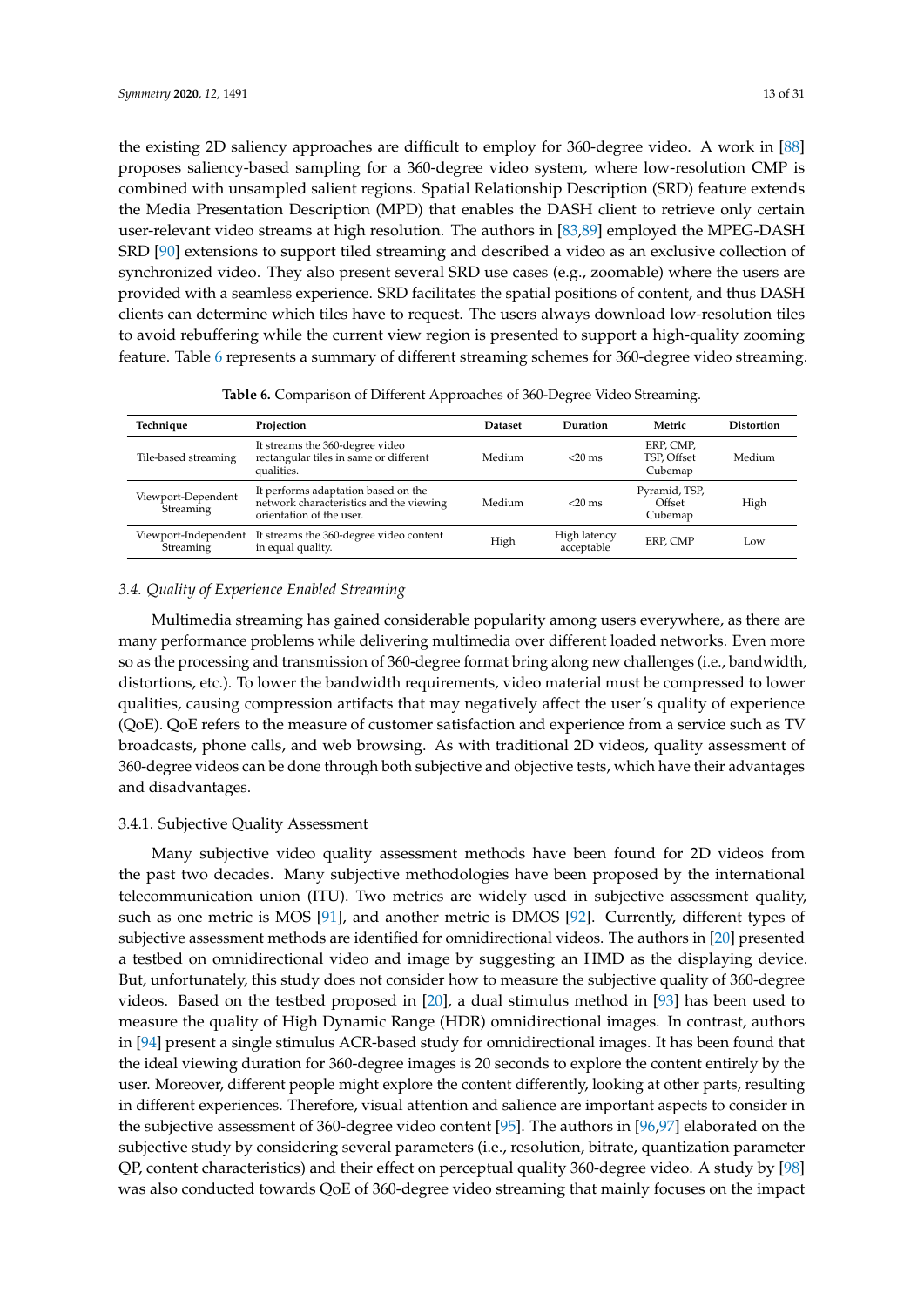of stalling. They performed subjective research in their lab, where they compared different stalling frequencies and duration and additionally compared results for the 360-degree video to traditional TV. Another study [\[99\]](#page-27-5) on the QoE of streaming 360-degree videos found that delay, quality variations, and interruptions could support the evaluation of the QoE these factors into their model, indicating these factors do influence the quality perception. There is still a lack of standardized methodologies for subjective studies and metrics for 360-degree video. The debate on how to develop these is ongoing; consensus has not yet been reached within the research community. Nevertheless, some studies on the subjective experience of omnidirectional content have been performed adapting methodologies from classical video quality assessment. However, this adaptation is not trivial as viewing through an HMD is substantially different from a regular display that presents different experiences. The viewer is more immersed in the content, and challenges regarding strain and cybersickness arise. Cybersickness is a potential barrier to achieve higher QoE levels and can cause discomfort. In [\[100\]](#page-27-6), two subjective experiments have conducted to evaluate the video perception level and cybersickness in viewport adaptive 360-degree video streaming with limited bandwidth and resolution. Also, a modified absolute category rating (M-ACR) method was proposed by using different devices [\[101](#page-27-7)[,102\]](#page-27-8) to analyze the cybersickness of 360-degree videos at varying conditions of bitrates and resolutions. Table [7](#page-13-0) depicts the comparison of different subjective quality assessment approaches.

<span id="page-13-0"></span>

| Reference | <b>Dataset</b> | Method/<br>Recommendation  | <b>Device</b>                         | <b>OoE</b> Aspect                    | Duration         | Published<br>Year |
|-----------|----------------|----------------------------|---------------------------------------|--------------------------------------|------------------|-------------------|
| [103]     | 6 images       | $ACR-HR$                   | HMD mount (MergeVR)                   | Perception                           | 30 <sub>s</sub>  | 2016              |
| $[94]$    | 12 images      | <b>ACR Single Stimulus</b> | HMD. HTC Vive                         | Spatial resolution<br>and distortion | 20 <sub>s</sub>  | 2018              |
| [98]      | 2 videos       | <b>ITU-R BT.500-13</b>     | Static/Move VR                        | Perception,<br>Presence              | 60s              | 2017              |
| $[104]$   | 48 users       | $ACR-HR$                   | Samsung Galaxy S8, Mirage<br>Solo     | Usability, HMD<br>influence, Fatigue | $40 \text{ min}$ | 2020              |
| [96]      | 60 videos      | ٠                          | Samsung Gear VR, Samsung<br>Galaxy S6 | Cyber sickness<br>Presence           | 30 <sub>s</sub>  | 2017              |
| $[102]$   | 6 videos       | Modified ACR               | HMD Oculus Rift                       | <b>Motion Sickness</b>               | 10 <sub>s</sub>  | 2017              |
| $[101]$   | 12 videos      | <b>ACR</b>                 | Oculus Rift                           | Cyber sickness                       | $60 - 65$ s      | 2017              |

**Table 7.** Comparison of different subjective quality assessment approaches.

#### 3.4.2. Objective Quality Assessment

Currently, objective quality in 360-degree video is measured in the planar projection through structure similarity (SSIM) and standard peak-signal-to noise ratio (PSNR). However, they give similar importance to all parts of the spherical image, even though different parts have different viewing probabilities and thus different importance. Additionally, they still do not give a good representation of subjective quality. Viewport-based PSNR or SSIM metrics could be a solution closer to what the users perceive. However, all objective metrics still fail to consider perceptual artifacts such as, for example, visible seams [\[95\]](#page-27-1). In a study by [\[105\]](#page-27-11), three metrics especially designed for omnidirectional content, were compared to conventional 2D metrics. They evaluated the spherical PSNR (S-PSNR), weighted spherical PSNR (WS-PSNR), and crater parabolic projection PSNR (CPP-PSNR). The results showed only moderate correlations with the subjective scores. Compared to traditional methods, the metrics developed for 360-degree video content did not work better. This was confirmed once more by studies on various quality metrics by [\[106\]](#page-27-12). They considered 10 quality metrics in their study. Their results show a better correlation to the subjective metrics. Moreover, they showed as well that traditional PSNR outperformed the other metrics due to its simplicity. The data from subjective methods are used as ground truth, and the goal is to predict the quality scores (MOS) as close as possible through objective data about the video [\[107\]](#page-27-13) Several objective quality video assessment approaches advance the metric of PSNR. Hence, PSNR cannot represent subjective visual quality since human experience is not taken into account. For example, in region-of-interest (RoI), subjective quality is more likely to be affected by PSNR. The study [\[108\]](#page-27-14) considered the multi-level quality features and fusion model where the quality features are compared with RoI maps. These multiple quality features are then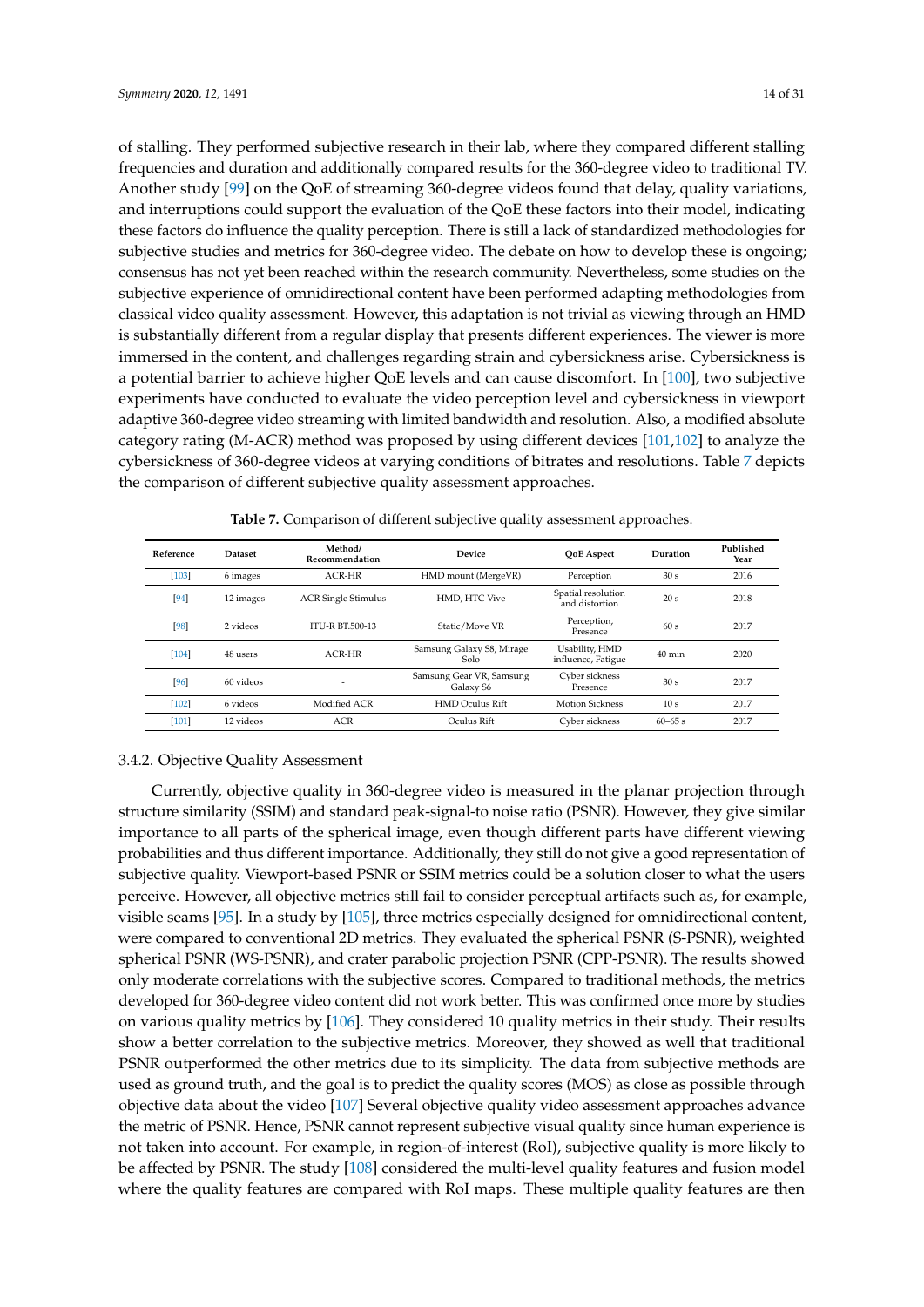combined by a fusion model to obtain the overall quality score. Another study [\[109\]](#page-27-15) introduced S-PSNR, where PSNR is calculated based on uniformly sampled points. S-PSNR can generate the objective quality assessment of 360-degree videos by applying interpolation algorithms under various projections. In contrast, a weighted PSNR (W-PSNR) [\[110\]](#page-27-16) is proposed by using gamma-corrected pixel values. A Craster parabolic projection PSNR (CPP-PSNR) compares the different projection approaches by remapping pixels to CPP projection. SSIM is another quality evaluation metric to define multi-factor image distortion. The author in [\[111\]](#page-27-17) analyzed the SSIM results and introduced a spherical-SSIM (S-SSIM) metric to compare the similarity of impaired and original 360-degree videos. The overview of different approaches to quality evaluation is given in the following Table [8.](#page-14-1)

<span id="page-14-1"></span>

| Reference | Projection       | <b>Dataset</b> | Duration                 | Metric                    | <b>Distortion</b>                   |
|-----------|------------------|----------------|--------------------------|---------------------------|-------------------------------------|
| $[108]$   | <b>ERP</b>       | 16 videos      | 10 <sub>s</sub>          | Pixel-wise quality metric | 6 bitrates                          |
| $[112]$   | ERP, CMP, Dyadic | 10 videos      | 10s                      | S-PSNR                    | 4 OP                                |
| $[111]$   | ERP              | 8 videos       | 10 s                     | S-SSIM                    | QP (22,27,32,37,42)                 |
| [96]      | ERP              | 3 videos       | 30 s                     | S-PSNR, WS-PSNR, CPP-PSNR | OP (22,28,32,36,40)                 |
| $[105]$   | <b>CMP</b>       | 4 images       | $\overline{\phantom{0}}$ | S-PSNR, WS-PSNR, CPP-PSNR | Bitrates (0.25, 0.50,<br>0.75, 1.00 |

**Table 8.** Summary of various approaches of objective quality assessment.

Machine Learning ( ML) can bridge the gap between streaming approaches through objective and subjective QoE assessments. Reinforcement learning (RL) methods are used for video streaming bitrates to improve the QoE. Table [9](#page-14-2) provides a summary of different works in video streaming applications to define RL to improve QoE. In [\[113\]](#page-28-1), a method was investigated to adapt the variable video streaming. A two-stage model [\[109\]](#page-27-15) was proposed for QoE assessment. The research in [\[114\]](#page-28-2) aims to address the issue of quality variation that affects the QoE. A DRL model [\[115\]](#page-28-3) considered both eye and head movements data for the quality assessment of 360-degree video. The author in [\[116\]](#page-28-4) proposed a Q-learning algorithm for adaptive streaming services to improve the QoE in variable environments.

<span id="page-14-2"></span>

| Reference | Method              | Aspect      | Video Streams                | <b>Experiment Setup</b>                |
|-----------|---------------------|-------------|------------------------------|----------------------------------------|
| $[113]$   | MDP-RL              | OoE model   | Variable bitrate (VBR)       | Simulation (MATLAB)                    |
| [114]     | Post-decision state | <b>SSIM</b> | Constant bitrate (CBR)       | Simulation (MATLAB)                    |
| [116]     | Q-Learning RL       | bitrate     | <b>CBR</b>                   | Lab test                               |
| $[112]$   | Two-stage RL model  | OoE model   | <b>Adaptive VR Streaming</b> | Linux Ubuntu 14.04 operating<br>system |
| [115]     | DRL model           | OoE model   | Improved video quality       | <b>HTC</b> Vive                        |

**Table 9.** RL-based approaches to improve the QoE.

In summary, QoE research is important for the development of video streaming technology to most efficiently handle the tradeoff between providing good quality and limiting network burden. Additionally, the 360-degree video offers a substantially different experience compared to regular 2D. Therefore, it would be prudent to do more research on the QoE in the 360-degree video specifically.

# <span id="page-14-0"></span>**4. Audio Technologies for 360-Degree Video**

360-degree and panoramic videos can be break or make by an audio effect. Spatial audio [\[117,](#page-28-5)[118\]](#page-28-6) is known as a full-sphere surround sound approach that employs multiple audio channels to mimic the audio representation that we have in real life. The 360-degree video becomes more reliable due to the spatial audio because of the channeling properties of sound that enable it to pass through time and space. The Google VR Software Development Kit (SDK) [\[119\]](#page-28-7) optimizes the audio rendering engine for the mobile VR. The significance of the 360-degree video display system cannot be overstated in producing the spatial audio soundtrack. The Facebook spatial Workstation [\[120\]](#page-28-8) has the templates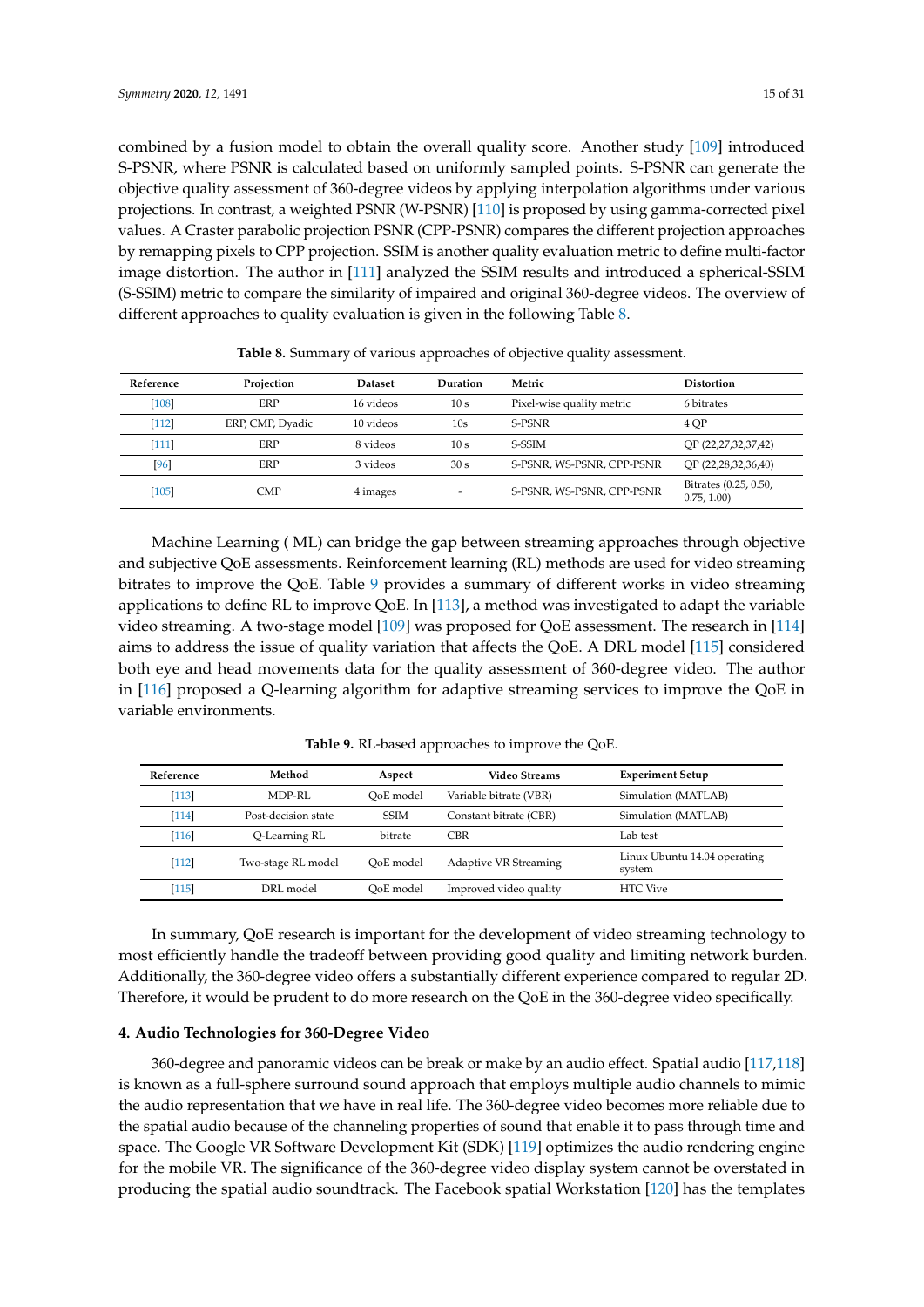and numerous plugins that are used to support the synchronized audio playback for 360-degree video with the help of HMDs (e.g., albeit solely for OSX, Oculus Rift, etc.). The other audio production environment will be integrated with such type of video monitoring.

Two categories have been described for the reproduction techniques of spatial audio named physical reconstruction and perceptual reconstruction. The physical reconstruction technique is used to synthesize the whole sound field as close as possible to the desired signal. In contrast, the psychoacoustic techniques are used in perceptual reconstruction to produce a perception for the spatial sound characteristics [\[121\]](#page-28-9). The stereo configuration uses the two speakers in the most popular methods of sound reproduction to facilitate the more spatial information (that includes distance, direction sense, ambiance, and sound stage ensemble). While Multi-channel reproduction methods [\[122\]](#page-28-10) are used in the acoustic environment and become popular in consumer devices.

A study in [\[123\]](#page-28-11) provides multi-channel reproduction techniques. The same acoustical pressure field is also produced with the other physical reconstruction techniques, as called Ambisonics and Wave Field Synthesis (WFS), as existing in the surroundings. An array of a microphone is needed to capture the more spatial sound field. Consequently, the microphone recordings demand the post-processing because they cannot be used directly without processing for the analysis of the sound field characteristics. Microphone arrays are used in speech enhancement, source separation, echo cancellation, and sound reproduction.

Ambisonics [\[124\]](#page-28-12), also known as 3D audio, is used to record, mix, and playing the 360-degree audio around a center point. Recently, it has been adopted in the VR industry and 360-degree applications but was investigated in the 1970s and never used before. Ambisonics audio is not like traditional surround technologies. The principle behind the two-channel stereo and traditional sound technologies is the same because all are used to create an audio by sending an audio signal to specific speakers. This is the reason Ambisonics becomes standard in the VR industry and 360-degree video. Ambisonics is not pre-limited to any specific speaker as it creates a smooth sound sphere even when the sound field rotates. Still, traditional surround formats provide excellent imaging only in case of audio scene static. Moreover, Ambisonics also delivers a full sphere to spread the sound evenly throughout the sphere.

There are six Ambisonics formats names as A, B, C, D, E, and G formats. The first-order Ambisonics or B-format microphones are used in the representation of linear VR by using a tetrahedral array. Furthermore, these are processed in four channels, such as "W" that provides a non-directional pressure level. At the same time, "X, Y, and Z" facilitate the front-to-back, side-to-side, and up-to-down directional information, respectively. The first-order Ambisonics is only useful for a comparatively smaller sweet spot because of its limited spatial fidelity that can affect the sound localization. For this, Higher-Order Ambisonics boosts the performance efficiency of first-order Ambisonics by adding more microphones. These are provided in linear VR and required more loudspeakers. The perceptual reconstruction techniques replicate the natural listening experience for spatial audio to represent the physical sound. Binaural recording [\[125\]](#page-28-13) that is an extended form of stereo recording, provides a 3D sound experience. Binaural recordings replicate the human ears as closely as possible by using the two 360-degree microphones the same as regular stereo recordings that capture the sound with directional microphones. 360-degree microphones to the dummy head [\[125\]](#page-28-13) are used to serve as proxies for the human ears because it provides the precise geometry of ears. The dummy head also produces the sound waves that interact with the human head contours. A spatially stereo image is captured more precisely as compared to any other recording method with the help of 360-degree microphones.

Head-Related Transfer Functions (HRTFs) [\[126\]](#page-28-14) are used in real-time techniques of binaural audio to reproduce the complex cues that help us to localize the sounds by filtering an audio signal. The multiple factors such as ears, head, and listening environment) can affect the cues because, in reality, we reorient ourselves to localize the sounds. Hence, it is essential for soundscape researchers to choose the proper sound recording/reproducing technique to enable the playback sounds the same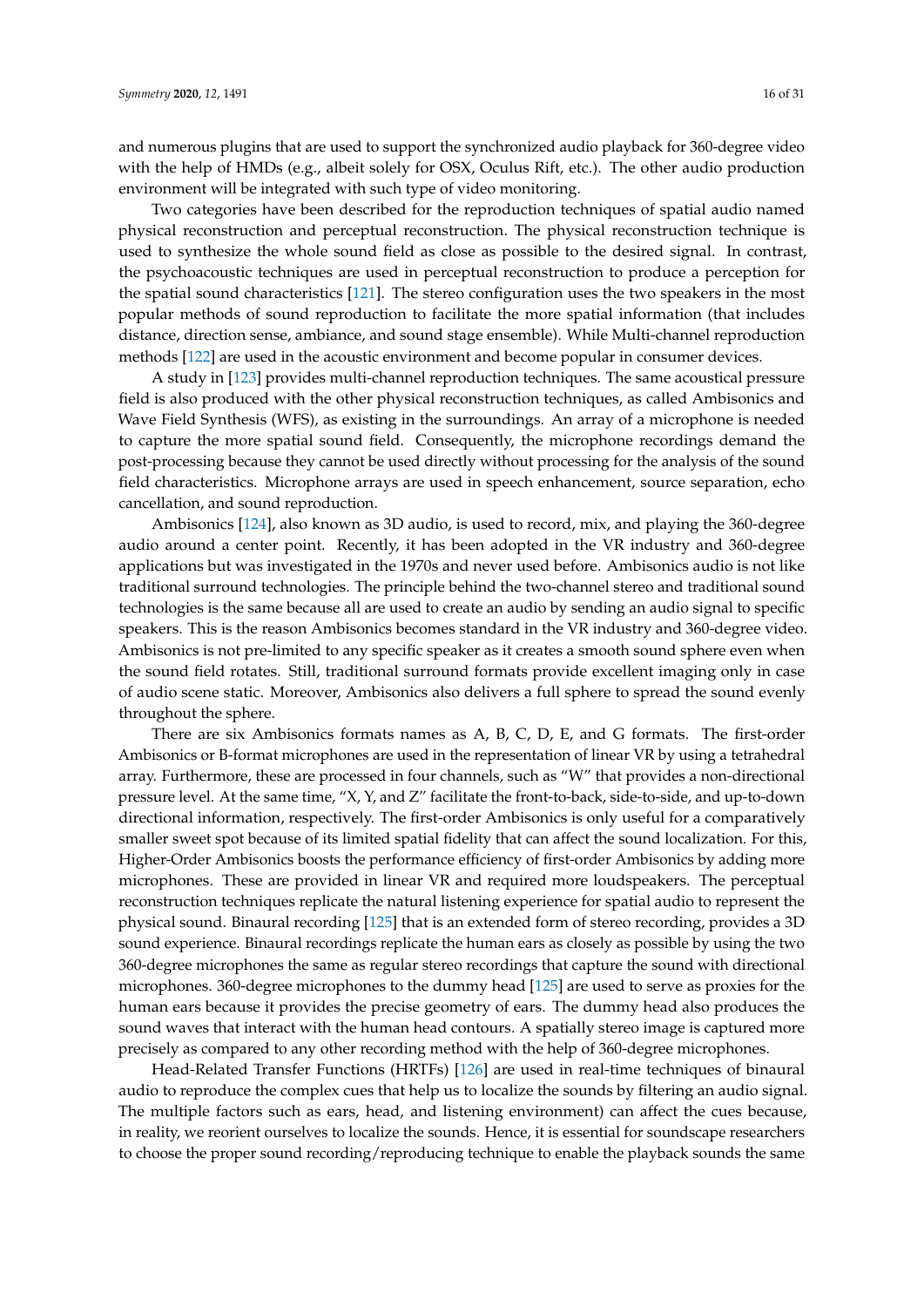as the natural listening scenarios. Table [10](#page-16-1) provides comprehensive detail of audio techniques that are mentioned above.

<span id="page-16-1"></span>

| <b>Reconstruction Techniques</b> |                                  | Description                                                                                                                                                                                                                                                                                         | <b>Drawbacks</b>                                                                                                                                         | Examples                                                                                 | Reproduction<br>Techniques | Recording<br>Techniques |
|----------------------------------|----------------------------------|-----------------------------------------------------------------------------------------------------------------------------------------------------------------------------------------------------------------------------------------------------------------------------------------------------|----------------------------------------------------------------------------------------------------------------------------------------------------------|------------------------------------------------------------------------------------------|----------------------------|-------------------------|
|                                  | Stereo                           | It provides more information<br>on the sound filed and direct<br>playback over loudspeakers.                                                                                                                                                                                                        | It just covers 1D or 2D<br>and not supportive for<br>head movements.                                                                                     | Optimized Cardioid<br>Triangle (OCT),<br>IRT sound                                       | ✓                          |                         |
| Physical                         | Surround                         | It is widely used adopted in<br>industry and has direct playback<br>over loudspeakers.                                                                                                                                                                                                              | It has a poor spatial effect.                                                                                                                            | Hamasaki Square,<br><b>IRT</b>                                                           |                            |                         |
|                                  | Wave Field<br>Synthesis<br>(WFS) | It creates the same acoustical<br>pressure field as exist in surrounding.                                                                                                                                                                                                                           | It requires a large number of speakers.                                                                                                                  | Artificial wavefronts                                                                    | ✓                          |                         |
|                                  | Multichannel                     | This technique is better than<br>stereo setups.                                                                                                                                                                                                                                                     | It does not facilitate                                                                                                                                   | Consumer devices,                                                                        | ✓                          | x                       |
|                                  | Multiple<br>Microphone<br>Arrays | It supports the head movements and has<br>the ability to focus on certain sounds. So,<br>it can record a more complete<br>sound field.                                                                                                                                                              | A sophisticated signal processing<br>is required to get the desired sound<br>because it needs a great amount of<br>microphones to show good performance. | Nokia OZO.                                                                               |                            |                         |
|                                  | Ambisonics                       | It can be used with any speaker arrangement<br>can be used with any speaker arrangement<br>because it provides efficient rendering for<br>interactive applications by facilitating the<br>3D sound fields. It is also known as<br>"evocative" that means a complete<br>360 representation of audio. | Such type is not good for<br>non-diegetic sound (e.g., music)<br>because it demands high-order<br>Ambisonics. It uses expensive<br>types of equipment.   | Sound Field SPS200<br>Software Controlled<br>Microphone, Core<br>Sound Tetra Mic         | ✓                          |                         |
| Perceptual                       | Binaural                         | It is most commonly used due to its<br>simplicity. Also, it provides direct<br>playback over headphones.                                                                                                                                                                                            | It does not provide support for head<br>movements. It has good spatial quality<br>but limited interaction study of the<br>soundscape.                    | Bruel and Kjaer 4101<br>Binaural Microphone,<br>Free Space<br><b>Binaural Microphone</b> |                            |                         |

|  | Table 10. Summary of Audio techniques. |  |  |  |  |
|--|----------------------------------------|--|--|--|--|
|--|----------------------------------------|--|--|--|--|

#### <span id="page-16-0"></span>**5. Standards**

Currently, immersive media has gained enormous significance in exploring its technological and scientific challenges. Significant activities are being undertaken by academics and research institutions to facilitate the immersive media standardization, and a multi-phase scheme is being pursued to complete this set of standards. MPEG is currently working on ISO/IEC 23090 MPEG-I to support the immersive media coding. MPEG-I consists of the following parts: (1) Technical Report on Immersive Media, (2) Omnidirectional Media Format (OMAF), (3) Versatile Video Coding (VVC), (4) Immersive Audio Coding, (5) Point Cloud Compression, (6) Metrics, (7) Metadata, (8) Network-Based Media Processing, (9) Geometry-based Point Cloud Compression, (10) Carriage of Point Cloud Data, (11) Implementation Guidelines for Network-based Media Processing, and (12) Immersive Video.

OMAF standard defines the storage and delivery formats for omnidirectional media applications, concentrating on images, audio, and synchronized text of 360 degrees videos. Its first edition [\[44\]](#page-24-11) ensures the storage based on ISO Base Media File Format (ISOBMFF) and MPEG MediaTransport (MMT). OMAF includes several additions such as interactivity, temporal navigation, and natural viewing experience by supporting head motion parallax. MPEG has divided the standardization associated with VR into the following categories: monoscopic 360-degree video, binocular 3D 360-degree video, stereoscopic 360-degree video, and free-viewpoint video (FVV) [\[127\]](#page-28-15). A set of 4 to 6 cameras take 360-degree video shots and then stitches those cameras' images into a single spherical view. In the monoscopic 360-degree video, the data is represented as 2D images but with pixels coordinates interpreted as values. While viewing a 360-degree video on HMD, the movement of users can be explained with three directions (i.e., yaw, pitch, and roll). Therefore, 360-video is also called 3DoF (degree of freedom) because both the user's eyes see the same panorama, and there is no depth impression. At the end of 2017, the part 1a of the first phase of OMAF enabled the streaming of 3DoF 360-degree video with existing comparison technologies. In 3DoF, the user is static, but the head can change orientation to look around the 360-degree video.

Part 1b of the first phase of the OMAF aims to enhance the 360-degree video with depth information named enhanced 3DOF or 3DOF+ because 3DoF cannot represent the scene behind the objects. 3DoF+ ensures the accurate parallax for a limited range of motion and leverages much of the existing 360-degree video infrastructure. The additional sensor data is used by 3DoF+ to produce a depth map to allow a player to re-project the video frames that depict the virtual movement in space. However, 3DoF+ has some disadvantages as follows: (1) visible artifacts will be minimized if not eliminated by machine learning (ML) methods, (2) no current standards for depth layer representations,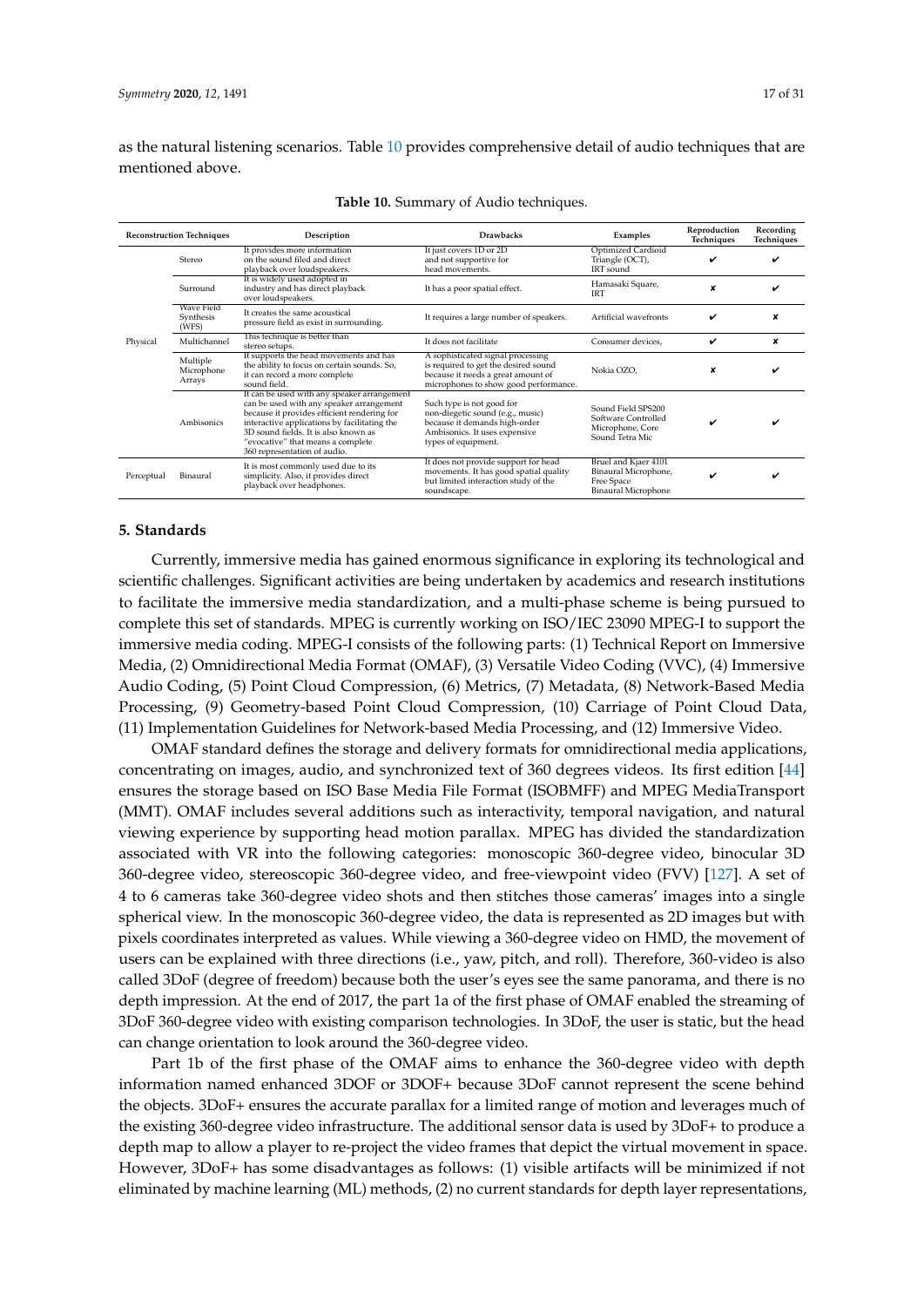and (3) user's movement is only in a limited range. The second phase of the OMAF aims to develop the full support for 6DoF [\[128](#page-28-16)[,129\]](#page-28-17) by including point cloud coding, natural 6DoF representation (i.e., light fields), and rendering centric interactive 6DoF.

In March 2019, a Call for Proposals (CFPs) on 3DoF+ videos was announced by MPEG to establish a coding solution based on standardization of the HEVC and 3DoF+ metadata. MPEG-I TM2 for immersive video common test conditions (CTC) is desirable to conduct coding experiments in a well-defined environment. In this context, the Test Model of Immersive Video TMIV [\[130\]](#page-28-18) specifies the standard test conditions, i.e., coding efficiency, subjective quality, pixel rate, user experience, and assessment of immersive video applications. The technical approach follows these steps: (1) compressing test content, (2) synthesizing intermediate views from decoded views and metadata (when available), (3) rendering viewports of real/virtual pose traces with a limited or a wider movement, and (4) evaluating coding efficiency and parallax effect considering both decoded and synthesized views. The bit-stream should be viewer independent, meaning that neither the position nor the orientation of the same scene from a range of locations promise the incredibly realistic immersive imagery with correct specular effects. MPEG has carried out explorations on technologies that enable 6DoF to allow the user not only to change the viewer should be considered when compressing the test content. The range of supported possible viewer position is constrained and known. Three different anchors are used, the first one includes MIV (Metadata for Immersive Video) anchor based on HEVC+TMIV. The second one includes the MIV view anchor is also HEVC + TMIV-based but directly encodes a subset of the source views. The third anchor, the MV-HEVC anchor is based on MV-HEVC and VVS. Stereoscopic 360-degree video is a 3D extension of a 360-degree video, where two panoramas of a scene are used and represented with a circular projection. In each time frame, each panorama gives an image that is captured through a rotating camera with narrow horizontal FoV. Presenting different views for the left and right eyes produce the depth sensation in a scene. However, in such type of visualization, the user has limited movements because it can produce the unnatural 3D impression with fast head movements [\[131\]](#page-28-19).

#### **6. Applications of 360-Degree Video**

The possibilities for new immersive experiences are endless with 360-degree video. Technology's adoption by consumers is still in its early stages but proves very popular in the gaming industry. The applications of 360-degree videos are just not confined to gaming. There are many more 360-degree video uses, which range from academic research to engineering, design, business, arts, and entertainment [\[132,](#page-28-20)[133\]](#page-29-0). The user will be able to virtually attend live sports with a favorite seat, listen to a live singer, or watch movies. Several VR simulators have been designed for training and education purposes in different fields, e.g., power plants, submarines, cranes, surgery, planes operation, and air traffic control, etc. [\[134\]](#page-29-1). Figure [6](#page-18-0) signifies the growth potential of the 360-degree video market based on applications such as professional sports, travel, live events, movies, news, and TV shows. Next, the applicability of 360-degree video to various fields is briefly described.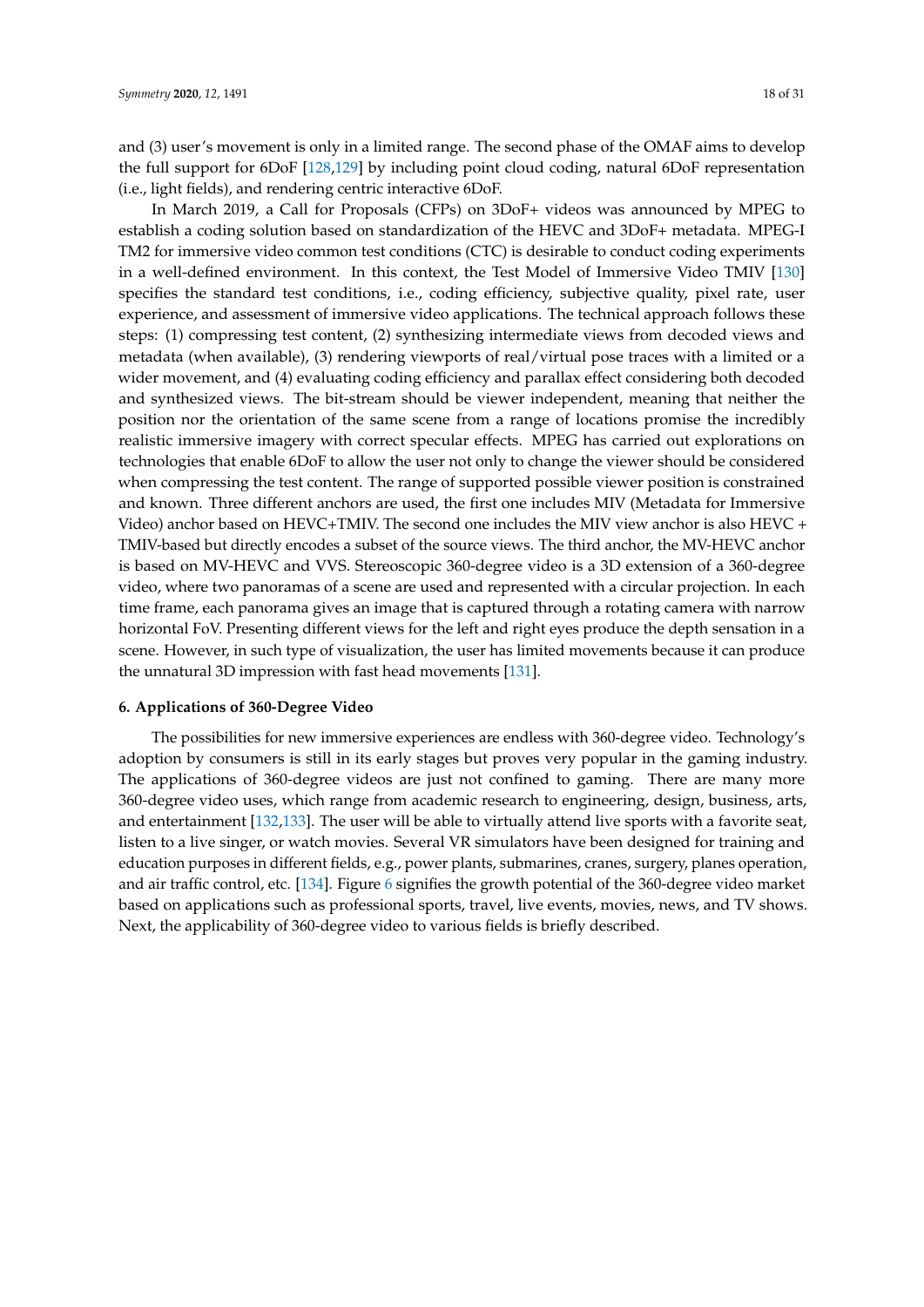<span id="page-18-0"></span>

**Figure 6.** 360-degree video growth in different sectors.

## *6.1. Architectural Design*

The architecture industry has achieved immense growth due to the increased immersive media technology. 360-degree video can present a model to millions of viewers just in few minutes with no or minimum loss of information. 360-degree video can preserve lifetime descriptions of engineering drawing or static components in the form of 3D models. This applicability enables researchers to demonstrate the components to be gathered, synthesized, tested and examined with possibly low time and cost consumption [\[134,](#page-29-1)[135\]](#page-29-2).

#### *6.2. Construction Progress Monitoring*

Presently, techniques of image-based visualization enable the reporting of the construction progress [\[136\]](#page-29-3). 360-degree interactive and immersive media can ensure the success of a construction project. Alternatively, it may be used to do exact measurement and performing advance control along other suitable procedures to be fulfilled in a specific time [\[137\]](#page-29-4). Researchers argue that this application is used as an e-learning tool and that [\[138\]](#page-29-5) must be interoperable, robust, and reusable.

# *6.3. Medicine*

The apparent and most practical applicability of 360-degree video extends to the medical area. It is proving popular in molecular modeling, ultrasound echography, computational neuroscience, and treating phobias, etc. These advancements have significantly saved time and practical costs at the training and education level. Another 360-degree video medicinal area targets to develop surgical skills without harming human beings or animals [\[139\]](#page-29-6).

#### *6.4. Data Visualization*

It is used for graphical representation of information for making several characteristics or values more apparent. This type of application is implemented for a 3D data set resulting from Computational Fluid Dynamics (CFD) [\[140\]](#page-29-7). The data is visualized using the mapping of geometric objects, i.e., particle clouds or arrows to data values. For instance, arrows are implemented to data values to visualize the airflow where the width can show the volumetric flow rate, direction indicates airflow and color represent temperature.

### *6.5. News Broadcasting*

News is always exciting and informative for a viewer. Different news broadcasters have set up 360-degree sections on their web portals, as shown in Figure [7.](#page-19-0)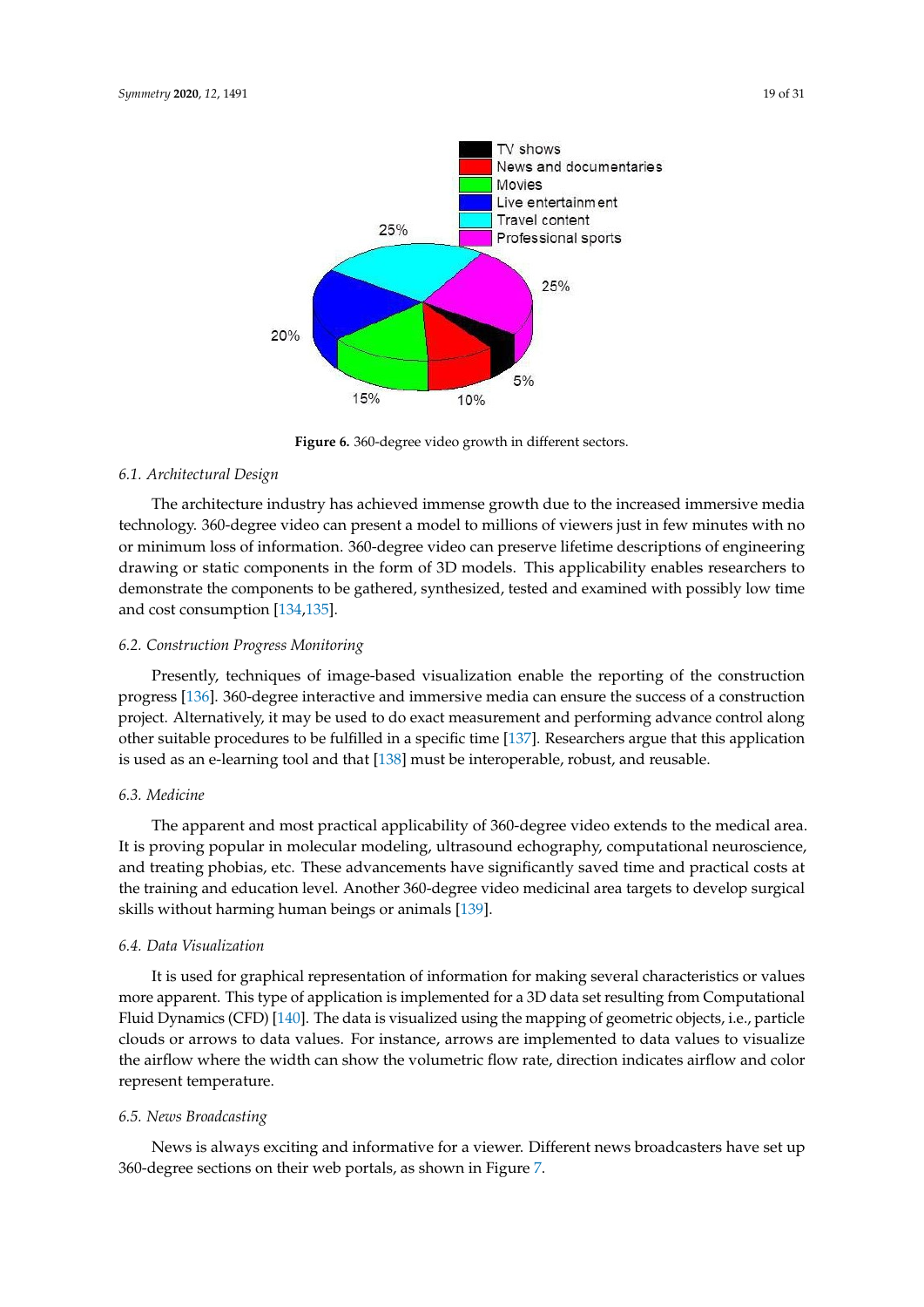<span id="page-19-0"></span>

**Figure 7.** News reporting from different spots (**a**) Deep Ocean Live—Ocean Zephyr 360 by Sky News (**b**) Run with the bulls in Pamplona—360-degree Video by CNN (**c**) Ambulance: VR—360|BBC One by BBC (**d**) Moenjodaro 360—A walkthrough of the ancient civilization by Al Jazeera.

#### *6.6. Sports and Entertainment*

360-degree video is found applicable for sports, for example, a round of golf can be played through a large projection screen. Presently, TV cartoons are also making use of 360-degree video applications (e.g., the BBC's Ratz, during live broadcast, the cat is animated in real time using a tracking system on puppeteer.) [\[132,](#page-28-20)[139\]](#page-29-6). Similarly, "Trump World" is also involved in tackling new things from technical perspectives. It was the first-ever effort to develop a system that can deliver 360-degree videos being synchronized with a television broadcast.

The media industry has deployed several technologies that enable synchronizing transmission with video delivery, including specific software and hybrid cast-capable televisions. The live 360-degree video technology possibly brings liveliness delay compared to recorded programs for which chunk files are prepared in advance. Moreover, the rapid creation of chunk files enables fast replays from 360-degree video perspectives even during a live broadcast of an event. The speculations for 2020 necessitate the development of this technology further and making more investments to deliver live 360-degree videos.

#### *6.7. Education*

360-degree video is used in education, showing complex scenes that are difficult to explain in the conventional video, images, and even words. In biological sciences, 360-degree video cameras are used to record field trips and the crime scenes in forensic science to help the students to examine it. 360-degree video recording can be a more authentic way to record classrooms as it is a powerful tool for pre-service teachers to explain all the activities performed by students. The advantages and disadvantages of every system are based on characteristics of the application environment . Some applications are highly beneficial if these are implemented using a fully immersive environment and not useful if these are implemented using a non-immersive environment. Table [11](#page-20-1) depicts the applications with all possible systems and explains the type of system and whether it is good or not related to the application used.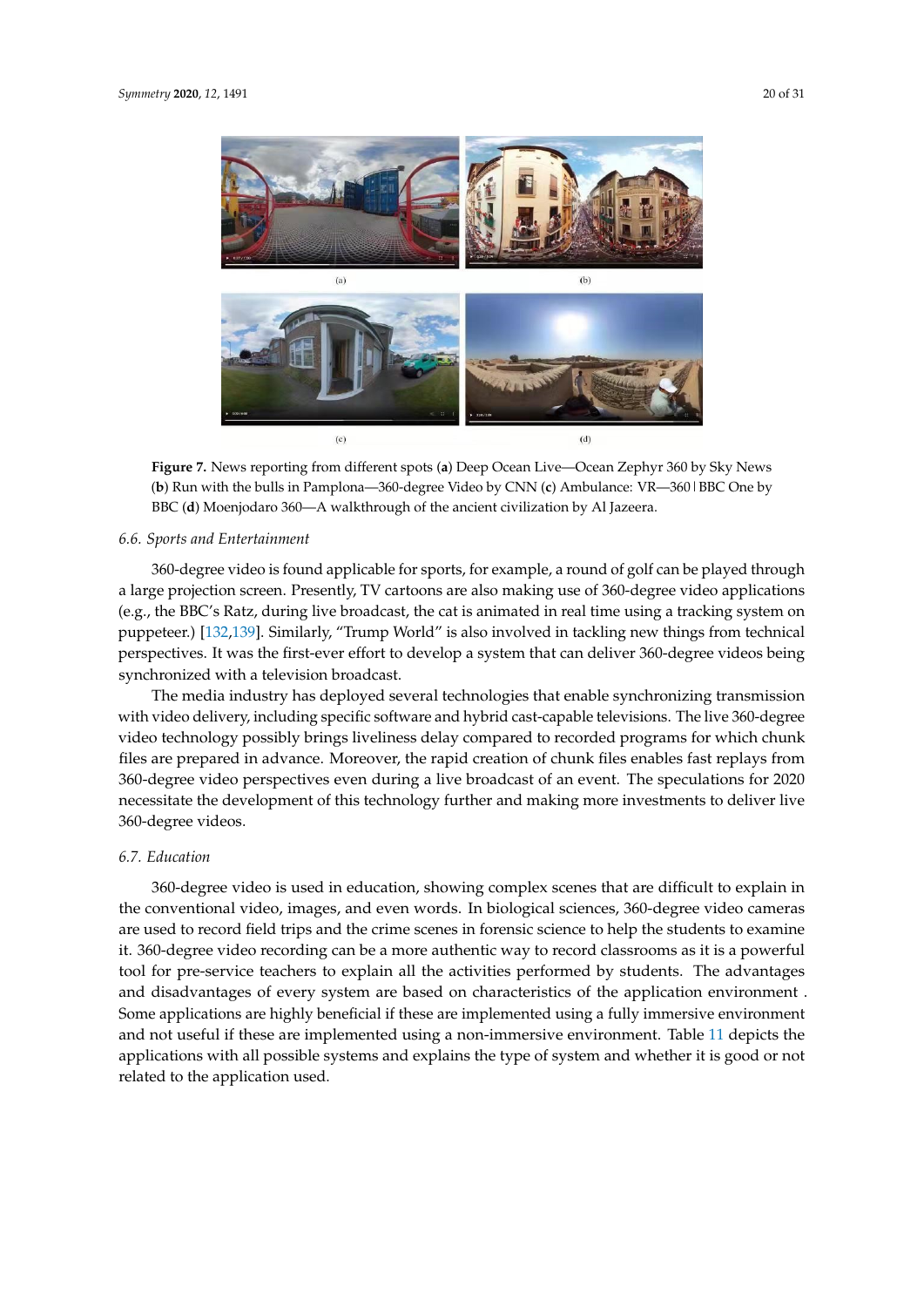<span id="page-20-1"></span>

| References    | Area                                   | <b>Fully Immersive</b>                                                                                               | Semi-Immersive                                                                                                        | Non-Immersive                                                                               |
|---------------|----------------------------------------|----------------------------------------------------------------------------------------------------------------------|-----------------------------------------------------------------------------------------------------------------------|---------------------------------------------------------------------------------------------|
| [134]         | Engineering and<br>Architecture        | See the specific building<br>path to stimulate it                                                                    | Visualize the 3D objects                                                                                              | Check the<br>correctness of<br>conception after<br>designing the<br>building                |
| $[136 - 139]$ | Construction<br>progress<br>monitoring | Effective by monitoring<br>the progress of data                                                                      | Image-based techniques<br>are allowed by using<br>visualization approaches<br>(e.g., monitor the traffics<br>inroads) | Enables the<br>performance as<br>close as possible<br>to the wanted<br>outcomes             |
| [134]         | Medicine                               | Very expensive to use<br>fully immersive in<br>medicine                                                              | Not expensive for every<br>autopsy's experiment,<br>use it in making surgery                                          | Not useful in<br>medicine                                                                   |
| [141]         | Education                              | Appropriate for training<br>(e.g., submarines, ships,<br>cranes, etc.)                                               | Most efficient for<br>education (e.g., engineering,<br>cooking, drawing)                                              | Good to depict the<br>animated images by<br>converting it into<br>video                     |
| [132]         | Entertainment<br>and<br>Sports         | Effective for specific<br>entertainment (e.g., some<br>games for tourists to see<br>the new places by using<br>CAVE) | For play station                                                                                                      | Good for<br>entertainment<br>such as cartoons<br>and TV                                     |
| [139]         | Data Visualization                     | Having no benefits for<br>direction of rains                                                                         | Not useful for<br>interacting with the<br>data visualization                                                          | Appropriate<br>for graphical<br>representations to<br>make specific values<br>more apparent |
| [142, 143]    | Designing                              | Useful for the designing<br>of a driving simulator and<br>simulation of buildings                                    | It affects the designing of<br>3D objects                                                                             | Show 3D models                                                                              |

#### <span id="page-20-0"></span>**7. Challenges and Implications**

360-degree videos provide an immersive experience that is difficult to find in traditional 2D videos. A significant number of production possibilities emerge because different events have been captured as 360-degree video. The rapid production in various fields has introduced the 360-degree video to wider audiences through social media platforms. A traditional virtual environment allows the user to navigate in complex theory geometries that reconstruct real areas attempting to stimulate and create real spaces. The 360-degree video introduces several challenges that need to be explored for a viable implementation of the streaming system. The major challenge experienced by the user in the virtual environment is a sense of presence. Such an understanding can be enhanced via the creation of close to the real environment while avoiding the visual cues. Many technical and design challenges and implications are explained here for the sake of an interactive, immersive, and engaging experience within 360-degree videos.

- 1. 360-degree video introduce several distortion from acquisition to display. To overcome the distortion issue in 360-degree video streaming, there should be a focus on adding new stitching, projection, and packaging formats that may introduce less noise.
- 2. The 3D objects are being included in the environment besides capturing and use of 360-degree video to represent the real world and actual interacting content. The incorporation of 3D objects is challenging for realistic view.
- 3. Since the user head movement is highly variable throughout the streaming session, using a fixed tiling scheme as in existing studies might lead to non-optimal viewport quality. When the viewport prediction accuracy is good, many tiles can be used as it can reduce the number of redundant pixels, which are the pixels not in the viewport. Meanwhile, redundant pixels in case of a small number of tiles can help to deal with high prediction errors. Therefore, the number of tiles in the streaming framework should be dynamically selected to improve the streaming quality.
- 4. Adaptation mechanisms should be smart enough to accurately adapt according to the environmental factors. In this context, deep reinforcement learning (DRL)-based strategies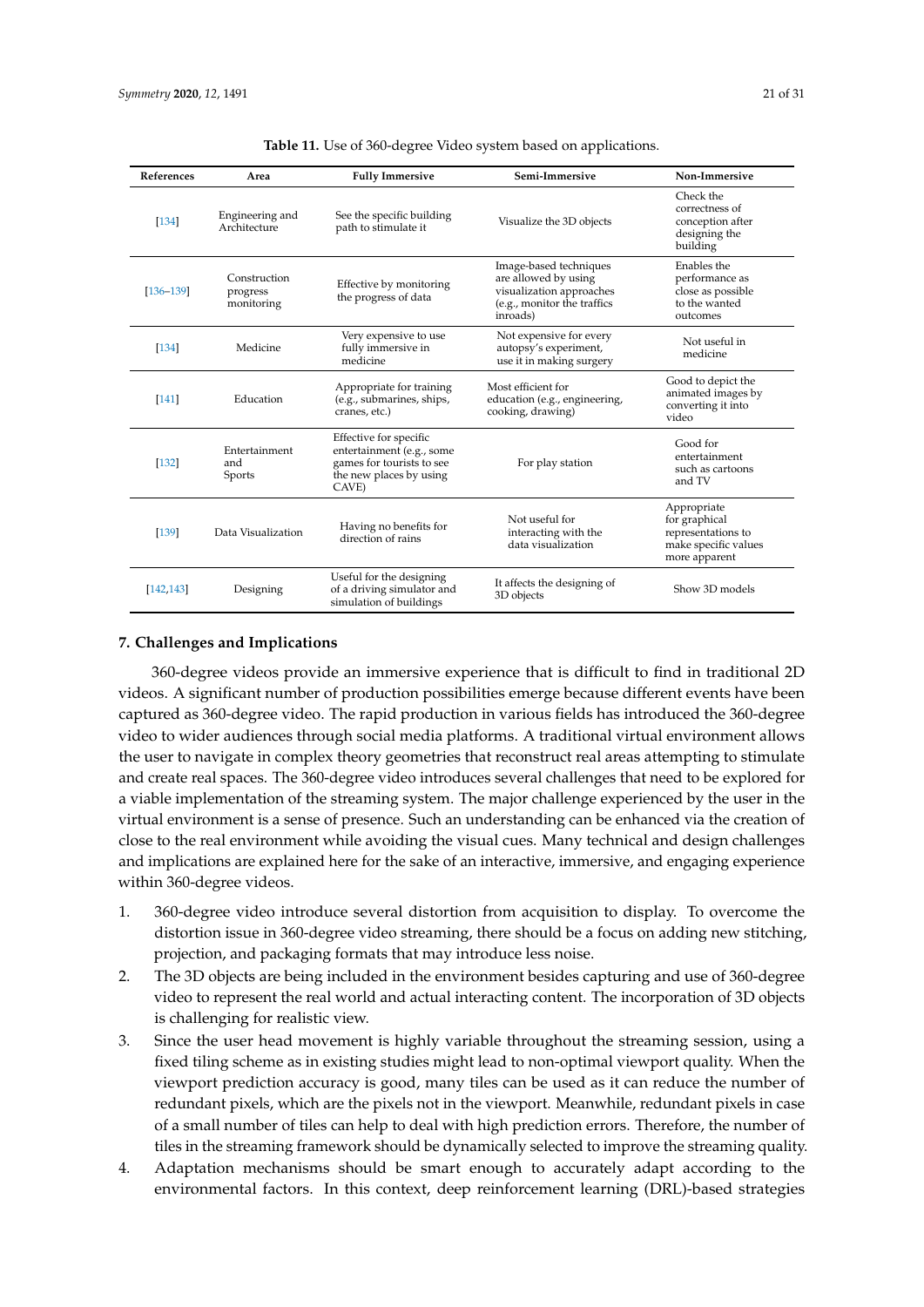should be developed to allocate suitable bitrates to the tiles in different regions of the 360-degree video frame.

- 5. The navigation in the 360-degree video is operated while using a backward or forward option for moving between frames or supported by camera movements [\[144,](#page-29-11)[145\]](#page-29-12). Such an application enables designers to perform the naturally realistic task to provide non-real-world functionality and using analogous for commands at the time of need. One key challenge faced by the researchers is to support normal visual angle orientation while navigating through 360-degree video. The free navigation of the user through a 360-degree video can easily make him/her feel anxious about missing something important [\[146\]](#page-29-13). The rich environments should be equipped with novel orientation mechanisms for supporting full 360-degree video while reducing the cognitive load to overcome this problem.
- 6. The true navigation depends on viewport prediction mechanisms. The modern prediction approaches should use the spatial and temporal image features as well as the positional information of the user with suitable encoder-decoder convolutional LSTM architecture to mitigate long-term prediction errors.
- 7. As the immersive media technology aims at endowing the user with an unprecedented sense of full immersion in the real world. It dynamically varies with the user interaction and possible by projecting the user at the center of the scene. This interactivity for the immersive user experience is driven by HMDs or by remote control in free-viewpoint television. With the increasing use of 360-degree VR applications video in recent years, immersive media demands new ways of interactivity. Despite their immersive nature, these videos cannot directly interact. The novel challenges due to the user's interaction with the scene are created through the coding and transmission perspective [\[140,](#page-29-7)[147\]](#page-29-14). Therefore, it is crucial to predict the user's behavior for the efficient coding and streaming of interactive content. Therefore, authors in [\[148\]](#page-29-15) presented the interaction in the form of a hotspot. In [\[149,](#page-29-16)[150\]](#page-29-17), different interaction methods to control the 360-degree video playback system have been discussed. A similar technique in [\[151\]](#page-29-18) was suggested to stream the interactive omnidirectional video. In addition, different technologies have been implemented for 360-degree video playbacks such as CAVEs [\[152\]](#page-29-19), gesture-based over interface [\[153\]](#page-30-0), large screens [\[154\]](#page-30-1), and effect of immersiveness and future VR expectations [\[155\]](#page-30-2). A study in [\[144\]](#page-29-11) defined a new technique for the interaction of 360-degree video using an immersive VR system. However, researchers have already investigated the different interaction aspects. However, more efforts for interactive 360-degree experience are highly needed.
- 8. There is a need for a concentrated effort towards designing quality assessment methods and metrics for 360-degree video. This is a complex and challenging problem because of the unknown network fluctuations and traditional video QoE models that do not consider the 360-degree content.
- 9. Special sound effects used in the 360-degree video require strong research intention before using it in the context of attracting attention.

## <span id="page-21-0"></span>**8. Discussion and Conclusions**

The emerging 360-degree video has attracted the attention of many researchers. It has been all-time popular in multimedia applications such as gaming, education, entertainment, tourism, and sports, among others. Through years a vast number of better works have been focused on improving 360-degree video streaming. However, it has always been challenging because such types of videos need a higher bitrate than traditional videos because of high-resolution (6K and beyond).

This paper explained the streaming architecture of 360-degree video that is compatible with MPEG-DASH and traditional CDNs. Several distortions associated with capturing, stitching, projection, encoding, transmission, and displaying are presented. Projection approaches play a critical role in deciding the overall quality of the frames. The cubemap projection is more efficient compared to the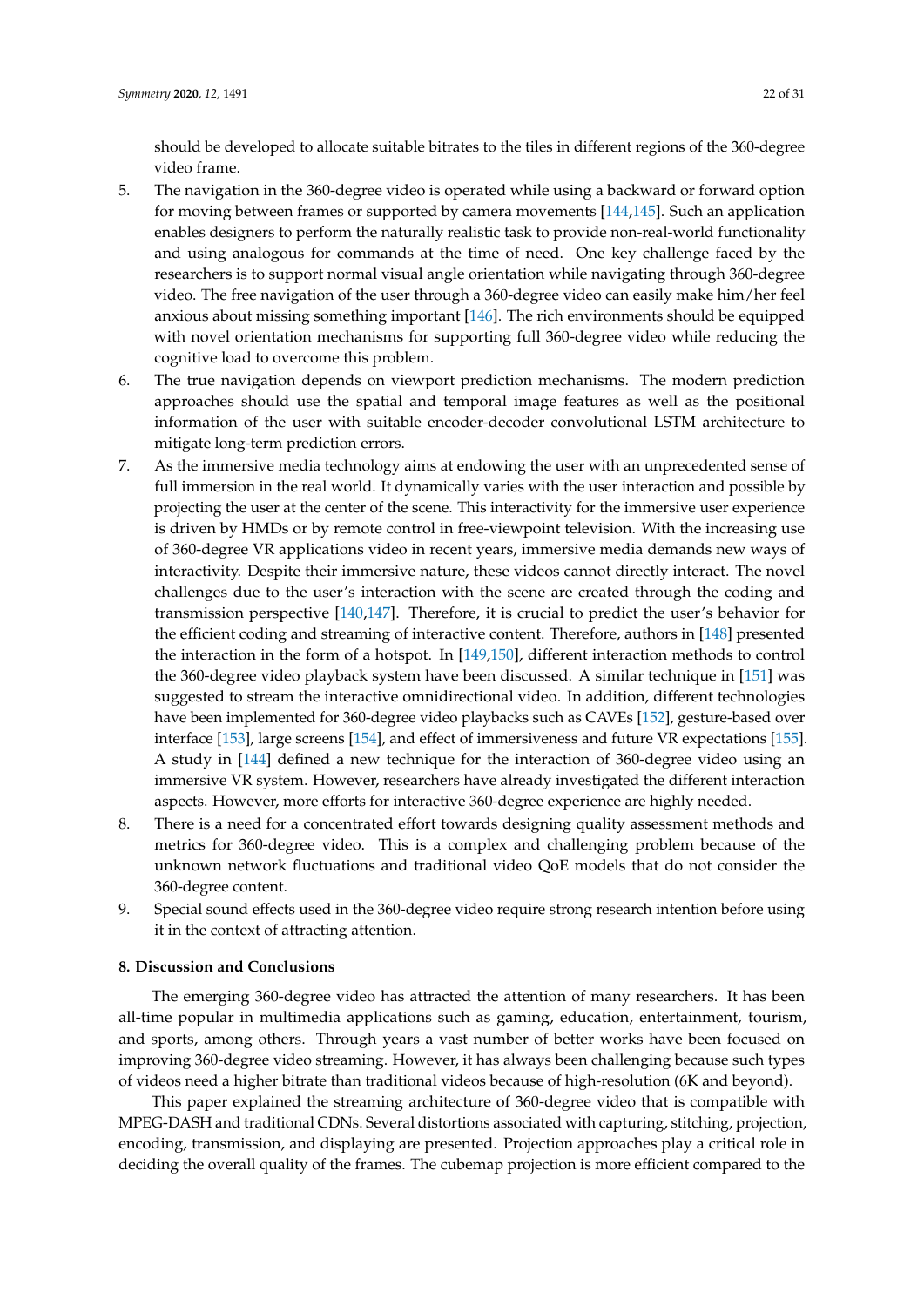equirectangular version based on the current 4k encoding techniques. CMP transmits more information to the user's as compared to the un-oriented projections [\[36\]](#page-24-3).

The modern streaming approaches such as viewport-based and tile-based streaming which aim to reduce the bandwidth and latency requirements of high-resolution content are presented and explained. Viewport-based streaming considers differential quality streaming and needs to prepare several adaptation sets at the server-side. Such types of adaptation involve huge storage and processing overheads. Tile-based streaming has low storage overhead and provides efficient caching and computation support [\[15](#page-23-2)[,16\]](#page-23-3). The bitrate allocation decisions for both streaming technologies should try to balance several environmental factors such as viewport prediction errors, rebuffering, response delay, viewport quality, resource use. The audio and video related technologies and standardization efforts are explained in detail to enable a higher degree-of-freedom immersive environment. This paper described the salient features and technical challenges and implications for the viable implementation of 360-degree video.

Despite the popularity of the topic and abundant research efforts, several research challenges (mainly concerning projection, encoding, tiling selection, bitrate adaptation, viewport prediction, etc.) still exist. The standardization efforts are already showing much interest to provide important insights for 360-degree video streaming. Such issues should be addressed before real implementation to ensure the user's best experience.

**Author Contributions:** R.S. writing—original draft preparation. W.S. provided the guidance, refined the manuscript and provided valuable comments. M.U.Y. helps in writing manuscript and proofread the manuscript. All authors have read and agreed to the published version of the manuscript.

**Funding:** This research was supported by Northwestern Polytechincal University Xian, China.

**Acknowledgments:** We would like to thank Kaifang Yang from Shaanxi Normal University for his insightful comments to improve the quality of the manuscript.

**Conflicts of Interest:** The authors declare no conflict of interest.

#### **References**

- <span id="page-22-0"></span>1. Corbillon, X.; Simon, G.; Devlic, A.; Chakareski, J. Viewport-adaptive navigable 360-degree video delivery. In Proceedings of the 2017 IEEE International Conference on Communications (ICC), Klagenfurt, Autria, 10–13 May 2017; pp. 1–7.
- <span id="page-22-1"></span>2. Windows Mixed Reality Platform. Available online: [https://www.microsoft.com/en-us/windows/]( https://www.microsoft.com/en-us/windows/windows-mixed-reality) [windows-mixed-reality]( https://www.microsoft.com/en-us/windows/windows-mixed-reality) (accessed on 15 February 2020).
- <span id="page-22-2"></span>3. ARTE. Available online: [https://www.arte.tv/en/]( https://www.arte.tv/en/) (accessed on 15 February 2020).
- <span id="page-22-3"></span>4. Oculus Rift. Available online: [https://www.oculus.com/]( https://www.oculus.com/) (accessed on 15 February 2020).
- <span id="page-22-4"></span>5. Vive. Available online: [https://www.vive.com/]( https://www.vive.com/) (accessed on 15 March 2020).
- <span id="page-22-5"></span>6. Samsung Gear VR. Available online: [https://www.samsung.com/global/galaxy/gear-vr/]( https://www.samsung.com/global/galaxy/gear-vr/) (accessed on 19 March 2020).
- <span id="page-22-6"></span>7. Google Cardboard. Available online: [https://arvr.google.com/cardboard/]( https://arvr.google.com/cardboard/) (accessed on 19 March 2020).
- <span id="page-22-7"></span>8. Xiao, M.; Zhou, C.; Liu, Y.; Chen, S. Optile: Toward optimal tiling in 360-degree video streaming. In Proceedings of the 25th ACM international conference on Multimedia, Mountain View, CA, USA, 17 October 2017; pp. 708–716.
- <span id="page-22-8"></span>9. WebV. Available online: [https://webvr.info/samples/]( https://webvr.info/samples/) (accessed on 19 March 2020).
- <span id="page-22-9"></span>10. Xu, M.; Li, C.; Zhang, S.; Callet, P.L. State-of-the-Art in 360◦ Video/Image Processing: Perception, Assessment and Compression. *IEEE J. Sel. Top. Signal Process.* **2020**, *14*, 5–26, doi[:10.1109/JSTSP.2020.2966864.](https://doi.org/10.1109/JSTSP.2020.2966864) [\[CrossRef\]](http://dx.doi.org/10.1109/JSTSP.2020.2966864)
- <span id="page-22-10"></span>11. Lee, J.; Lee, J.; Lim, J.; Kim, M. Bandwidth-Efficient Live Virtual Reality Streaming Scheme for Reducing View Adaptation Delay. *TIIS* **2019**, *13*, 291–304.
- <span id="page-22-11"></span>12. Ghaznavi-Youvalari, R.; Zare, A.; Aminlou, A.; Hannuksela, M.M.; Gabbouj, M. Shared Coded Picture Technique for Tile-Based Viewport-Adaptive Streaming of Omnidirectional Video. *IEEE Trans. Circuits Syst. Video Technol.* **2019**, *29*, 3106–3120, doi[:10.1109/TCSVT.2018.2874179.](https://doi.org/10.1109/TCSVT.2018.2874179) [\[CrossRef\]](http://dx.doi.org/10.1109/TCSVT.2018.2874179)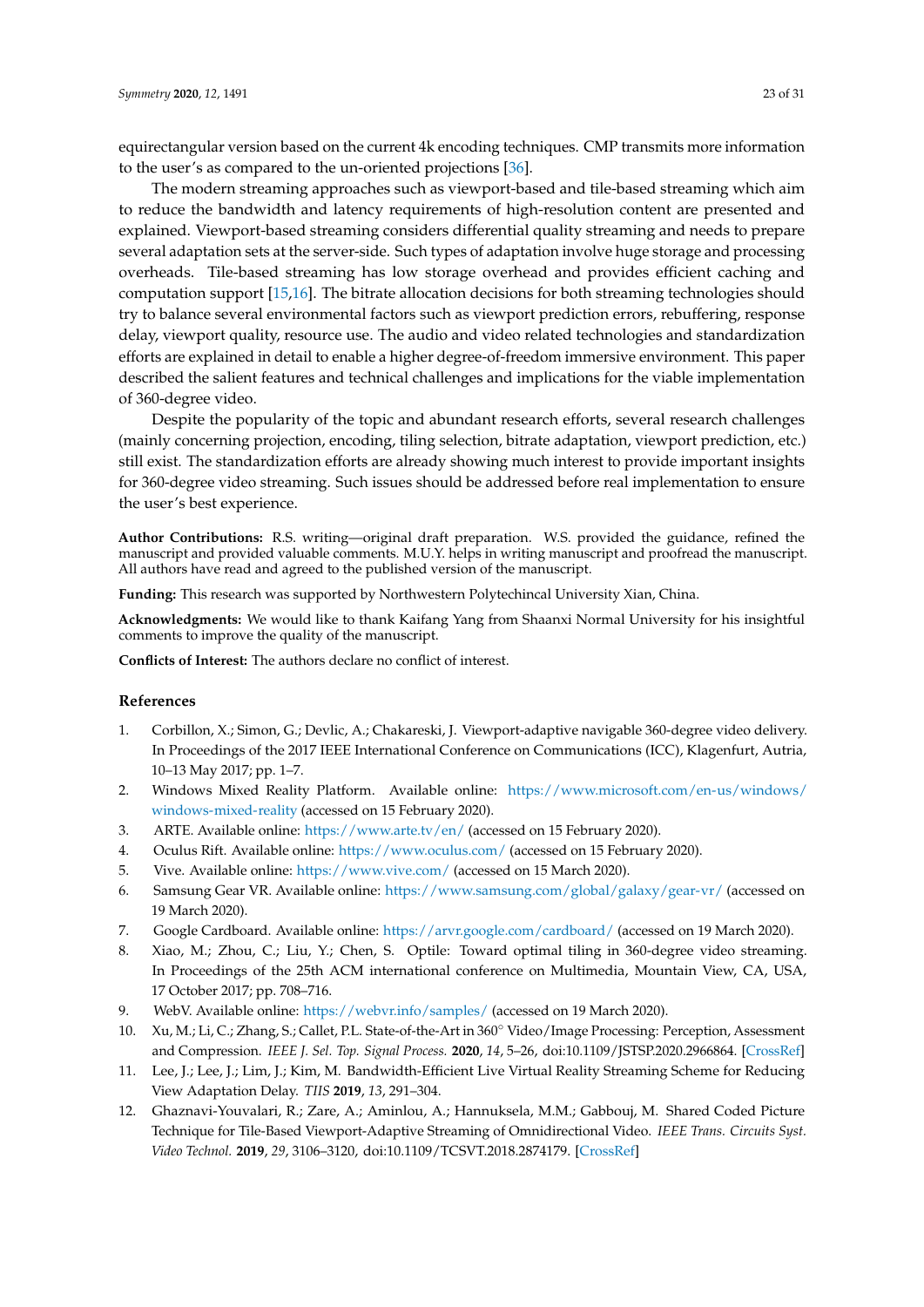- <span id="page-23-0"></span>13. Ma, K.J.; Bartoš, R.; Bhatia, S. A survey of schemes for Internet-based video delivery. *J. Netw. Comput. Appl.* **2011**, *34*, 1572–1586. [\[CrossRef\]](http://dx.doi.org/10.1016/j.jnca.2011.02.001)
- <span id="page-23-1"></span>14. Qian, F.; Ji, L.; Han, B.; Gopalakrishnan, V. Optimizing 360 video delivery over cellular networks. In Proceedings of the 5th Workshop on All Things Cellular: Operations, Applications and Challenges, New York, NY, USA, 30 October 2016; pp. 1–6.
- <span id="page-23-2"></span>15. Hosseini, M. View-aware tile-based adaptations in 360 virtual reality video streaming. In Proceedings of the 2017 IEEE Virtual Reality (VR), Los Angeles, CA, USA, 18–22 March 2017; pp. 423–424.
- <span id="page-23-3"></span>16. van der Hooft, J.; Vega, M.T.; Petrangeli, S.; Wauters, T.; De Turck, F. Optimizing adaptive tile-based virtual reality video streaming. In Proceedings of the 2019 IFIP/IEEE Symposium on Integrated Network and Service Management (IM), Washington, DC, USA, 8–12 April 2019; pp. 381–387.
- <span id="page-23-4"></span>17. Park, S.; Bhattacharya, A.; Yang, Z.; Dasari, M.; Das, S.R.; Samaras, D. Advancing User Quality of Experience in 360-degree Video Streaming. In Proceedings of the 2019 IFIP Networking Conference (IFIP Networking), Warsaw, Poland, 20–22 May 2019; pp. 1–9.
- <span id="page-23-5"></span>18. Hou, X.; Lu, Y.; Dey, S. A novel hyper-cast approach to enable cloud-based virtual classroom applications. In Proceedings of the 2016 IEEE International Symposium on Multimedia (ISM), San Jose, CA, USA, 11–13 December 2016; pp. 533–536.
- <span id="page-23-6"></span>19. Wei, X.; Thibos, L. Design and validation of a scanning Shack Hartmann aberrometer for measurements of the eye over a wide field of view. *Opt. Express.* **2010**, *18*, 1134–1143. [\[CrossRef\]](http://dx.doi.org/10.1364/OE.18.001134) [\[PubMed\]](http://www.ncbi.nlm.nih.gov/pubmed/20173936)
- <span id="page-23-7"></span>20. Ahmadi, H.; Eltobgy, O.; Hefeeda, M. Adaptive multicast streaming of virtual reality content to mobile users. In Proceedings of the on Thematic Workshops of ACM Multimedia, Mountain View, CA, USA, 23–27 October 2017; pp. 170–178.
- <span id="page-23-8"></span>21. Eltobgy, O. VRCast: Mobile Streaming of Live 360-Degree Videos. Ph.D. Thesis, School of Computing Science, Vancouver, BC, Canada, 10 December 2018.
- <span id="page-23-9"></span>22. Bao, Y.; Wu, H.; Zhang, T.; Ramli, A.A.; Liu, X. Shooting a moving target: Motion-prediction-based transmission for 360-degree videos. In Proceedings of the 2016 IEEE International Conference on Big Data (Big Data), Washington, DC, USA, 5–8 December 2016; pp. 1161–1170.
- <span id="page-23-10"></span>23. Bao, Y.; Zhang, T.; Pande, A.; Wu, H.; Liu, X. Motion-prediction-based multicast for 360-degree video transmissions. In Proceedings of the 2017 14th Annual IEEE International Conference on Sensing, Communication, and Networking (SECON), San Diego, CA, USA, 12–14 June 2017; pp. 1–9.
- <span id="page-23-11"></span>24. Kumar, S.; Sarkar, A.; Sur, A. A resource allocation framework for adaptive video streaming over LTE. *J. Netw. Comput. Appl.* **2017**, *97*, 126–139. [\[CrossRef\]](http://dx.doi.org/10.1016/j.jnca.2017.08.015)
- <span id="page-23-12"></span>25. Gurrieri, L.E.; Dubois, E. Acquisition of omnidirectional stereoscopic images and videos of dynamic scenes: A review. *J. Electron. Imaging* **2013**, *22*, 030902. [\[CrossRef\]](http://dx.doi.org/10.1117/1.JEI.22.3.030902)
- <span id="page-23-13"></span>26. Anderson, R.; Gallup, D.; Barron, J.T.; Kontkanen, J.; Snavely, N.; Hernández, C.; Agarwal, S.; Seitz, S.M. Jump: Virtual reality video. *ACM Trans. Graph. (TOG)* **2016**, *35*, 1–13. [\[CrossRef\]](http://dx.doi.org/10.1145/2980179.2980257)
- <span id="page-23-14"></span>27. Knorr, S.; Croci, S.; Smolic, A. A modular scheme for artifact detection in stereoscopic omni-directional images. In Proceedings of the Irish Machine Vision and Image Processing Conference, Maynooth University, Maynooth, Ireland, 30 August–1 September 2017.
- <span id="page-23-15"></span>28. Jiang, W.; Gu, J. Video stitching with spatial-temporal content-preserving warping. In Proceedings of the IEEE Conference on Computer Vision and Pattern Recognition Workshops, Boston, MA, USA, 7–12 June 2015; pp. 42–48.
- <span id="page-23-16"></span>29. Akhshabi, S.; Anantakrishnan, L.; Dovrolis, C.; Begen, A.C. Server-based traffic shaping for stabilizing oscillating adaptive streaming players. In Proceedings of the 23rd ACM Workshop on Network and Operating Systems Support for Digital Audio and Video, Oslo, Norway, 26 February–1 March 2013; pp. 19–24.
- <span id="page-23-17"></span>30. Tan, J.; Cheung, G.; Ma, R. 360-degree virtual-reality cameras for the masses. *IEEE Multimed.* **2018**, *25*, 87–94. [\[CrossRef\]](http://dx.doi.org/10.1109/MMUL.2018.011921238)
- <span id="page-23-18"></span>31. Younus, M.U.; Nadeem, M.A.; Abbas, W.; Yong, L.; Shafi, R. Design and implementation of wireless sensor networks integrated with RFID tags for navigation purpose. In Proceedings of the 2016 2nd IEEE International Conference on Computer and Communications (ICCC), Chengdu, China, 14–17 October 2016; pp. 2240–2245.
- <span id="page-23-19"></span>32. Corbillon, X.; De Simone, F.; Simon, G. 360-degree video head movement dataset. In Proceedings of the 8th ACM on Multimedia Systems Conference, Taipei, Taiwan, 20–23 June 2017; pp. 199–204.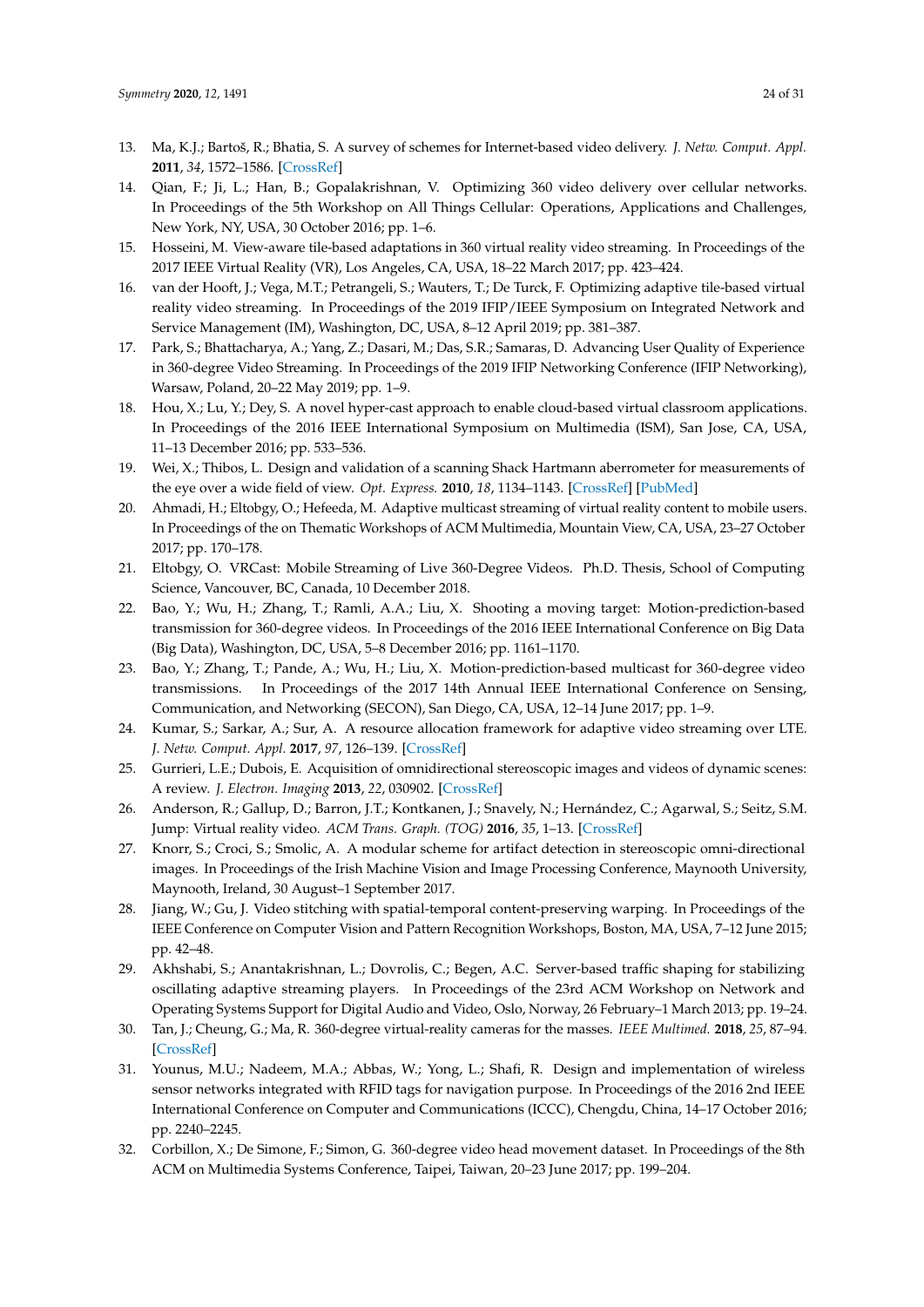- <span id="page-24-0"></span>33. Chen, Z.; Li, Y.; Zhang, Y. Recent advances in omnidirectional video coding for virtual reality: Projection and evaluation. *Signal Process.* **2018**, *146*, 66–78. [\[CrossRef\]](http://dx.doi.org/10.1016/j.sigpro.2018.01.004)
- <span id="page-24-1"></span>34. Jiang, J.; Sekar, V.; Zhang, H. Improving fairness, efficiency, and stability in http-based adaptive video streaming with festive. In Proceedings of the 8th International Conference on Emerging Networking Experiments and Technologies, Nice, France, 10–13 December 2012; pp. 97–108.
- <span id="page-24-2"></span>35. Lin, J.L.; Lee, Y.H.; Shih, C.H.; Lin, S.Y.; Lin, H.C.; Chang, S.K.; Wang, P.; Liu, L.; Ju, C.C. Efficient projection and coding tools for 360 video. *IEEE J. Emerg. Sel. Top. Circuits Syst.* **2019**, *9*, 84–97. [\[CrossRef\]](http://dx.doi.org/10.1109/JETCAS.2019.2899660)
- <span id="page-24-3"></span>36. Dimitrijević, A.M.; Lambers, M.; Rančić, D. Comparison of spherical cube map projections used in planet-sized terrain rendering. *Facta Univ. Ser. Math. Inform.* **2016**, *31*, 259–297.
- <span id="page-24-4"></span>37. He, Y.; Xiu, X.; Hanhart, P.; Ye, Y.; Duanmu, F.; Wang, Y. Content-adaptive 360-degree video coding using hybrid cubemap projection. In Proceedings of the 2018 Picture Coding Symposium (PCS), San Francisco, CA, USA, 24–27 June 2018; pp. 313–317.
- <span id="page-24-5"></span>38. Hanhart, P.; Xiu, X.; He, Y.; Ye, Y. 360 video coding based on projection format adaptation and spherical neighboring relationship. *IEEE J. Emerg. Sel. Top. Circuits Syst.* **2018**, *9*, 71–83. [\[CrossRef\]](http://dx.doi.org/10.1109/JETCAS.2018.2888960)
- <span id="page-24-6"></span>39. Kuzyakov, E.; Pio, D. Next-Generation Video Encoding Techniques for 360 Video and VR. 2020. Available online: [https://engineering.fb.com/virtual-reality/next-generation-video-encoding-techniques]( https://engineering.fb.com/virtual-reality/next-generation-video-encoding-techniques-for-360-video-and-vr)[for-360-video-and-vr]( https://engineering.fb.com/virtual-reality/next-generation-video-encoding-techniques-for-360-video-and-vr) (accessed on 5 August 2020)
- <span id="page-24-7"></span>40. Grois, D.; Nguyen, T.; Marpe, D. Performance comparison of AV1, JEM, VP9, and HEVC encoders. In Proceedings of the Applications of Digital Image Processing XL. International Society for Optics and Photonics, San Diego, CA, USA, 8 February 2018; Volume 10396, p. 103960L.
- <span id="page-24-8"></span>41. Bankoski, J.; Wilkins, P.; Xu, Y. Technical overview of VP8, an open source video codec for the web. In Proceeding of the 2011 IEEE International Conference on Multimedia and Expo, Barcelona, Spain, 11–15 July 2011; pp. 1–6.
- <span id="page-24-9"></span>42. Mukherjee, D.; Bankoski, J.; Grange, A.; Han, J.; Koleszar, J.; Wilkins, P.; Xu, Y.; Bultje, R. The latest open-source video codec VP9-an overview and preliminary results. In Proceedings of the 2013 Picture Coding Symposium (PCS), San Jose, CA, USA, 8–11 December 2013; pp. 390–393.
- <span id="page-24-10"></span>43. Mukherjee, D.; Su, H.; Bankoski, J.; Converse, A.; Han, J.; Liu, Z.; Xu, Y. An overview of new video coding tools under consideration for VP10: the successor to VP9. In Proceedings of the Applications of Digital Image Processing XXXVIII. International Society for Optics and Photonics, San Diego, CA, USA, 10–13 August 2015; Volume 9599, p. 95991E.
- <span id="page-24-11"></span>44. Wien, M.; Boyce, J.M.; Stockhammer, T.; Peng, W.H. Standardization status of immersive video coding. *IEEE J. Emerg. Sel. Top. Circuits Syst.* **2019**, *9*, 5–17. [\[CrossRef\]](http://dx.doi.org/10.1109/JETCAS.2019.2898948)
- <span id="page-24-12"></span>45. Alliance for Open Media. Available online: [https://aomedia.org/]( https://aomedia.org/) (accessed on 24 February 2020).
- <span id="page-24-13"></span>46. Budagavi, M.; Furton, J.; Jin, G.; Saxena, A.; Wilkinson, J.; Dickerson, A. 360 degrees video coding using region adaptive smoothing. In Proceedings of the 2015 IEEE International Conference on Image Processing (ICIP), Quebec City, QC, Canada, 27–30 September 2015; pp. 750–754.
- <span id="page-24-14"></span>47. Batalla, J.M.; Krawiec, P.; Beben, A.; Wisniewski, P.; Chydzinski, A. Adaptive video streaming: Rate and buffer on the track of minimum rebuffering. *IEEE J. Sel. Areas Commun.* **2016**, *34*, 2154–2167. [\[CrossRef\]](http://dx.doi.org/10.1109/JSAC.2016.2577360)
- <span id="page-24-15"></span>48. Radhakrishnan, R.; Nayak, A. Cross layer design for efficient video streaming over LTE using scalable video coding. In Proceedings of the 2012 IEEE International Conference on Communications (ICC), Ottawa, ON, Canada, 10–15 June 2012; pp. 6509–6513.
- <span id="page-24-17"></span><span id="page-24-16"></span>49. Frederick Pearson, I. *Map ProjectionsTheory and Applications*; Routledge: Milton Park, Abingdon, UK, 2018.
- 50. Unterweger, A. Compression artifacts in modern video coding and state-of-the-art means of compensation. In *Multimedia Networking and Coding*; IGI Global: Hershey, PA, USA, 2013; pp. 28–49.
- <span id="page-24-18"></span>51. De Simone, F.; Frossard, P.; Birkbeck, N.; Adsumilli, B. Deformable block-based motion estimation in omnidirectional image sequences. In Proceedings of the 2017 IEEE 19th International Workshop on Multimedia Signal Processing (MMSP), Luton, UK, 16–18 October 2017; pp. 1–6.
- <span id="page-24-19"></span>52. Li, L.; Li, Z.; Budagavi, M.; Li, H. Projection based advanced motion model for cubic mapping for 360-degree video. In Proceedings of the 2017 IEEE International Conference on Image Processing (ICIP), Beijing, China, 17–20 September 2017; pp. 1427–1431, doi[:10.1109/ICIP.2017.8296517.](https://doi.org/10.1109/ICIP.2017.8296517) [\[CrossRef\]](http://dx.doi.org/10.1109/ICIP.2017.8296517)
- <span id="page-24-20"></span>53. Ghaznavi-Youvalari, R.; Aminlou, A. Geometry-Based Motion Vector Scaling for Omnidirectional Video Coding. In Proceedings of the 2018 IEEE International Symposium on Multimedia (ISM), Taichung, Taiwan, 10–12 December 2018; pp. 127–130, doi[:10.1109/ISM.2018.00030.](https://doi.org/10.1109/ISM.2018.00030) [\[CrossRef\]](http://dx.doi.org/10.1109/ISM.2018.00030)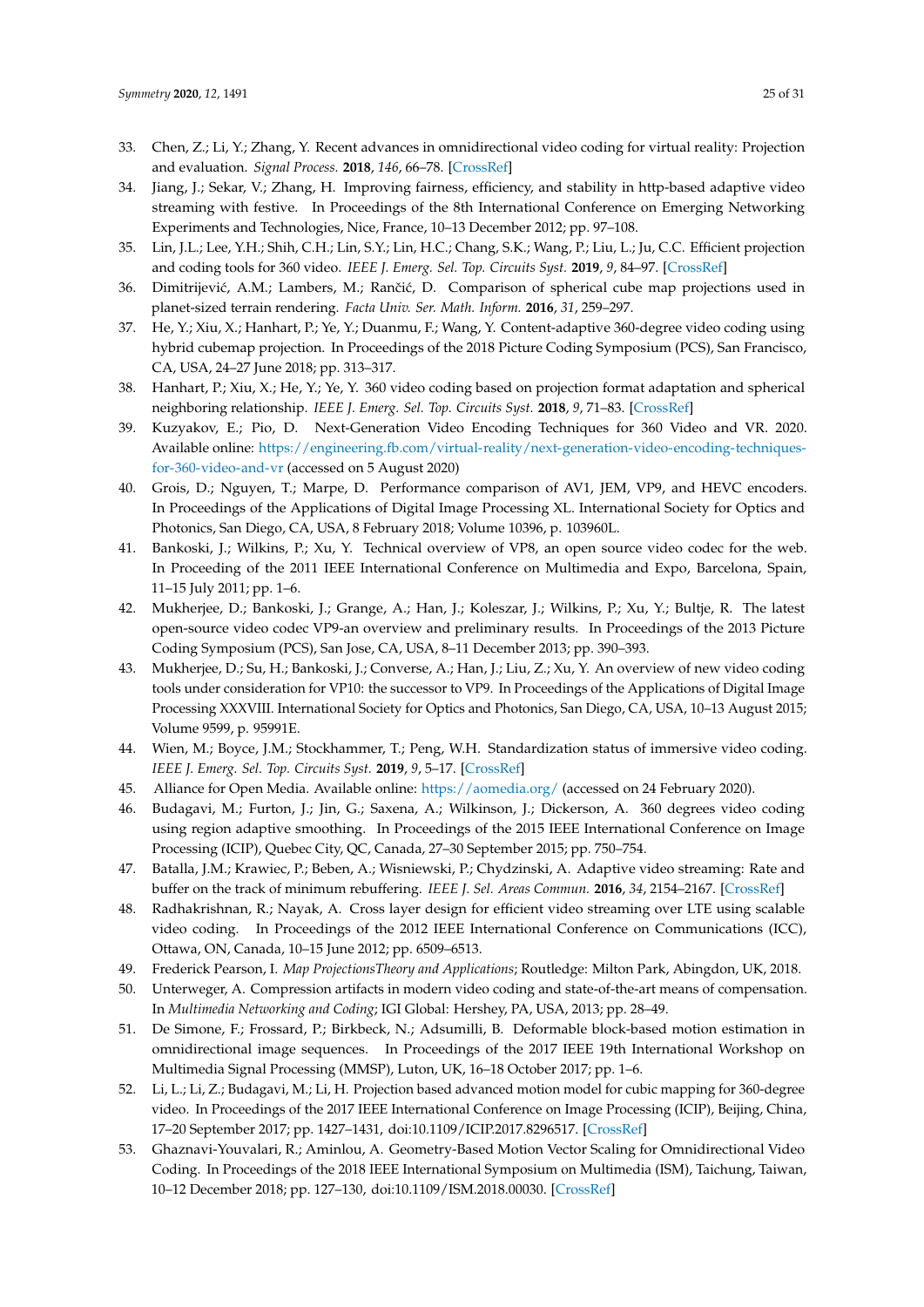- <span id="page-25-0"></span>54. Wang, Y.; Liu, D.; Ma, S.; Wu, F.; Gao, W. Spherical Coordinates Transform-Based Motion Model for Panoramic Video Coding. *IEEE J. Emerg. Sel. Top. Circuits Syst.* **2019**, *9*, 98–109. [\[CrossRef\]](http://dx.doi.org/10.1109/JETCAS.2019.2896265)
- <span id="page-25-1"></span>55. Boyce, J.; Xu, Q. Spherical rotation orientation indication for HEVC and JEM coding of 360 degree video. In Proceedings of the Applications of Digital Image Processing XL, San Diego, CA, USA, 17 September 2017; Volume 10396, pp. 61–67.
- <span id="page-25-2"></span>56. Su, Y.C.; Grauman, K. Learning Compressible 360◦ Video Isomers. In Proceedings of the The IEEE Conference on Computer Vision and Pattern Recognition (CVPR), Salt Lake City, UT, USA, 18–23 June 2018.
- <span id="page-25-3"></span>57. Sreedhar, K.K.; Aminlou, A.; Hannuksela, M.M.; Gabbouj, M. Viewport-adaptive encoding and streaming of 360-degree video for virtual reality applications. In Proceedings of the 2016 IEEE International Symposium on Multimedia (ISM), San Jose, CA, USA, 11–13 December 2016; pp. 583–586.
- <span id="page-25-4"></span>58. Sun, L.; Duanmu, F.; Liu, Y.; Wang, Y.; Ye, Y.; Shi, H.; Dai, D. A two-tier system for on-demand streaming of 360 degree video over dynamic networks. *IEEE J. Emerg. Sel. Top. Circuits Syst.* **2019**, *9*, 43–57. [\[CrossRef\]](http://dx.doi.org/10.1109/JETCAS.2019.2898877)
- <span id="page-25-5"></span>59. Zhou, C.; Li, Z.; Liu, Y. A measurement study of oculus 360 degree video streaming. In Proceedings of the 8th ACM on Multimedia Systems Conference, Taipei, Taiwan, 20–23 June 2017; pp. 27–37.
- <span id="page-25-6"></span>60. Li, Y.; Markopoulou, A.; Apostolopoulos, J.; Bambos, N. Content-aware playout and packet scheduling for video streaming over wireless links. *IEEE Trans. Multimed.* **2008**, *10*, 885–895.
- <span id="page-25-7"></span>61. Liu, K.; Liu, Y.; Liu, J.; Argyriou, A.; Yang, X. Joint source encoding and networking optimization for panoramic video streaming over lte-a downlink. In Proceedings of the GLOBECOM 2017—2017 IEEE Global Communications Conference, Singapore, 4–8 December 2017; pp. 1–7.
- 62. Concolato, C.; Le Feuvre, J.; Denoual, F.; Mazé, F.; Nassor, E.; Ouedraogo, N.; Taquet, J. Adaptive streaming of hevc tiled videos using mpeg-dash. *IEEE Trans. Circuits Syst. Video Technol.* **2017**, *28*, 1981–1992. [\[CrossRef\]](http://dx.doi.org/10.1109/TCSVT.2017.2688491)
- 63. Younus, M.U.; Bukhari, S.S.H.; Abbas, W.; Shafi, R. Optimized indoor lighting system to save energy through window blinds management. In Proceedings of the 2017 3rd IEEE International Conference on Computer and Communications (ICCC), Chengdu, China, 13–16 December 2017; pp. 2817–2821.
- <span id="page-25-8"></span>64. Zhou, C.; Li, Z.; Osgood, J.; Liu, Y. On the effectiveness of offset projections for 360-degree video streaming. *ACM Trans. Multimed. Comput. Commun. Appl. (TOMM)* **2018**, *14*, 1–24. [\[CrossRef\]](http://dx.doi.org/10.1145/3209660)
- <span id="page-25-9"></span>65. Ozcinar, C.; De Abreu, A.; Smolic, A. Viewport-aware adaptive 360 video streaming using tiles for virtual reality. In Proceedings of the 2017 IEEE International Conference on Image Processing (ICIP), Beijing, China, 17–20 September 2017; pp. 2174–2178.
- <span id="page-25-10"></span>66. Bernet, Y.; Ford, P.; Yavatkar, R.; Baker, F.; Zhang, L.; Speer, M.; Braden, R.; Davie, B.; Wroclawski, J.; Felstaine, E. A Framework for Integrated Services Operation Over Diffserv Networks; Technical Report; RFC 2998; 2000. Available online: <https://tools.ietf.org/html/rfc2998> (accessed on 5 August 2020).
- <span id="page-25-11"></span>67. Blake, S.; Black, D.; Carlson, M.; Davies, E.; Wang, Z.; Weiss, W. An Architecture for Differentiated Services. 1998. Available online: [https://www.semanticscholar.org/paper/An-Architecture-for-Differentiated-](https://www.semanticscholar.org/paper/An-Architecture-for-Differentiated-Services-Blake-Black/13c3630c03bec0c3e443ad5a3dc6d1951db74c20)[Services-Blake-Black/13c3630c03bec0c3e443ad5a3dc6d1951db74c20](https://www.semanticscholar.org/paper/An-Architecture-for-Differentiated-Services-Blake-Black/13c3630c03bec0c3e443ad5a3dc6d1951db74c20) (accessed on 5 August 2020).
- <span id="page-25-12"></span>68. Braden, R.; Zhang, L.; Berson, S.; Herzog, S.; Jamin, S. Resource ReSerVation Protocol: (RSVP); Version 1 Functional Specification; December 1997. Available online: <https://tools.ietf.org/html/rfc2205> (accessed on 5 August 2020).
- <span id="page-25-13"></span>69. Schulzrinne, H.; Casner, S.; Frederick, R.; Jacobson, V. RTP: A Transport Protocol for Real-Time Applications. Network Working Group; Technical Report; 2003. Available online: [https://www.rfc-editor.org/rfc/rfc3550.](https://www.rfc-editor.org/rfc/rfc3550.pdf) [pdf](https://www.rfc-editor.org/rfc/rfc3550.pdf) (accessed on 5 August 2020).
- <span id="page-25-14"></span>70. Schulzrinne, H.; Rao, A.; Lanphier, R. Real Time Streaming Protocol (RTSP). April 1998. Available online: <https://www.rfc-editor.org/info/rfc2326> (accessed on 5 August 2020).
- <span id="page-25-15"></span>71. Postel, J. Rfc0793: Transmission Control Protocol. Internet Engineering Task Force (IETF); Technical Report; September 1981. Available online: <https://tools.ietf.org/html/rfc793> (accessed on 5 August 2020).
- <span id="page-25-16"></span>72. Nguyen, D.V.; Tran, H.T.; Thang, T.C. Impact of delays on 360-degree video communications. In Proceedings of the 2017 TRON Symposium (TRONSHOW), Tokyo, Japan, 13–14 December 2017; pp. 1–6.
- <span id="page-25-17"></span>73. He, D.; Westphal, C.; Garcia-Luna-Aceves, J. Joint rate and fov adaptation in immersive video streaming. In Proceedings of the 2018 Morning Workshop on Virtual Reality and Augmented Reality Network, Budapest, Hungary, 24 August 2018; pp. 27–32.
- <span id="page-25-18"></span>74. Zhang, X.; Toni, L.; Frossard, P.; Zhao, Y.; Lin, C. Adaptive streaming in interactive multiview video systems. *IEEE Trans. Circuits Syst. Video Technol.* **2018**, *29*, 1130–1144. [\[CrossRef\]](http://dx.doi.org/10.1109/TCSVT.2018.2819804)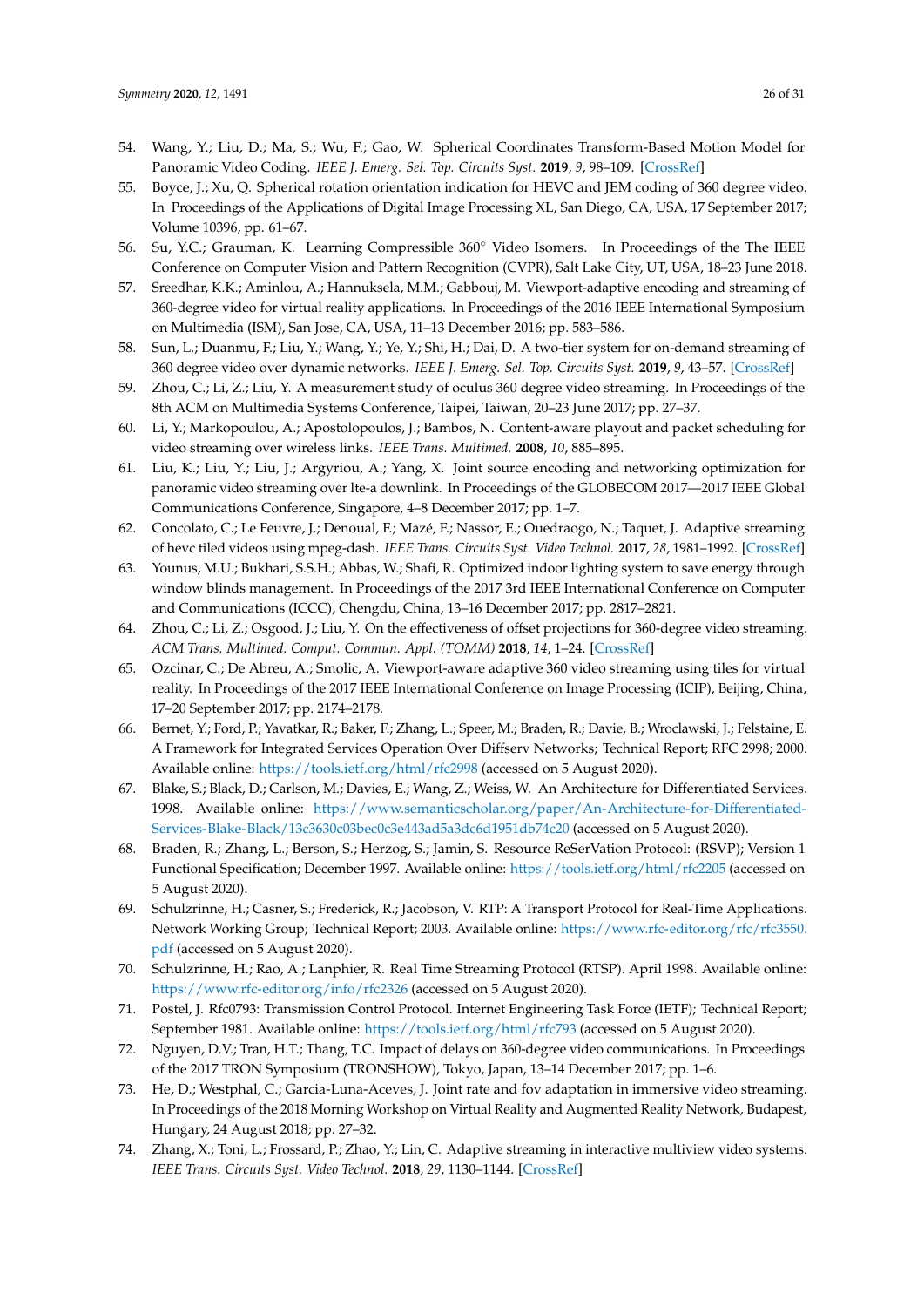- <span id="page-26-0"></span>75. Skupin, R.; Sanchez, Y.; Podborski, D.; Hellge, C.; Schierl, T. Viewport-dependent 360 degree video streaming based on the emerging Omnidirectional Media Format (OMAF) standard. In Proceedings of the 2017 IEEE International Conference on Image Processing (ICIP), Beijing, China, 17–20 September 2017; p. 4592.
- <span id="page-26-1"></span>76. Roche, L.; Gal-Petitfaux, N. Using 360 video in physical education teacher education. In Proceedings of the Society for Information Technology & Teacher Education International Conference. Association for the Advancement of Computing in Education (AACE), Austin, TX, USA, 5 March 2017; pp. 3420–3425.
- <span id="page-26-2"></span>77. Kelling, C.; Väätäjä, H.; Kauhanen, O. Impact of device, context of use, and content on viewing experience of 360-degree tourism video. In Proceedings of the 16th International Conference on Mobile and Ubiquitous Multimedia, Stuttgart, Germany, 26–29 November 2017; pp. 211–222.
- <span id="page-26-3"></span>78. Skupin, R.; Sanchez, Y.; Hellge, C.; Schierl, T. Tile based HEVC video for head mounted displays. In Proceedings of the 2016 IEEE International Symposium on Multimedia (ISM), San Jose, CA, USA, 11–13 December 2016; pp. 399–400.
- <span id="page-26-4"></span>79. Graf, M.; Timmerer, C.; Mueller, C. Towards bandwidth efficient adaptive streaming of omnidirectional video over http: Design, implementation, and evaluation. In Proceedings of the 8th ACM on Multimedia Systems Conference, Taipei, Taiwan, 20–23 June 2017; pp. 261–271.
- <span id="page-26-5"></span>80. Yu, M.; Lakshman, H.; Girod, B. Content adaptive representations of omnidirectional videos for cinematic virtual reality. In Proceedings of the 3rd International Workshop on Immersive Media Experiences, Brisbane, Australia, 30 October 2015; pp. 1–6.
- <span id="page-26-6"></span>81. Ozcinar, C.; Cabrera, J.; Smolic, A. Visual attention-aware omnidirectional video streaming using optimal tiles for virtual reality. *IEEE J. Emerg. Sel. Top. Circuits Syst.* **2019**, *9*, 217–230. [\[CrossRef\]](http://dx.doi.org/10.1109/JETCAS.2019.2895096)
- 82. Nguyen, D.V.; Tran, H.T.; Pham, A.T.; Thang, T.C. An optimal tile-based approach for viewport-adaptive 360-degree video streaming. *IEEE J. Emerg. Sel. Top. Circuits Syst.* **2019**, *9*, 29–42. [\[CrossRef\]](http://dx.doi.org/10.1109/JETCAS.2019.2899488)
- <span id="page-26-7"></span>83. Hosseini, M.; Swaminathan, V. Adaptive 360 VR video streaming: Divide and conquer. In Proceedings of the 2016 IEEE International Symposium on Multimedia (ISM), San Jose, CA, USA, 11–13 December 2016; pp. 107–110.
- <span id="page-26-8"></span>84. Xie, L.; Xu, Z.; Ban, Y.; Zhang, X.; Guo, Z. 360probdash: Improving qoe of 360 video streaming using tile-based http adaptive streaming. In Proceedings of the 25th ACM international conference on Multimedia, Mountain View, CA, USA, 23–27 October 2017; pp. 315–323.
- <span id="page-26-9"></span>85. Zare, A.; Aminlou, A.; Hannuksela, M.M.; Gabbouj, M. HEVC-compliant tile-based streaming of panoramic video for virtual reality applications. In Proceedings of the 24th ACM international conference on Multimedia, Amsterdam, The Netherlands, 15–19 October 2016; pp. 601–605.
- <span id="page-26-10"></span>86. de la Fuente, Y.S.; Bhullar, G.S.; Skupin, R.; Hellge, C.; Schierl, T. Delay impact on MPEG OMAF's tile-based viewport-dependent 360◦ video streaming. *IEEE J. Emerg. Sel. Top. Circuits Syst.* **2019**, *9*, 18–28. [\[CrossRef\]](http://dx.doi.org/10.1109/JETCAS.2019.2899516)
- <span id="page-26-11"></span>87. Nguyen, M.; Nguyen, D.H.; Pham, C.T.; Ngoc, N.P.; Nguyen, D.V.; Thang, T.C. An adaptive streaming method of 360 videos over HTTP/2 protocol. In Proceedings of the 2017 4th NAFOSTED Conference on Information and Computer Science, Hanoi, Vietnam, 24–25 November 2017; pp. 302–307.
- <span id="page-26-12"></span>88. Sitzmann, V.; Serrano, A.; Pavel, A.; Agrawala, M.; Gutierrez, D.; Masia, B.; Wetzstein, G. How do People Explore Virtual Environments? *arXiv* **2016**, arXiv:1612.04335.
- <span id="page-26-13"></span>89. D'Acunto, L.; Van den Berg, J.; Thomas, E.; Niamut, O. Using MPEG DASH SRD for zoomable and navigable video. In Proceedings of the 7th International Conference on Multimedia Systems, Klagenfurt, Austria, 10–13 May 2016; pp. 1–4.
- <span id="page-26-14"></span>90. Niamut, O.A.; Thomas, E.; D'Acunto, L.; Concolato, C.; Denoual, F.; Lim, S.Y. MPEG DASH SRD: Spatial relationship description. In Proceedings of the 7th International Conference on Multimedia Systems, Klagenfurt, Austria, 10–13 May 2016; pp. 1–8.
- <span id="page-26-15"></span>91. Tan, T.K.; Weerakkody, R.; Mrak, M.; Ramzan, N.; Baroncini, V.; Ohm, J.R.; Sullivan, G.J. Video quality evaluation methodology and verification testing of HEVC compression performance. *IEEE Trans. Circuits Syst. Video Technol.* **2015**, *26*, 76–90. [\[CrossRef\]](http://dx.doi.org/10.1109/TCSVT.2015.2477916)
- <span id="page-26-16"></span>92. Seshadrinathan, K.; Soundararajan, R.; Bovik, A.C.; Cormack, L.K. Study of subjective and objective quality assessment of video. *IEEE Trans. Image Process.* **2010**, *19*, 1427–1441. [\[CrossRef\]](http://dx.doi.org/10.1109/TIP.2010.2042111)
- <span id="page-26-17"></span>93. Perrin, A.F.; Bist, C.; Cozot, R.; Ebrahimi, T. Measuring quality of omnidirectional high dynamic range content. In Proceedings of the Applications of Digital Image Processing XL. International Society for Optics and Photonics, San Diego, CA, USA, 19 September 2017; Volume 10396, p. 1039613.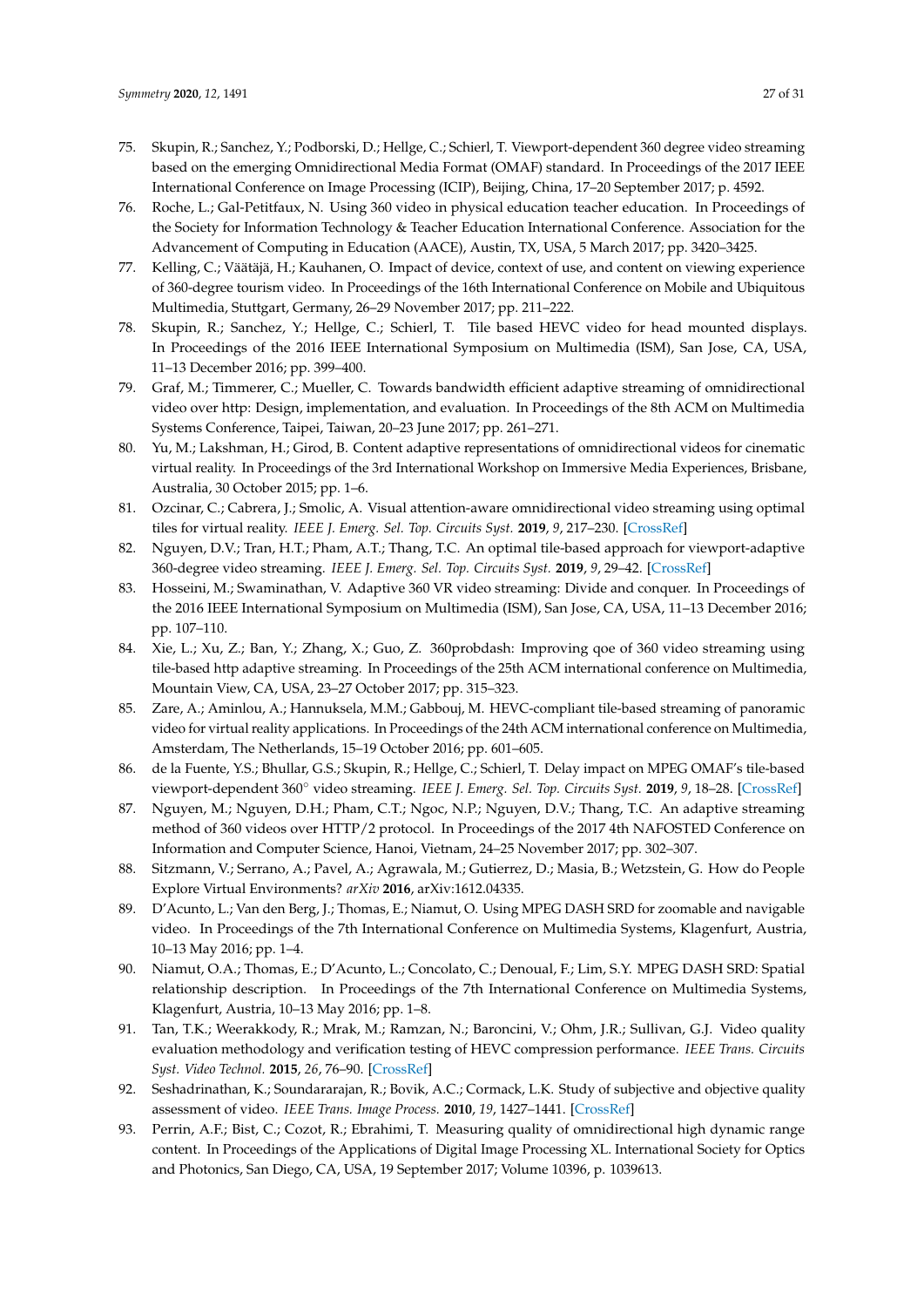- <span id="page-27-0"></span>94. Huang, M.; Shen, Q.; Ma, Z.; Bovik, A.C.; Gupta, P.; Zhou, R.; Cao, X. Modeling the perceptual quality of immersive images rendered on head mounted displays: Resolution and compression. *IEEE Trans. Image Process.* **2018**, *27*, 6039–6050. [\[CrossRef\]](http://dx.doi.org/10.1109/TIP.2018.2865089)
- <span id="page-27-1"></span>95. Azevedo, R.G.A.; Birkbeck, N.; De Simone, F.; Janatra, I.; Adsumilli, B.; Frossard, P. Visual distortions in 360-degree videos. *arXiv* **2019**, arXiv:1901.01848.
- <span id="page-27-2"></span>96. Tran, H.T.; Ngoc, N.P.; Pham, C.T.; Jung, Y.J.; Thang, T.C. A subjective study on QoE of 360 video for VR communication. In Proceedings of the 2017 IEEE 19th International Workshop on Multimedia Signal Processing (MMSP), Luton, UK, 16–18 October 2017; pp. 1–6.
- <span id="page-27-3"></span>97. Younus, M.U. Analysis of the impact of different parameter settings on wireless sensor network lifetime. *Int. J. Adv. Comput. Sci. Appl.* **2018**, *9*, 16–21.
- <span id="page-27-4"></span>98. Schatz, R.; Sackl, A.; Timmerer, C.; Gardlo, B. Towards subjective quality of experience assessment for omnidirectional video streaming. In Proceedings of the 2017 Ninth International Conference on Quality of Multimedia Experience (QoMEX), Erfurt, Germany, 31 May–2 June 2017; pp. 1–6.
- <span id="page-27-5"></span>99. Tran, H.T.; Ngoc, N.P.; Pham, A.T.; Thang, T.C. A multi-factor QoE model for adaptive streaming over mobile networks. In Proceedings of the 2016 IEEE Globecom Workshops (GC Wkshps), Washington, DC, USA, 4–6 December 2016; pp. 1–6.
- <span id="page-27-6"></span>100. Singla, A.; Göring, S.; Raake, A.; Meixner, B.; Koenen, R.; Buchholz, T. Subjective quality evaluation of tile-based streaming for omnidirectional videos. In Proceedings of the 10th ACM Multimedia Systems Conference, Amherst, MA, USA, 18–21 June 2019; pp. 232–242.
- <span id="page-27-7"></span>101. Singla, A.; Fremerey, S.; Robitza, W.; Raake, A. Measuring and comparing QoE and simulator sickness of omnidirectional videos in different head mounted displays. In Proceedings of the 2017 Ninth International Conference on Quality of Multimedia Experience (QoMEX), Erfurt, Germany, 31 May–2 June 2017; pp. 1–6.
- <span id="page-27-8"></span>102. Singla, A.; Fremerey, S.; Robitza, W.; Lebreton, P.; Raake, A. Comparison of subjective quality evaluation for HEVC encoded omnidirectional videos at different bit-rates for UHD and FHD resolution. In Proceedings of the on Thematic Workshops of ACM Multimedia, Mountain View, CA, USA, 23–27 October 2017; pp. 511–519.
- <span id="page-27-9"></span>103. Upenik, E.; Řeřábek, M.; Ebrahimi, T. Testbed for subjective evaluation of omnidirectional visual content. In Proceedings of the 2016 Picture Coding Symposium (PCS), Nuremberg, Germany, 4–7 December 2016; pp. 1–5.
- <span id="page-27-10"></span>104. Orduna, M.; Pérez, P.; Díaz, C.; García, N. Evaluating the Influence of the HMD, Usability, and Fatigue in 360VR Video Quality Assessments. In Proceedings of the 2020 IEEE Conference on Virtual Reality and 3D User Interfaces Abstracts and Workshops (VRW), Atlanta, GA, USA, 22–26 March 2020; pp. 683–684.
- <span id="page-27-11"></span>105. Upenik, E.; Rerabek, M.; Ebrahimi, T. On the performance of objective metrics for omnidirectional visual content. In Proceedings of the 2017 Ninth International Conference on Quality of Multimedia Experience (QoMEX), Erfurt, Germany, 31 May–2 June 2017; pp. 1–6.
- <span id="page-27-12"></span>106. Tran, H.T.; Ngoc, N.P.; Bui, C.M.; Pham, M.H.; Thang, T.C. An evaluation of quality metrics for 360 videos. In Proceedings of the 2017 Ninth International Conference on Ubiquitous and Future Networks (ICUFN), Milan, Italy, 4–7 July 2017; pp. 7–11.
- <span id="page-27-13"></span>107. Möller, S.; Raake, A. *Quality of Experience: Advanced Concepts, Applications And Methods*; Springer: Berlin/Heidelberg, Germany, 2014.
- <span id="page-27-14"></span>108. Yang, S.; Zhao, J.; Jiang, T.; Rahim, J.W.T.; Zhang, B.; Xu, Z.; Fei, Z. An objective assessment method based on multi-level factors for panoramic videos. In Proceedings of the 2017 IEEE Visual Communications and Image Processing (VCIP), St. Petersburg, FL, USA, 10–13 December 2017; pp. 1–4.
- <span id="page-27-15"></span>109. da Costa Filho, R.I.T.; Luizelli, M.C.; Vega, M.T.; van der Hooft, J.; Petrangeli, S.; Wauters, T.; De Turck, F.; Gaspary, L.P. Predicting the performance of virtual reality video streaming in mobile networks. In Proceedings of the 9th ACM Multimedia Systems Conference, Amsterdam, The Netherlands, 12–15 June 2018; pp. 270–283.
- <span id="page-27-16"></span>110. Zakharchenko, V.; Choi, K.P.; Park, J.H. Quality metric for spherical panoramic video. In Proceedings of the Optics and Photonics for Information Processing X. International Society for Optics and Photonics, San Diego, CA, USA, 14 September 2016; Volume 9970, p. 99700C.
- <span id="page-27-17"></span>111. Chen, S.; Zhang, Y.; Li, Y.; Chen, Z.; Wang, Z. Spherical structural similarity index for objective omnidirectional video quality assessment. In Proceedings of the 2018 IEEE International Conference on Multimedia and Expo (ICME), San Diego, CA, USA, 23–27 July 2018; pp. 1–6.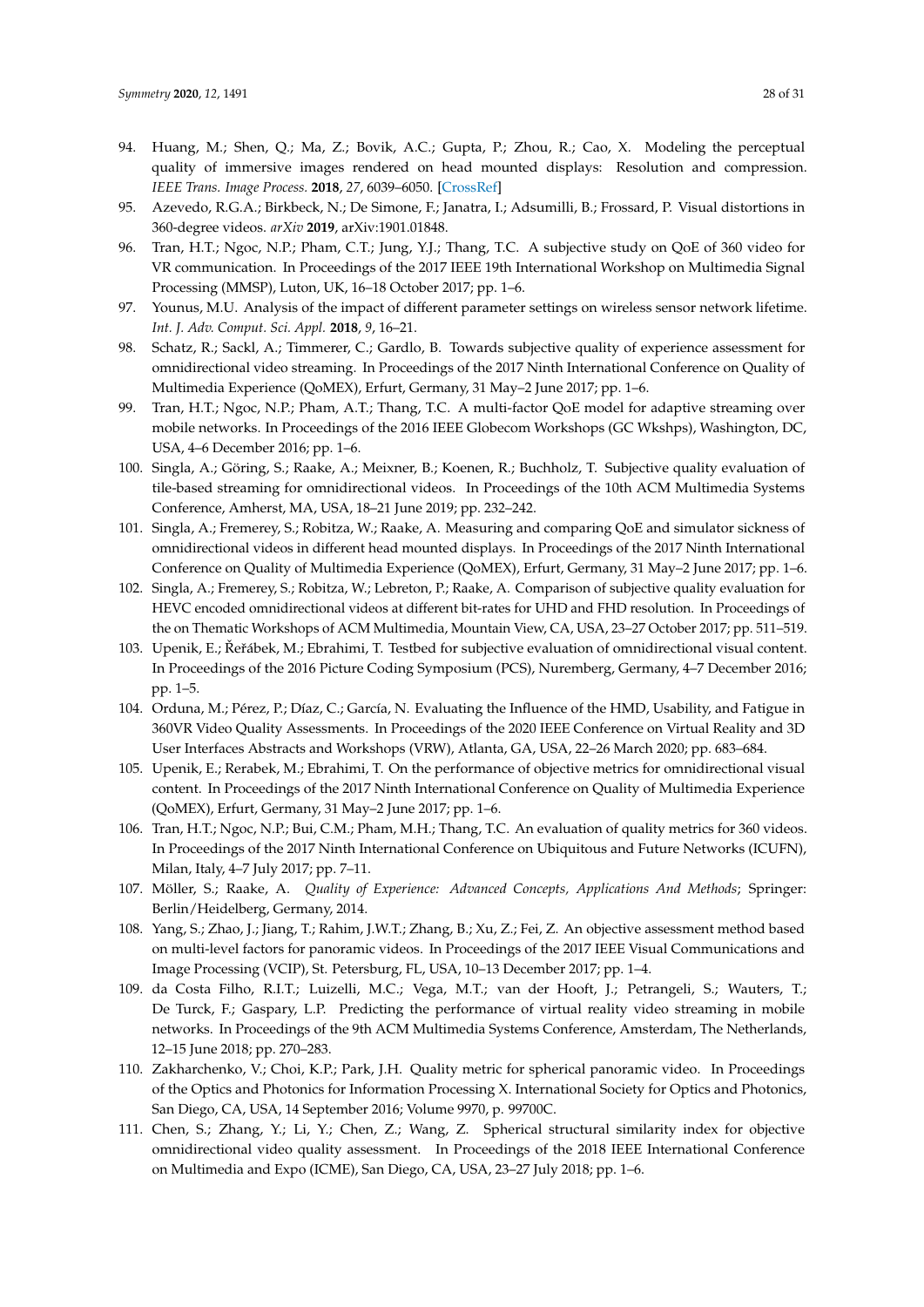- <span id="page-28-0"></span>112. Filho, R.I.T.D.C.; Luizelli, M.C.; Petrangeli, S.; Vega, M.T.; Hooft, J.V.d.; Wauters, T.; Turck, F.D.; Gaspary, L.P. Dissecting the Performance of VR Video Streaming through the VR-EXP Experimentation Platform. *ACM Trans. Multimed. Comput. Commun. Appl. (TOMM)* **2019**, *15*, 1–23. [\[CrossRef\]](http://dx.doi.org/10.1145/3360286)
- <span id="page-28-1"></span>113. Yu, L.; Tillo, T.; Xiao, J. QoE-driven dynamic adaptive video streaming strategy with future information. *IEEE Trans. Broadcast.* **2017**, *63*, 523–534. [\[CrossRef\]](http://dx.doi.org/10.1109/TBC.2017.2687698)
- <span id="page-28-2"></span>114. Chiariotti, F.; D'Aronco, S.; Toni, L.; Frossard, P. Online learning adaptation strategy for DASH clients. In Proceedings of the 7th International Conference on Multimedia Systems, Klagenfurt, Austria, 10–13 May 2016; pp. 1–12.
- <span id="page-28-3"></span>115. Li, C.; Xu, M.; Du, X.; Wang, Z. Bridge the gap between VQA and human behavior on omnidirectional video: A large-scale dataset and a deep learning model. In Proceedings of the 26th ACM International Conference on Multimedia, Seoul, Korea, 22–26 October 2018; pp. 932–940.
- <span id="page-28-4"></span>116. Vega, M.T.; Mocanu, D.C.; Barresi, R.; Fortino, G.; Liotta, A. Cognitive streaming on android devices. In Proceedings of the 2015 IFIP/IEEE International Symposium on Integrated Network Management (IM), Ottawa, ON, Canada, 11–15 May 2015; pp. 1316–1321.
- <span id="page-28-5"></span>117. Bates, E.; Boland, F. Spatial Music, Virtual Reality, and 360 Media. In Proceedings of the Audio Engineering Society Conference: 2016 AES International Conference on Audio for Virtual and Augmented Reality; Audio Engineering Society, Los Angeles, CA, USA, 1 October 2016.
- <span id="page-28-6"></span>118. Huang, H.; Solah, M.; Li, D.; Yu, L.F. Audible panorama: Automatic spatial audio generation for panorama imagery. In Proceedings of the 2019 CHI Conference on Human Factors in Computing Systems, Glasgow, UK , 4–9 May 2019; pp. 1–11.
- <span id="page-28-7"></span>119. Google VR Software Development Kit. Available online: [https://developers.google.com/vr]( https://developers.google.com/vr) (accessed on 23 May 2020).
- <span id="page-28-8"></span>120. Facebook spatial Workstation. Available online: [https://facebook360.fb.com/spatial-workstation/]( https://facebook360.fb.com/spatial-workstation/) (accessed on 23 May 2020).
- <span id="page-28-9"></span>121. He, J. *Spatial Audio Reproduction With Primary Ambient Extraction*; Springer: Berlin, Germany, 2017.
- <span id="page-28-10"></span>122. Riaz, H.; Stiles, M.; Armstrong, C.; Chadwick, A.; Lee, H.; Kearney, G. Multichannel Microphone Array Recording for Popular Music Production in Virtual Reality. In Proceedings of the 143rd Audio Engineering Society Convention - Jacob K. Javits Convention Center, New York, NY, USA, 18–20 October 2017.
- <span id="page-28-11"></span>123. Guastavino, C.; Katz, B.F.; Polack, J.D.; Levitin, D.J.; Dubois, D. Ecological validity of soundscape reproduction. *Acta Acust. United Acust.* **2005**, *91*, 333–341.
- <span id="page-28-12"></span>124. Frank, M.; Zotter, F.; Sontacchi, A. Producing 3D audio in ambisonics. In Proceedings of the 57th International Conference: The Future of Audio Entertainment Technology–Cinema, Television and the Internet, Hollywood, CA, USA, 6–8 March 2015.
- <span id="page-28-13"></span>125. Zieliński, S.K.; Lee, H. Automatic Spatial Audio Scene Classification in Binaural Recordings of Music. *Appl. Sci.* **2019**, *9*, 1724. [\[CrossRef\]](http://dx.doi.org/10.3390/app9091724)
- <span id="page-28-14"></span>126. Xie, B. *Head-Related Transfer Function and Virtual Auditory Display*; J. Ross Publishing: Richmond, VA, USA, 2013.
- <span id="page-28-15"></span>127. Jeong, J.; Jang, D.; Son, J.; Ryu, E.S. 3DoF+ 360 video location-based asymmetric down-sampling for view synthesis to immersive VR video streaming. *Sensors* **2018**, *18*, 3148. [\[CrossRef\]](http://dx.doi.org/10.3390/s18093148)
- <span id="page-28-16"></span>128. Jeong, J.; Jang, D.; Son, J.W.; Ryu, E.S. Bitrate efficient 3DoF+ 360 video view synthesis for immersive VR video streaming. In Proceedings of the 2018 International Conference on Information and Communication Technology Convergence (ICTC), Jeju, Korea, 17–19 October 2018; pp. 581–586.
- <span id="page-28-17"></span>129. Younus, M.U.; Kim, S.W. Proposition and Real-Time Implementation of an Energy-Aware Routing Protocol for a Software Defined Wireless Sensor Network. *Sensors* **2019**, *19*, 2739. [\[CrossRef\]](http://dx.doi.org/10.3390/s19122739)
- <span id="page-28-18"></span>130. Test Model of Immersive Video. Available online: [https://sites.google.com/site/dragoam/mpeg-i]( https://sites.google.com/site/dragoam/mpeg-i) (accessed on 12 June 2020).
- <span id="page-28-19"></span>131. Lu, A.; Sun, Y.; Wang, B.; Yu, L. Analysis on circular projection of 360 degree 3D video. In Proceedings of the 117th MPEG Meeting Concluded, Geneva, Switzerland, 20 January 2017.
- <span id="page-28-20"></span>132. Hui-Zhen, R.; Zong-Fa, L. Application and prospect of the virtual reality technology in college ideological education. In Proceedings of the 2013 Fourth International Conference on Intelligent Systems Design and Engineering Applications, Zhangjiajie, China, 6–7 November 2013; pp. 125–128.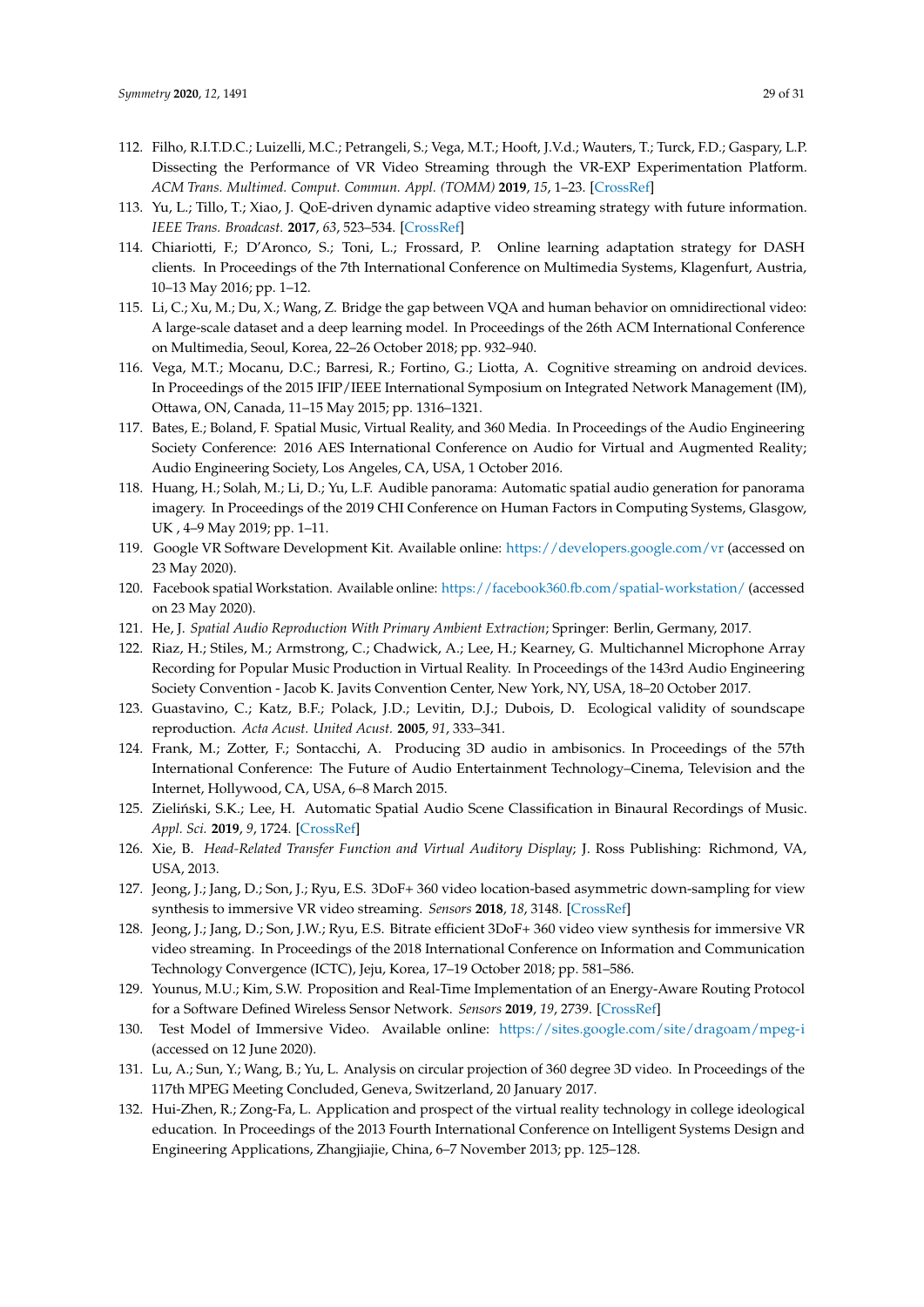- <span id="page-29-0"></span>133. Neng, L.A.; Chambel, T. Get around 360 hypervideo. In Proceedings of the 14th International Academic MindTrek Conference: Envisioning Future Media Environments, Tampere, Finland, 6–8 October 2010; pp. 119–122.
- <span id="page-29-1"></span>134. Alqahtani, A.S.; Daghestani, L.F.; Ibrahim, L.F. Environments and system types of virtual reality technology in STEM: A survey. *Int. J. Adv. Comput. Sci. Appl. (IJACSA).* **2017**, *8*, 6.
- <span id="page-29-2"></span>135. Younus, M.U.; ul Islam, S.; Ali, I.; Khan, S.; Khan, M.K. A survey on software defined networking enabled smart buildings: Architecture, challenges and use cases. *J. Netw. Comput. Appl.* **2019**, *137*, 62–77. [\[CrossRef\]](http://dx.doi.org/10.1016/j.jnca.2019.04.002)
- <span id="page-29-3"></span>136. Sampaio, A.Z. Virtual reality technology applied in teaching and research in civil engineering education. *J. Inf. Technol. Appl. Educ.* **2012**, *1*, 152–163.
- <span id="page-29-4"></span>137. Son, H.; Kim, C. 3D structural component recognition and modeling method using color and 3D data for construction progress monitoring. *Autom. Constr.* **2010**, *19*, 844–854. [\[CrossRef\]](http://dx.doi.org/10.1016/j.autcon.2010.03.003)
- <span id="page-29-5"></span>138. Birzina, R.; Fernate, A.; Luka, I.; Maslo, I.; Surikova, S. E-learning as a challenge for widening of opportunities for improvement of students' generic competences. *Learn. Digit. Media* **2012**, *9*, 130–142. [\[CrossRef\]](http://dx.doi.org/10.2304/elea.2012.9.2.130)
- <span id="page-29-6"></span>139. Cox, C. The Use of Computer Graphics and Virtual Reality for Visual Impact Assessments. Ph.D. Thesis, University of Nottingham, UK, 2003.
- <span id="page-29-7"></span>140. El-Ganainy, T.; Hefeeda, M. Streaming virtual reality content. *arXiv* **2016**, arXiv:1612.08350.
- <span id="page-29-8"></span>141. Wang, J. Virtual Reality Technology in the Design of the Space Environment Research. In Proceedings of the 2011 International Conference on Control, Automation and Systems Engineering (CASE), Singapore, 30–31 July 2011; pp. 1–4. doi[:10.1109/ICCASE.2011.5997892.](https://doi.org/10.1109/ICCASE.2011.5997892) [\[CrossRef\]](http://dx.doi.org/10.1109/ICCASE.2011.5997892)
- <span id="page-29-9"></span>142. Kaufmann, H.; Schmalstieg, D. Designing Immersive Virtual Reality for Geometry Education. In Proceedings of the IEEE Virtual Reality Conference (VR 2006), Alexandria, VA, USA, 25–29 March 2006; pp. 51–58. doi[:10.1109/VR.2006.48.](https://doi.org/10.1109/VR.2006.48) [\[CrossRef\]](http://dx.doi.org/10.1109/VR.2006.48)
- <span id="page-29-10"></span>143. Lorenzo, G.; Lledó, A.; Pomares, J.; Roig, R. Design and application of an immersive virtual reality system to enhance emotional skills for children with autism spectrum disorders. *Comput. Educ.* **2016**, *98*, 192–205, doi[:10.1016/j.compedu.2016.03.018.](https://doi.org/https://doi.org/10.1016/j.compedu.2016.03.018) [\[CrossRef\]](http://dx.doi.org/10.1016/j.compedu.2016.03.018)
- <span id="page-29-11"></span>144. Petry, B.; Huber, J. Towards effective interaction with omnidirectional videos using immersive virtual reality headsets. In Proceedings of the 6th Augmented Human International Conference, Singapore, 9-11 March 2015; pp. 217–218.
- <span id="page-29-12"></span>145. Younus, M.U.; Yong, L.; Shahbaz, M.; Shafi, R.; Hongkun, H. Robust security system for intruder detection and its weight estimation in controlled environment using Wi-Fi. In Proceedings of the 2016 2nd IEEE International Conference on Computer and Communications (ICCC), Chengdu, China, 14–17 October 2016; pp. 985–990.
- <span id="page-29-13"></span>146. Zoric, G.; Barkhuus, L.; Engström, A.; Önnevall, E. Panoramic video: Design challenges and implications for content interaction. In Proceedings of the 11th European Conference on Interactive TV And Video, Como, Italy, 24–26 June 2013; pp. 153–162.
- <span id="page-29-14"></span>147. Yu, M.; Lakshman, H.; Girod, B. A framework to evaluate omnidirectional video coding schemes. In Proceedings of the 2015 IEEE International Symposium on Mixed and Augmented Reality, Fukuoka, Japan, 29 September–3 October 2015; pp. 31–36.
- <span id="page-29-15"></span>148. Kallioniemi, P.; Keskinen, T.; Mäkelä, V.; Karhu, J.; Ronkainen, K.; Nevalainen, A.; Hakulinen, J.; Turunen, M. Hotspot Interaction in Omnidirectional Videos Using Head-Mounted Displays. In Proceedings of the 22nd International Academic Mindtrek Conference, Tampere, Finland, 10–11 October 2018; pp. 126–134.
- <span id="page-29-16"></span>149. Pakkanen, T.; Hakulinen, J.; Jokela, T.; Rakkolainen, I.; Kangas, J.; Piippo, P.; Raisamo, R.; Salmimaa, M. Interaction with WebVR 360 video player: Comparing three interaction paradigms. In Proceedings of the 2017 IEEE Virtual Reality (VR), Los Angeles, CA, USA, 18–22 March 2017; pp. 279–280.
- <span id="page-29-17"></span>150. Berning, M.; Yonezawa, T.; Riedel, T.; Nakazawa, J.; Beigl, M.; Tokuda, H. pARnorama: 360 degree interactive video for augmented reality prototyping. In Proceedings of the 2013 ACM Conference on Pervasive and Ubiquitous Computing Adjunct Publication, Zurich, Switzerland, 12–14 September 2013; pp. 1471–1474.
- <span id="page-29-18"></span>151. Quax, P.; Liesenborgs, J.; Issaris, P.; Lamotte, W.; Claes, J. A practical and scalable method for streaming omni-directional video to web users. In Proceedings of the 2013 ACM International Workshop on Immersive Media Experiences, Barcelona, Spain, 22 October 2013; pp. 57–60.
- <span id="page-29-19"></span>152. Rovelo Ruiz, G.A.; Vanacken, D.; Luyten, K.; Abad, F.; Camahort, E. Multi-viewer gesture-based interaction for omni-directional video. In Proceedings of the SIGCHI Conference on Human Factors in Computing Systems, Toronto, ON, Canada, 26 April–1 May 2014; pp. 4077–4086.